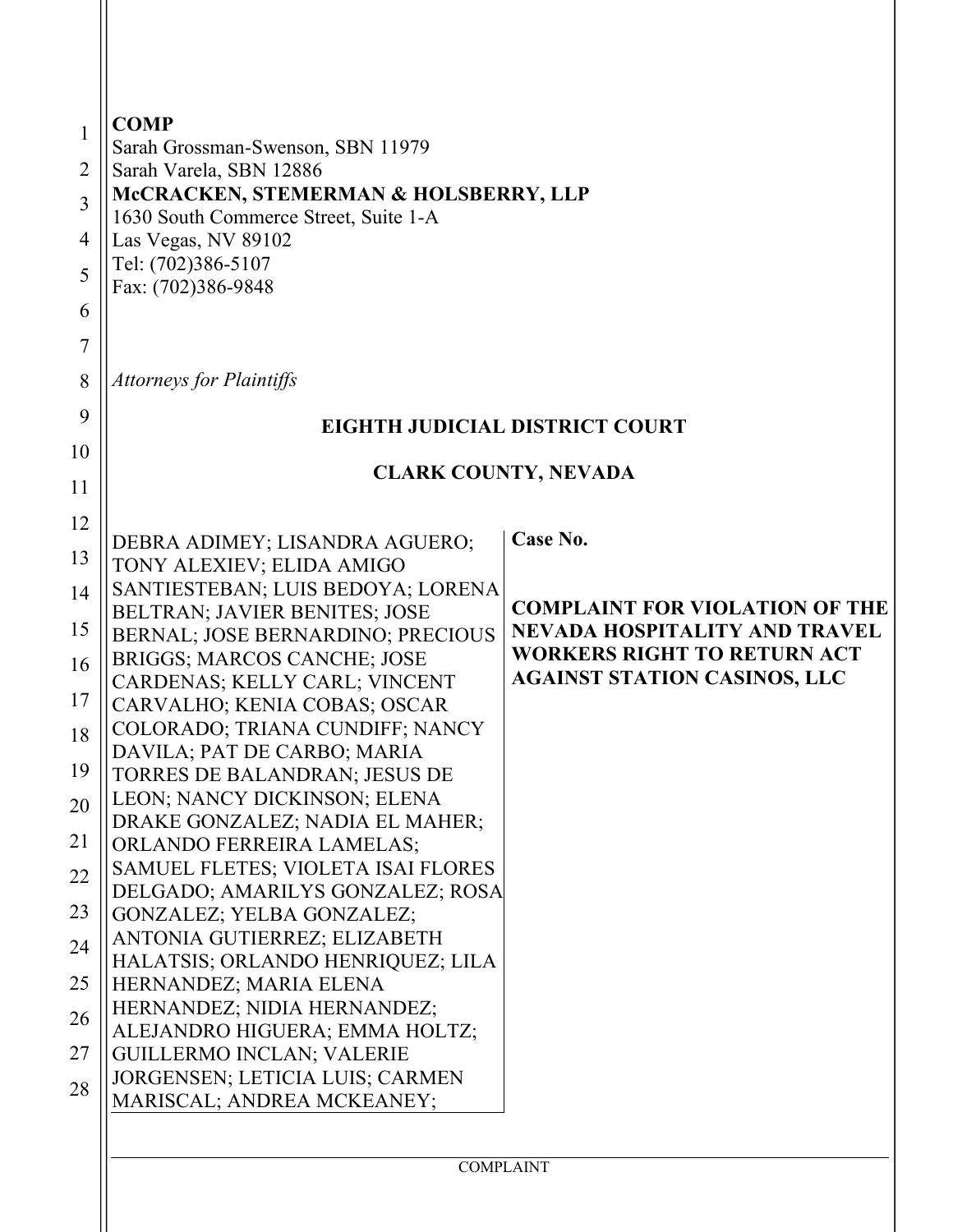| $\mathbf{1}$   | <b>ADALI MEJIA; AUDREY MELTON;</b><br>ALEXANDRIA MILLER; YAQUELIN              |  |  |
|----------------|--------------------------------------------------------------------------------|--|--|
| $\overline{2}$ | MORALES; TERESA OCEGUERA;                                                      |  |  |
| $\overline{3}$ | YOHANNA GABRIELA OSORTO CARIAS;                                                |  |  |
|                | CLAUDIA PEREZ-ZUÑIGA; MARIA                                                    |  |  |
| $\overline{4}$ | PICHARDO; ERIKA RIOS; AMAURY                                                   |  |  |
| 5              | RODRIGUEZ; DAVID LEON RODRIGUEZ;<br>FERNANDO SALAZAR; MARIA                    |  |  |
| 6              | SALGADO; YUSETT SALOMON DIAZ;                                                  |  |  |
| 7              | RENE SANCHEZ; CLARA SANCHEZ                                                    |  |  |
|                | RECIO; AMANDA SANTOYA; ASHLEY                                                  |  |  |
| 8              | SCHWARTZ; VICTOR HUGO SIMENTAL<br><b>GARCIA; RODRIGO SOLANO; MICHELLE</b>      |  |  |
| 9              | STRANDE; LUZ TAFOLLA; SERGIO                                                   |  |  |
| 10             | TEJIDO; EDGAR TEVALAN-BARRIOS;                                                 |  |  |
| 11             | <b>BARBARA TIVAS; AURORA TORRES;</b><br><b>JOSE VALLE; MARIO VALLES; OSCAR</b> |  |  |
| 12             | VALLEJO; RAMON VIVANCO; JUAN                                                   |  |  |
|                | VIVAS; MARK WALKER; ROSA ZAVALA                                                |  |  |
| 13             | and DOES I through XX, inclusive;                                              |  |  |
| 14             | Plaintiffs,                                                                    |  |  |
| 15             |                                                                                |  |  |
| 16             | V.                                                                             |  |  |
| 17             | STATION CASINOS, LLC                                                           |  |  |
| 18             | Defendants.                                                                    |  |  |
| 19             |                                                                                |  |  |
| 20             |                                                                                |  |  |
| 21             |                                                                                |  |  |
| 22             |                                                                                |  |  |
| 23             |                                                                                |  |  |
| 24             |                                                                                |  |  |
| 25             |                                                                                |  |  |
| 26             |                                                                                |  |  |
| $27\,$         |                                                                                |  |  |
| 28             |                                                                                |  |  |
|                |                                                                                |  |  |
|                |                                                                                |  |  |
|                | <b>COMPLAINT</b>                                                               |  |  |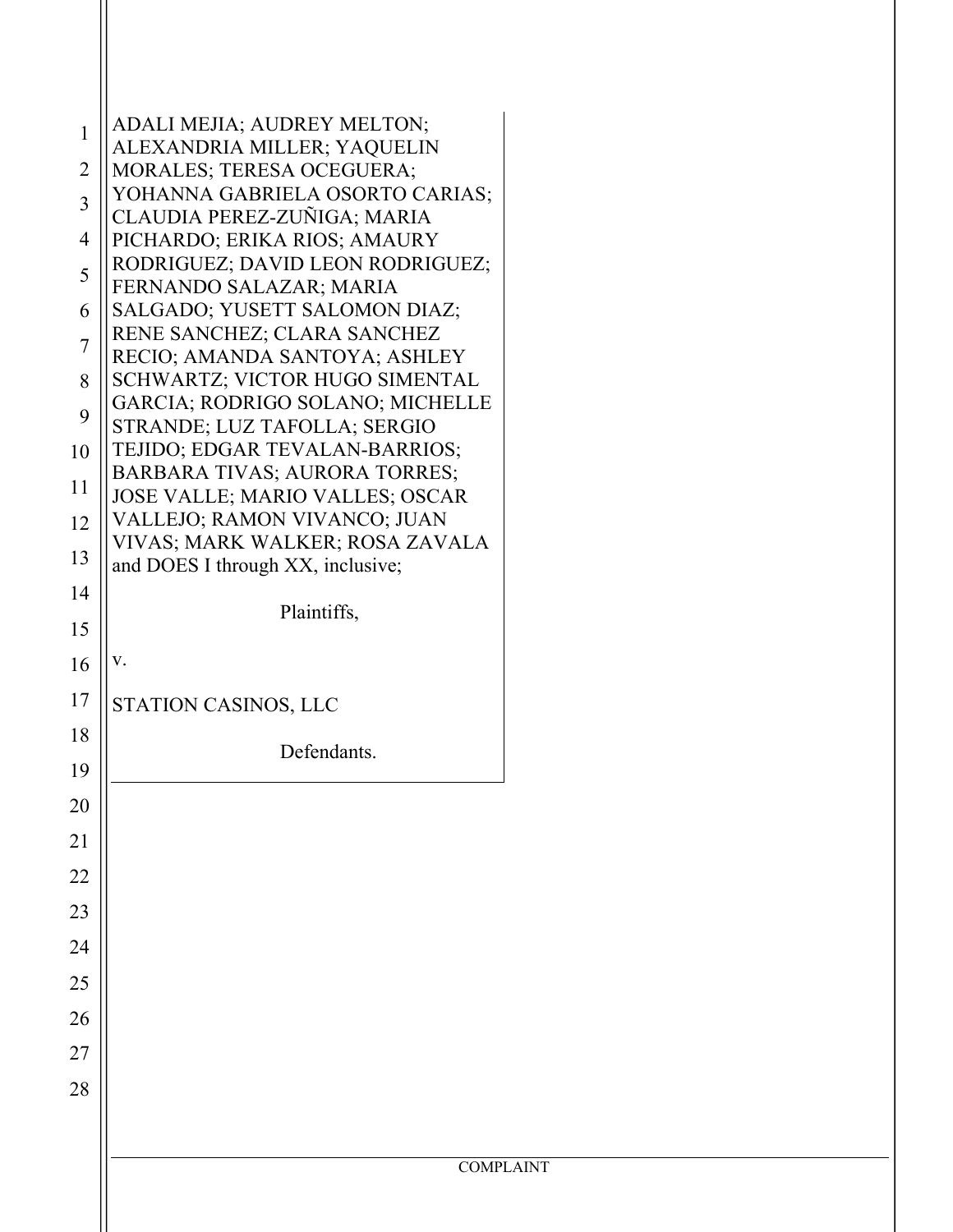# **COMPLAINT FOR VIOLATION OF THE NEVADA HOSPITALITY AND TRAVEL WORKERS RIGHT TO RETURN ACT**

Plaintiffs allege as follows:

### **INTRODUCTION**

1. Plaintiffs are current and former employees of Defendant Station Casinos, LLC ("Defendant" or "Stations"), which operates nine casinos in Las Vegas, Nevada. Plaintiffs seek enforcement of their rights under the Nevada Hospitality and Travel Workers Right to Return Act ("SB 386") and allege that Defendant has operated in flagrant violation of its obligations as a covered employer. Plaintiffs seek hiring and reinstatement, future and back pay, civil penalties, compensatory and liquidated damages, interest, costs and attorneys' fees resulting from Defendant's violations of SB 386.

2. It is well-established that the SARS-CoV-2 virus and the associated COVID-19 disease is a highly contagious respiratory virus that causes long-term health complications, including lung inflammation, clogging of air lung sacs, sharp reductions in oxygen supply, blood clots, organ failure, intestinal damage, heart inflammation, liver problems, neurological malfunction, acute kidney disease, and death.

3. On March 12, 2020, Nevada Governor Steve Sisolak issued a Declaration of Emergency to facilitate Nevada's response to the COVID-19 pandemic, and on March 17, 2020, ordered implementation of Declaration of Emergency Directive 002, which closed gaming establishments effective March 17, 2020.

4. As a result of the COVID-19 pandemic, a large majority of hospitality and casino workers were laid off in mid-March 2020.

5. Stations closed Red Rock Resort, Casino & Spa; Green Valley Ranch, Resort, Casino & Spa; Palace Station; Santa Fe Station; Sunset Station; Boulder Station; Texas Station; Fiesta Rancho Station; and Fiesta Henderson Station on March 18, 2020 due to the COVID-19 pandemic, and laid off thousands of employees on or about that same date. Red Rock Resort, Casino & Spa; Green Valley Ranch, Resort, Casino & Spa; Palace Station; Santa Fe Station; Sunset Station; and Boulder Station properties did not reopen until on or about June 4, 2020,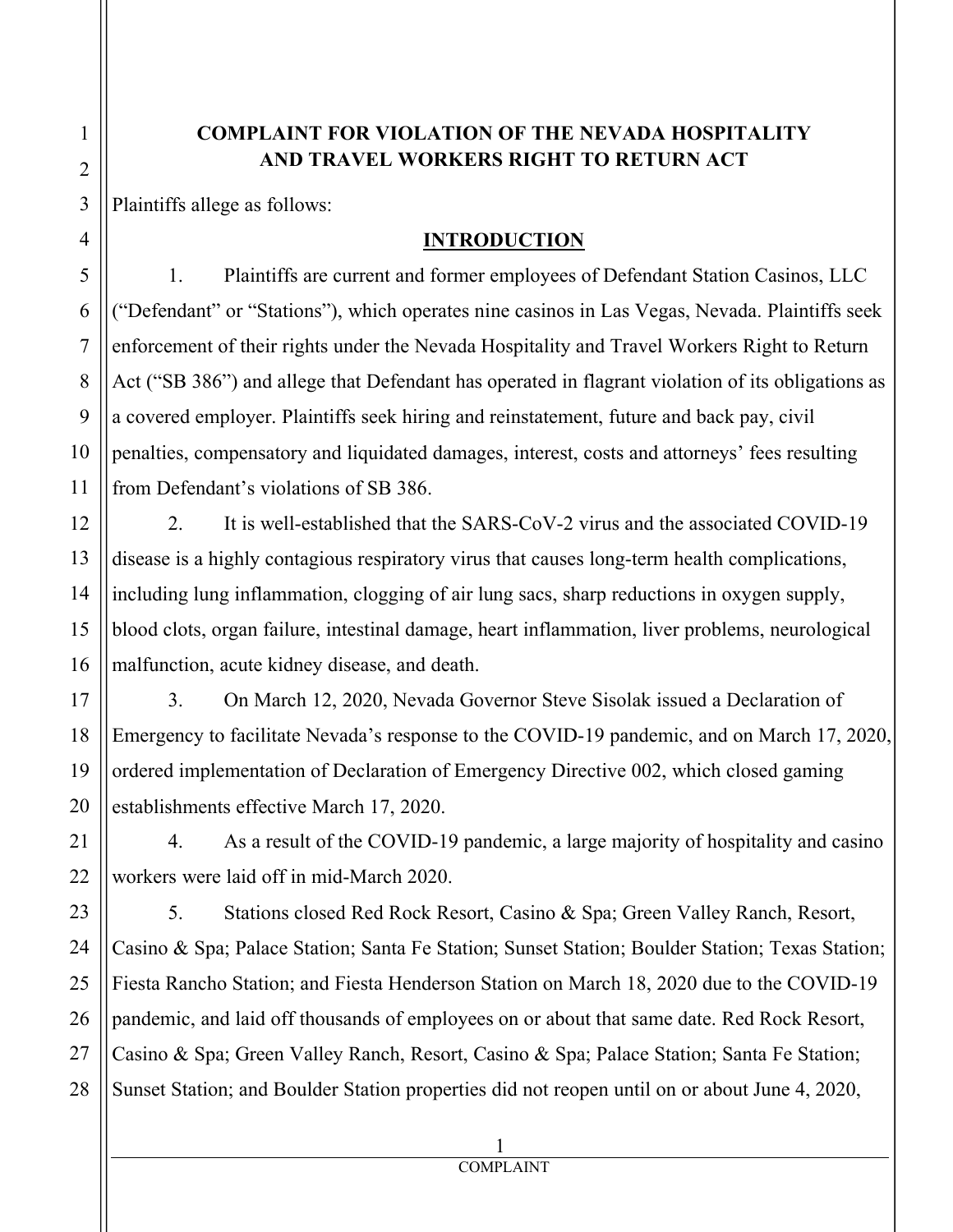with significantly reduced staffing levels. Texas Station; Fiesta Rancho Station; and Fiesta Henderson Station remain closed.

6. On May 26, 2021, the Nevada legislature passed SB 386 to ensure that the State's casino, hospitality, stadium, and travel-related employers honor their former employees' right to return to their former positions and speed the transition back to a functioning labor market. SB 386 went into effect upon passage and approval on May 26, 2021, and creates a cause of action against employers who fail to abide by the process it lays out for orderly recall of hospitality and travel workers to positions with their former employers for which they are qualified.

7. On July 16, 2021, Stations stated in a letter to the Local Joint Executive Board of Las Vegas ("LJEB"), the bargaining representative for multiple Stations properties, that SB 386 is "nothing to celebrate and that it is counterproductive to its stated goals and harmful to our former team members, in addition to being unnecessary." Rather than committing to comply with SB 386 like many other employers in the Las Vegas region, Stations has insisted in bargaining sessions on July 16, 2021 and September 9, 2021, that LJEB should indemnify Stations for violations of SB 386. Simultaneously, Stations has pursued a haphazard recall and hiring strategy, conducted in blatant disregard of the guidelines laid out in SB 386. Upon information and belief, Stations has hired workers out of order based on length of service and refused to notify laid off employees of many job postings for which they were qualified. In doing so, Stations has deprived numerous former employees of their rights under SB 386.

### **PARTIES, JURISDICTION & VENUE**

8. Plaintiff Debra Adimey worked as a Banquet Server from November 26, 2013 to approximately March 2020 at Santa Fe Station, a casino that is owned by Stations. She is and at all relevant times was a resident of Clark County, Nevada.

9. Plaintiff Lisandra Aguero worked as a Guest Room Attendant from May 27, 2019 to approximately March 2020 at Green Valley Ranch, a casino that is owned by Stations. She is and at all relevant times was a resident of Clark County, Nevada.

10. Plaintiff Tony Alexiev worked as a Banquet Server from November 21, 2004 to

#### 2 COMPLAINT

1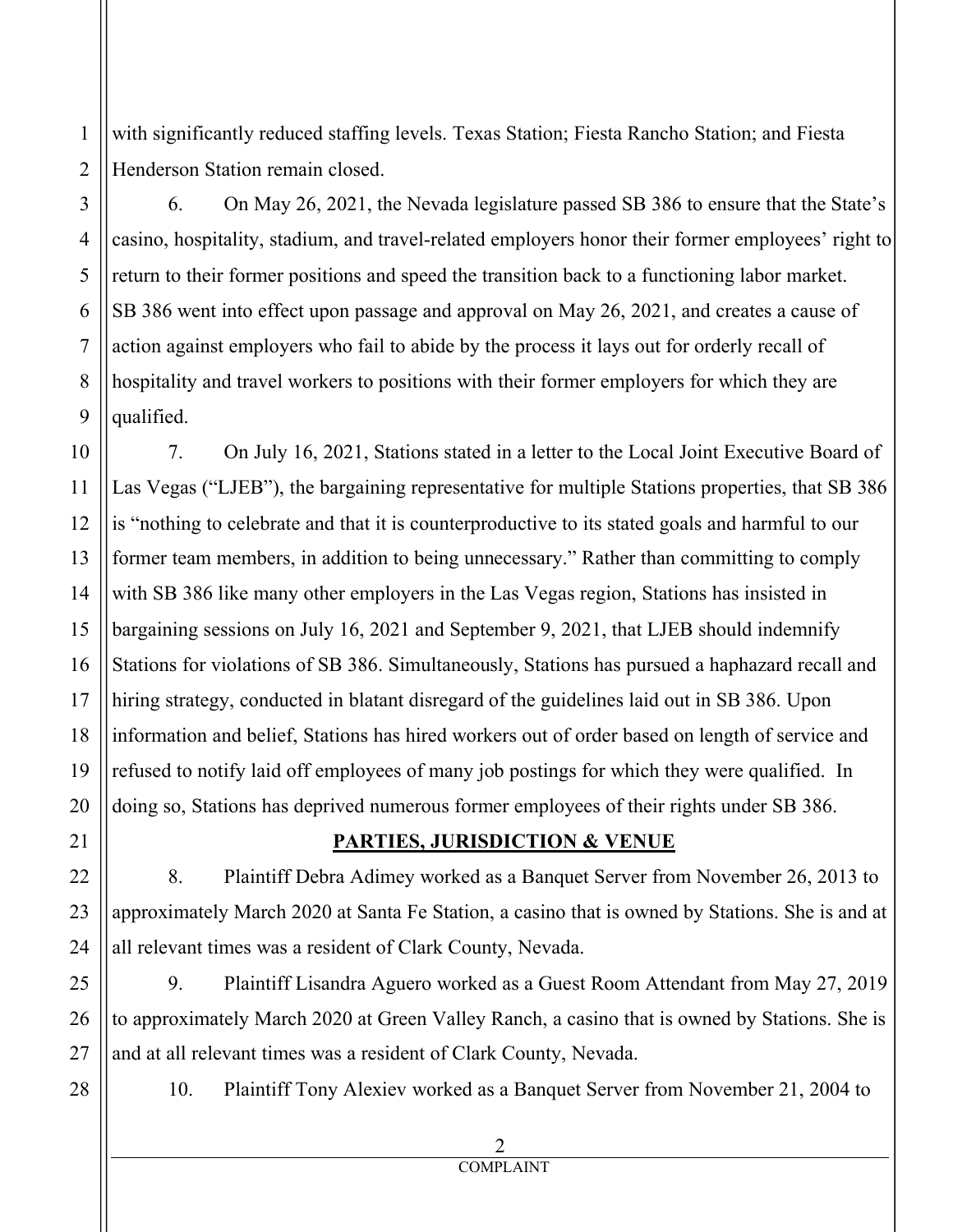approximately March 2020 at Green Valley Ranch, a casino that is owned by Stations. He is and at all relevant times was a resident of Clark County, Nevada.

11. Plaintiff Elida Amigo Santiesteban worked as a Kitchen from on or about October 29, 2018 until approximately March 2020 at Green Valley Ranch, a casino that is owned by Stations. She is and at all relevant times was a resident of Clark County, Nevada.

12. Plaintiff Luis Bedoya worked as a Room Runner from March 7, 2011 to approximately March 2020 at Green Valley Ranch, a casino that is owned by Stations. He is and at all relevant times was a resident of Clark County, Nevada.

13. Plaintiff Lorena Beltran worked as a Cook's Helper from November 26, 2006 to approximately March 2020 at Santa Fe Station, a casino that is owned by Stations. She is and at all relevant times was a resident of Clark County, Nevada.

14. Plaintiff Javier Benites worked as a Buffet Food Server for twenty years from April 2, 1992 to approximately March 2020 at Green Valley Ranch, a casino that is owned by Stations. He is and at all relevant times was a resident of Clark County, Nevada.

15. Plaintiff Jose Bernal worked as a Cook from November 15, 2006 to approximately March 2020 at Santa Fe Station, a casino that is owned by Stations. He is and at all relevant times was a resident of Clark County, Nevada.

16. Plaintiff Jose Bernardino worked as a Buffet Food Server from March 16, 1997 to approximately March 2020 at Green Valley Ranch, a casino that is owned by Stations. He is and at all relevant times was a resident of Clark County, Nevada.

17. Plaintiff Precious Briggs worked for Stations as a Beverage Server from July 30, 2018 to approximately March 2020 at the Palace Station, a casino that is owned by Stations. She is and at all relevant times was a resident of Clark County, Nevada.

18. Plaintiff Marcos Canche worked as a Cook from April 16, 2018 to approximately March 2020 at Sunset Station, a casino that is owned by Stations. He is and at all relevant times was a resident of Clark County, Nevada.

19. Plaintiff Jose Cardenas worked as a Cook's Helper from April 15, 2013 to approximately March 2020 at Green Valley Ranch, a casino that is owned by Stations. He is and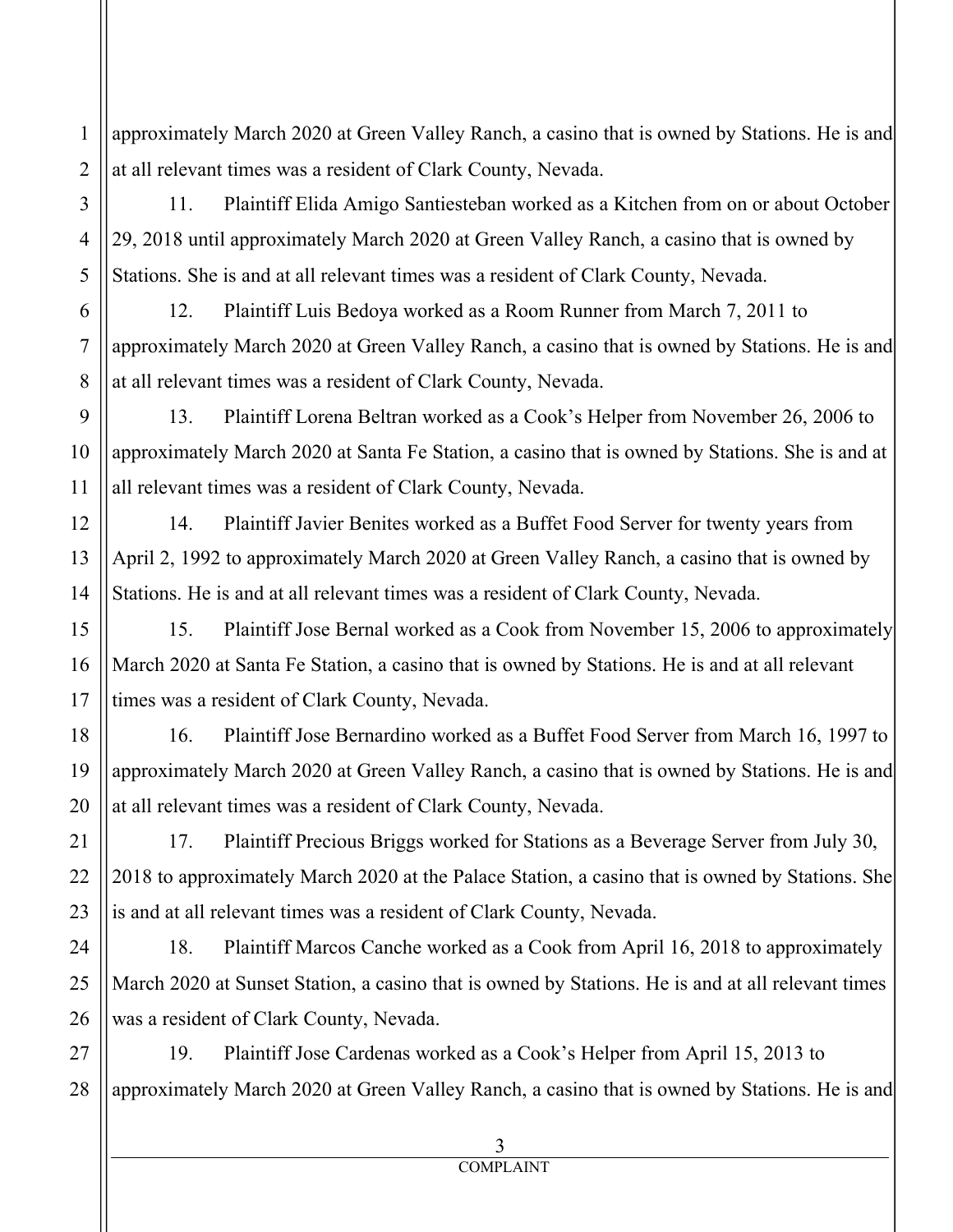at all relevant times was a resident of Clark County, Nevada.

1

2

3

4

5

6

7

8

9

10

11

12

13

14

15

16

17

18

19

20

21

22

23

24

25

26

27

28

20. Plaintiff Kelly Anne Carl worked as a Food Server from January 1, 2018 to approximately March 2020 at Green Valley Ranch, a casino that is owned by Stations. She is and at all relevant times was a resident of Clark County, Nevada.

21. Plaintiff Vincent Carvalho worked as a Buffet Food Server from September 12, 2002 to approximately March 2020 at Green Valley Ranch, a casino that is owned by Stations. He is and at all relevant times was a resident of Clark County, Nevada.

22. Plaintiff Kenia Cobas worked as a Cook's Helper from August 17, 2004 to approximately March 2020 at Green Valley Ranch, a casino that is owned by Stations. She is and at all relevant times was a resident of Clark County, Nevada.

23. Plaintiff Oscar Colorado worked as a Kitchen Worker from July 30, 2018 to approximately March 2020 at Red Rock, a casino that is owned by Stations. He is and at all relevant times was a resident of Clark County, Nevada.

24. Plaintiff Triana Cundiff worked for Stations as a Bartender from August 14, 2017 to approximately March 2020 at the Palace Station, a casino that is owned by Stations. She is and at all relevant times was a resident of Clark County, Nevada.

25. Plaintiff Nancy Davila worked for Stations as a Banquet Food Server from March 9, 2017 until approximately March 2020 at Green Valley Ranch, a casino that is owned by Stations. She is and at all relevant times was a resident of Clark County Nevada.

26. Plaintiff Maria Torres de Balandran worked as a Cook's Helper from August 29, August 29, 2002 to approximately March 2020 at Green Valley Ranch, a casino that is owned by Stations. She is and at all relevant times was a resident of Clark County, Nevada.

27. Plaintiff Pat De Carbo worked as a Captain at Hank's Steakhouse from January 23, 2017 to approximately March 2020 at Green Valley Ranch, a casino that is owned by Stations. He is and at all relevant times was a resident of Clark County, Nevada.

28. Plaintiff Jesus De Leon worked for Stations as a Banquet Server from March 19, 2012 to approximately March 2020 at the Green Valley Ranch, a casino that is owed by Stations. He is and at all relevant times was a resident of Clark County, Nevada.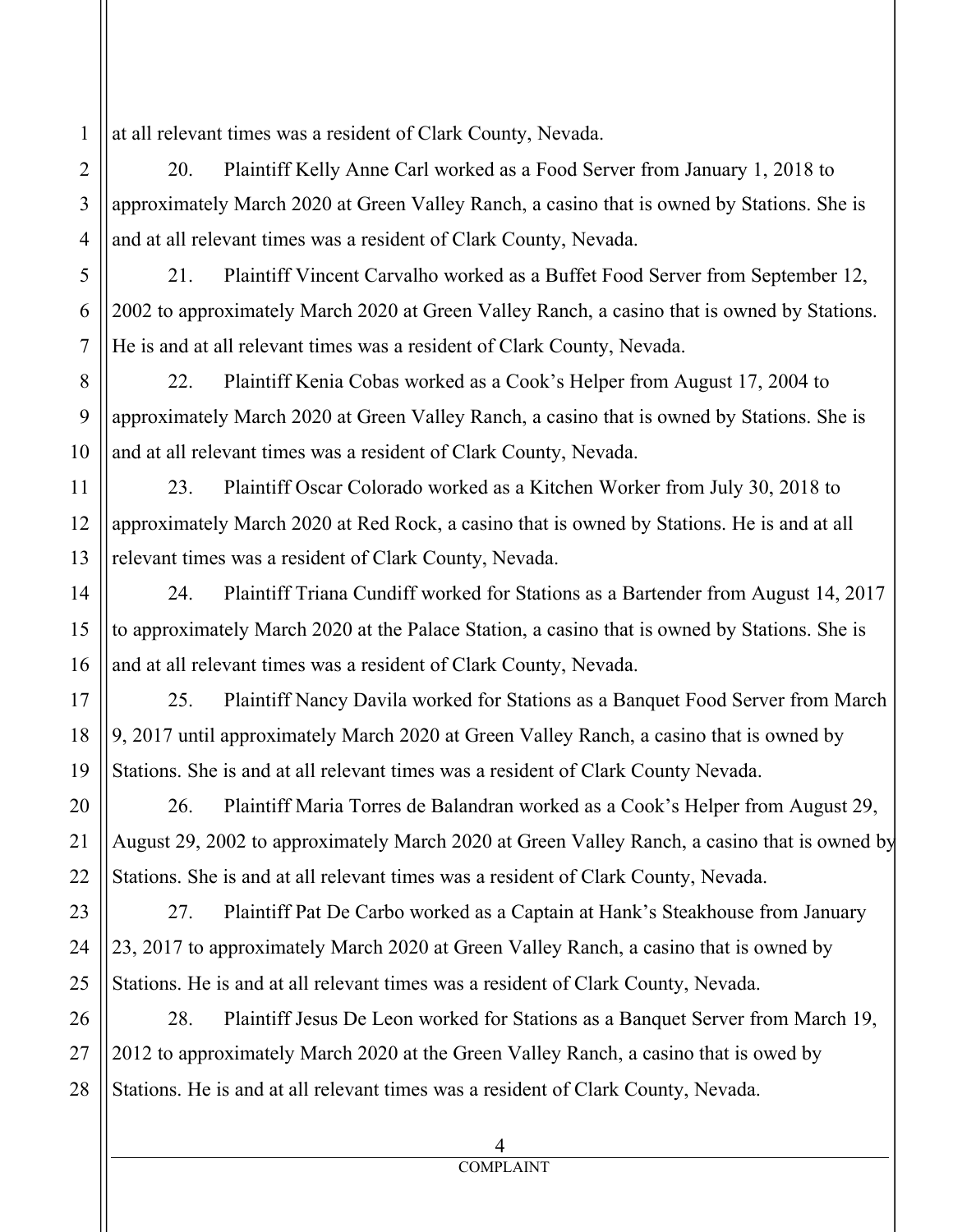29. Plaintiff Nancy Dickinson worked as a Food Server from December 3, 2001 to approximately March 2020 at Green Valley Ranch, a casino that is owned by Stations. She is and at all relevant times was a resident of Clark County, Nevada.

30. Plaintiff Elena Drake Gonzales worked as a Cook from October 29, 2018 to approximately March 2020 at Palace Station, a casino that is owned by Stations. She is and at all relevant times was a resident of Clark County, Nevada.

31. Plaintiff Nadia El Maher worked as a Food Server from November 15, 2004 to approximately March 2020 at Green Valley Ranch, a casino that is owned by Stations. She is and at all relevant times was a resident of Clark County, Nevada.

32. Plaintiff Orlando Ferreira Lamelas worked for Stations as a Kitchen Worker from March 12, 2019 to approximately March 2020 at Palace Station, a casino that is owned by Stations. He is and at all relevant times was a resident of Clark County, Nevada.

33. Plaintiff Samuel Fletes worked as a Cook's Helper from July 1, 2012 to approximately March 2020 at Sunset Station, a casino that is owned by Stations. He is and at all relevant times was a resident of Clark County, Nevada.

34. Plaintiff Violeta Isai Flores Delgado worked as a Cook's Helper from May 13, 2019 to approximately March 2020 at Sunset Station, a casino that is owned by Stations. She is and at all relevant times was a resident of Clark County, Nevada.

35. Plaintiff Amarilys Gonzalez has worked as a Stove Cleaner from May 1, 2017 to approximately March 2020 at Sunset Station, a casino that is owned by Stations. She is and at all relevant times was a resident of Clark County, Nevada.

36. Plaintiff Rosa Gonzalez worked as a Cook from August 9, 2009 to approximately March 2020 at Palace Station, a casino that is owned by Stations. She is a resident of Clark County, Nevada.

37. Plaintiff Yelba Gonzalez worked as Pantry from January 26, 2014 to approximately March 2020 at Palace Station, a casino that is owned by Stations. She is and at all relevant times was a resident of Clark County, Nevada.

38. Plaintiff Antonia Gutierrez worked as Pantry from March 6, 2007 to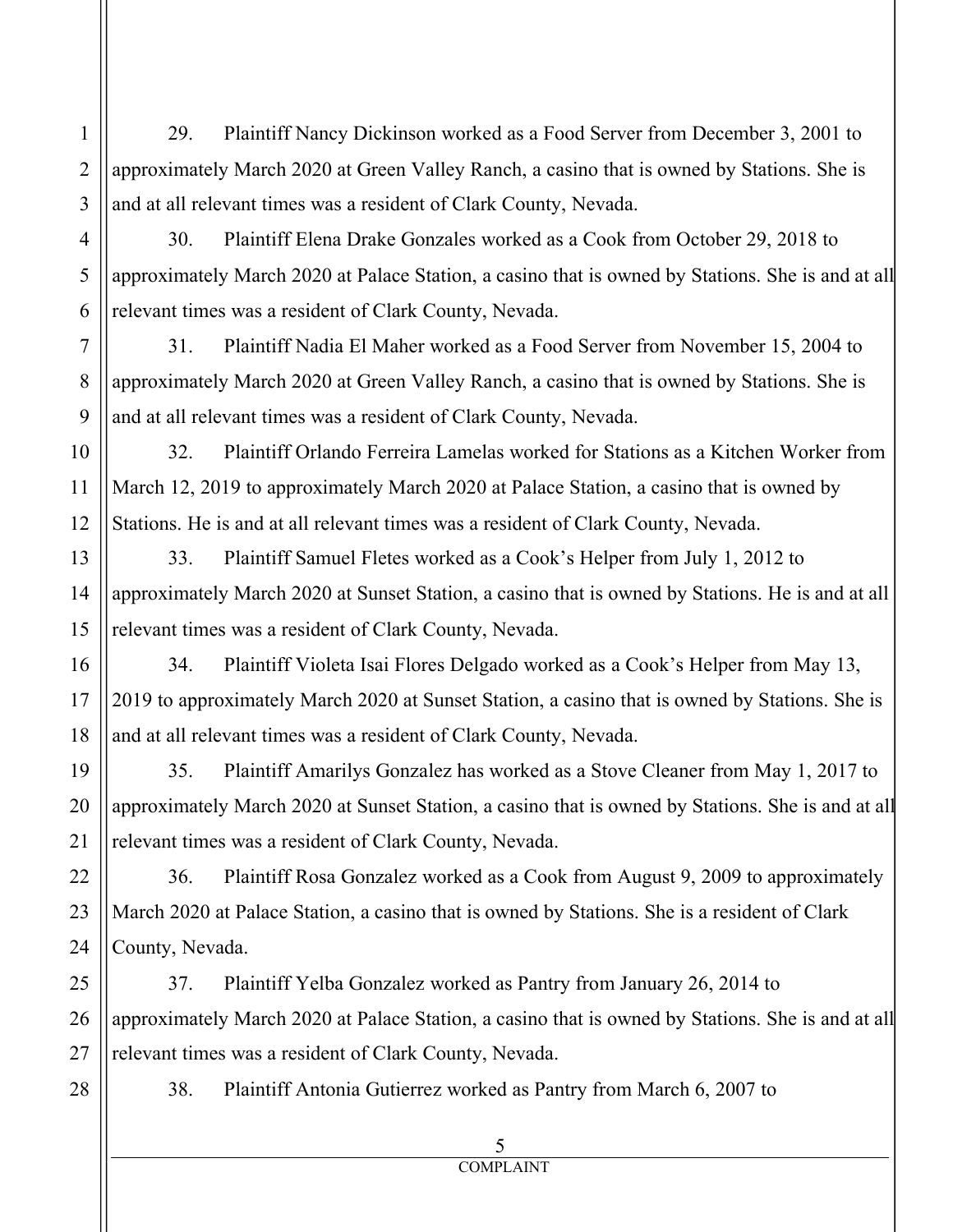approximately March 2020 at Palace Station, a casino that is owned by Stations. She is and at all relevant times was a resident of Clark County, Nevada.

39. Plaintiff Elizabeth Halatsis worked as a Food Server from September 2, 2004 to approximately March 2020 at Red Rock Casino, a casino that is owned by Stations. She is and at all relevant times was a resident of Clark County, Nevada.

40. Plaintiff Orlando Henriquez worked as a Cook from March 28, 2011 to approximately March 2020 at Sunset Station, a casino owned by Stations. He is and at all relevant times was a resident of Clark County, Nevada.

41. Plaintiff Lila Hernandez worked as a Cook's Helper from November 14, 2013 to approximately March 2020 at Boulder Station, a casino that is owned by Stations. She is and at all relevant times was a resident of Clark County, Nevada.

42. Plaintiff Maria Elena Hernandez worked as a Food Server from September 21, 2005 until approximately March 2020 at Green Valley Ranch, a casino that is owned by Stations. She is and at all relevant times was a resident of Clark County, Nevada.

43. Plaintiff Nidia Hernandez worked as a Kitchen Worker from October 22, 2018 to approximately March 2020 at Green Valley Ranch, a casino that is owned by Stations. She is and at all relevant times was a resident of Clark County, Nevada.

44. Plaintiff Alejandro Higuera worked as a Buffet Food Server from November 20, 2017 to approximately March 2020 at Green Valley Ranch, a casino that is owned by Stations. He is and at all relevant times was a resident of Clark County, Nevada.

45. Plaintiff Emma Holtz worked as a Food Server from November 21, 2004 to approximately March 2020 at Green Valley Ranch, a casino owned by Stations. She is and at all relevant times was a resident of Clark County, Nevada.

46. Plaintiff Guillermo Inclan worked as a Kitchen Worker from March 4, 2019 to approximately March 2020 at Palace Station, a casino that is owned by Stations. He is and at all relevant times was a resident of Clark County, Nevada.

27 28 47. Plaintiff Valerie Jorgensen has worked as a Food Server from June 7, 2015 to approximately March 2020 at Red Rock Casino, Resort, and Spa ("Red Rock"), a casino that is

1

2

3

4

5

6

7

8

9

10

11

12

13

14

15

16

17

18

19

20

21

22

23

24

25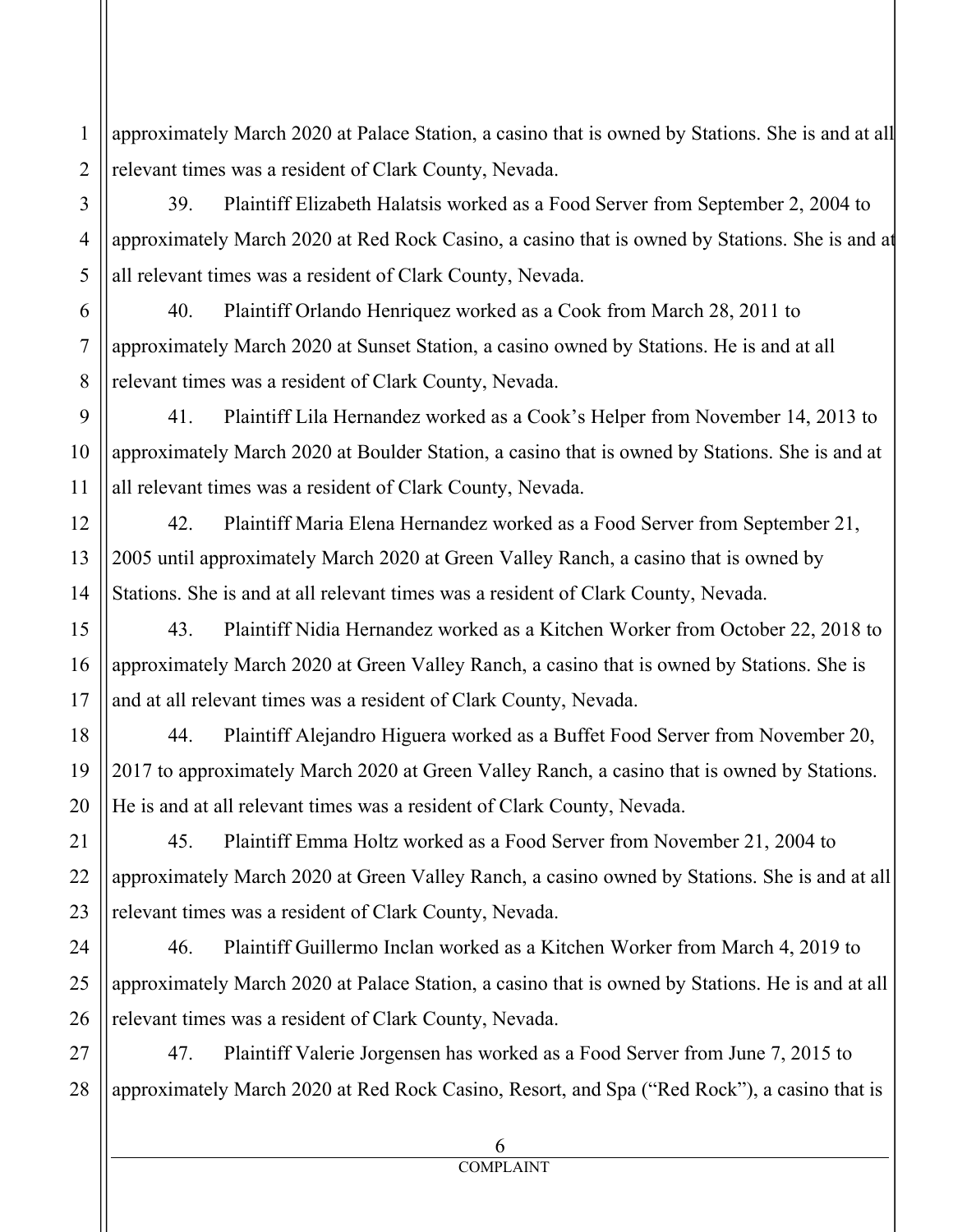owned by Stations. She is and at all relevant times was a resident of Clark County, Nevada.

48. Plaintiff Leticia Luis worked as a Cook from February 18, 2016 to approximately March 2020 at Boulder Station, a casino that is owned by Stations. She is and at all relevant times was a resident of Clark County, Nevada.

49. Plaintiff Carmen Mariscal worked for Stations as a Food Server from January 2, 2007 to approximately March 2020 at Green Valley Ranch, a casino that is owned by Stations. She is and at all relevant times was a resident of Clark County, Nevada.

50. Plaintiff Andrea McKeaney worked as a Banquet Server from 2003 to approximately March 2020 at Santa Fe Station, a casino that is owned by Stations. She is and at all relevant times was a resident of Clark County, Nevada.

51. Plaintiff Adali Mejia worked as a Cook from December 21, 2014 to approximately March 2020 at Sunset Station, a casino that is owned by Stations. He is and at all relevant times was a resident of Clark County, Nevada.

52. Plaintiff Audrey Melton worked as a Food Server from March 9, 2009 to approximately March 2020 at Green Valley Ranch, a casino that is owned by Stations. She is and at all relevant times was a resident of Clark County, Nevada.

53. Plaintiff Alexandria Miller worked as a Beverage Server from July 18, 2017 to approximately March 2020 at Santa Fe Station, a casino that is owned by Stations. He is and at all relevant times was a resident of Clark County, Nevada.

54. Plaintiff Yaquelin Morales worked as a Cook from May 23, 2011 to approximately March 2020 at Sunset Station, a casino that is owned by Stations. She is and at all relevant times was a resident of Clark County, Nevada.

55. Plaintiff Teresa Oceguera worked as a Cook's Helper from February 28, 2010 to approximately March 2020 at Boulder Station, a casino that is owned by Stations. She is and at all relevant times was a resident of Clark County, Nevada.

56. Plaintiff Yohanna Gabriela Osorto Carias worked as a Stove Person from February 7, 2019 until approximately March 2020 at Green Valley Ranch, a casino that is owned by Stations. She is and at all relevant times was a resident of Clark County, Nevada.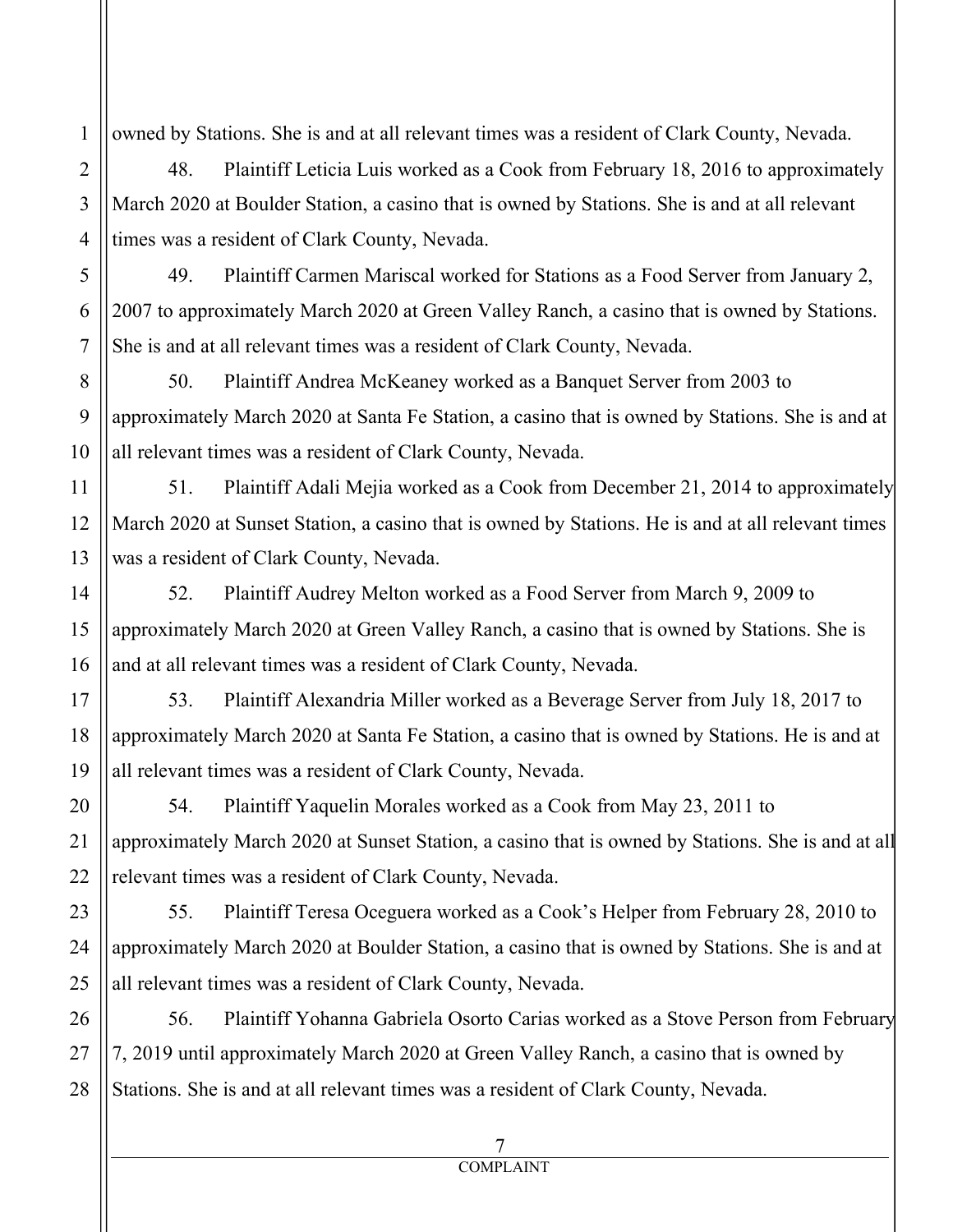57. Plaintiff Claudia Perez-Zuñiga worked as a Cook from April 2, 2018 to approximately March 2020 at Green Valley Ranch, a casino that is owned by Stations. She is and at all relevant times was a resident of Clark County, Nevada.

58. Plaintiff Maria Pichardo worked as Pantry from May 18, 1997 to approximately March 2020 at Sunset Station, a casino that is owned by Stations. She is and at all relevant times was a resident of Clark County, Nevada.

59. Plaintiff Erika Rios worked as a Cook's Helper from March 4, 2019 to approximately March 2020 at Boulder Station, a casino that is owned by Stations. She is and at all relevant times was a resident of Clark County, Nevada.

60. Plaintiff Amaury Rodriguez worked as a Banquet Food Server from March 1, 2006 to approximately March 2020 at Green Valley Ranch, a casino that is owned by Stations. He is and at all relevant times was a resident of Clark County Nevada.

61. Plaintiff David Leon Rodriguez worked as a Kitchen Worker from January 28, 2005 to approximately March 2020 at Santa Fe Station, a casino that is owned by Stations. He is and at all relevant times was a resident of Clark County, Nevada.

62. Plaintiff Fernando Salazar worked as a Kitchen Worker from February 16, 2016 to approximately March 2020 at Green Valley Ranch, a casino that is owned by Stations. He is and at all relevant times was a resident of Clark County, Nevada.

63. Plaintiff Maria Salgado worked as Pantry from April 30, 2011 to approximately March 2020 at Sunset Station, a casino that is owned by Stations. She is and at all relevant times was a resident of Clark County, Nevada.

64. Plaintiff Yusett Salomon Diaz worked as a Cook's Helper from August 14, 2018 to approximately March 2020 at Red Rock Casino, a casino that is owned by Stations. He is and at all relevant times was a resident of Clark County, Nevada.

65. Plaintiff Rene Sanchez worked as a Stove Person from August 19, 2019 to approximately March 2020 at Sunset Station, a casino that is owned by Stations. He is and at all relevant times was a resident of Clark County, Nevada.

28

1

2

3

4

5

6

7

8

9

10

11

12

13

14

15

16

17

18

19

20

21

22

23

24

25

26

27

66. Plaintiff Clara Sanchez Recio worked as a Kitchen Worker from May 28, 2018 to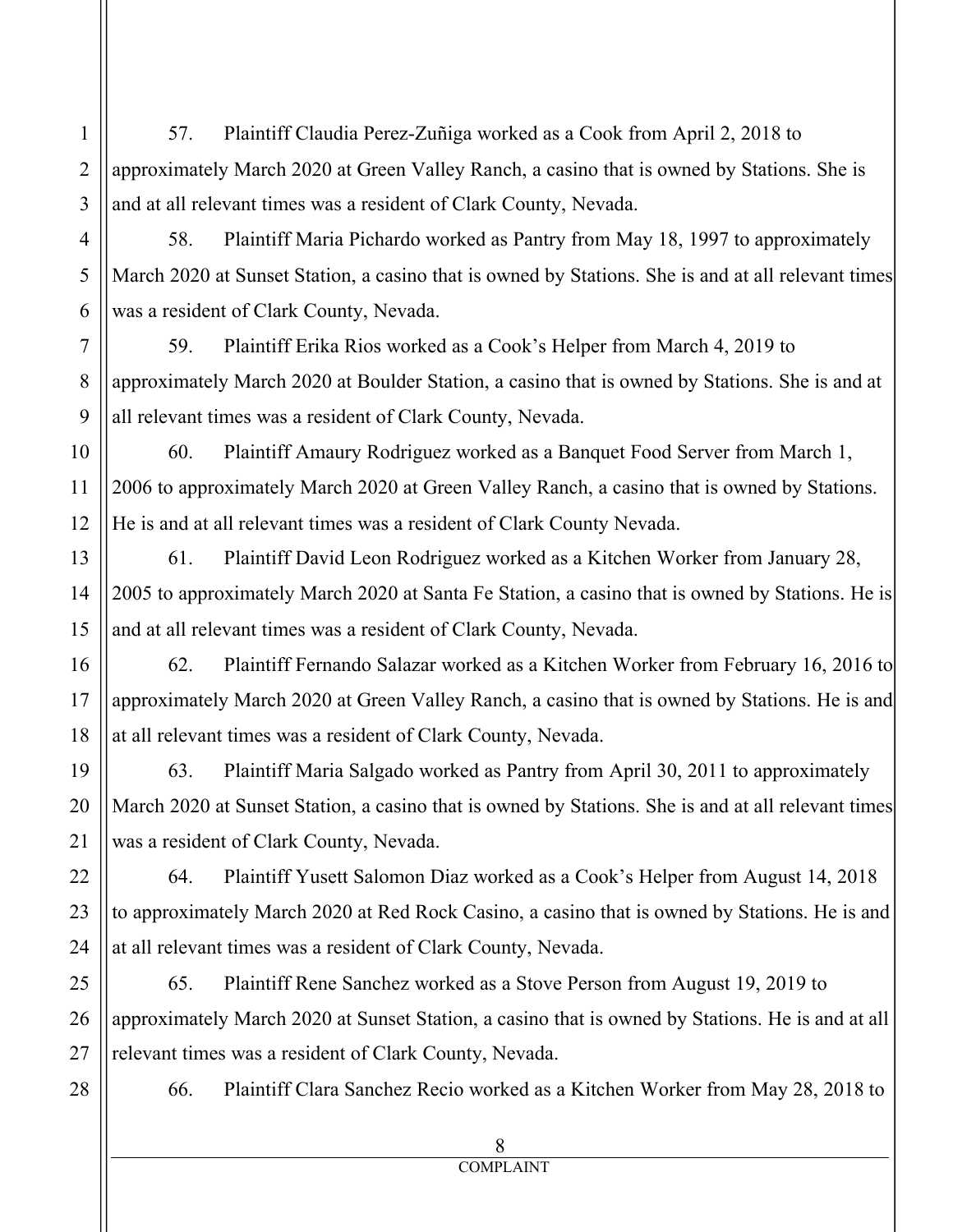approximately March 2020 at Green Valley Ranch, a casino that is owned by Stations. She is and at all relevant times was a resident of Clark County, Nevada.

67. Plaintiff Amanda Santoyo worked as a Cook's Helper from November 23, 2004 to approximately March 2020 at Santa Fe Station, a casino that is owned by Stations. She is and at all relevant times was a resident of Clark County, Nevada.

68. Plaintiff Ashley Schwartz worked for Stations as a Beverage Server from June 20, 2018 to approximately March 2020 at the Palace Station, a casino that is owned by Stations. She is and at all relevant times was a resident of Clark County, Nevada.

69. Plaintiff Victor Hugo Simental Garcia worked as a Cook's Helper from January 21, 2013 to approximately March 2020 at Santa Fe Station, a casino that is owned by Stations. He is and at all relevant times was a resident of Clark County, Nevada.

70. Plaintiff Rodrigo Solano worked as a Cook for from November 9, 1993 to approximately March 2020 at Boulder Station, a casino that is owned by Stations. He is and at all relevant times was a resident of Clark County, Nevada.

71. Plaintiff Michelle Strande worked as a Café Server for two years from October 22, 2018 to approximately March 2020 at Green Valley Ranch, a casino that is owned by Stations. She is and at all relevant times was a resident of Clark County, Nevada.

72. Plaintiff Luz Tafolla worked as a Cook from September 26, 2016 to approximately March 2020 at Green Valley Ranch, a casino that is owned by Stations. She is and at all relevant times was a resident of Clark County, Nevada.

73. Plaintiff Sergio Tejido worked as a Kitchen Runner from February 22, 2016 to approximately March 2020 at Sunset Station, a casino that is owned by Stations. He is and at all relevant times was a resident of Clark County, Nevada.

74. Plaintiff Edgar Tevalan-Barrios worked as a Kitchen Runner from July 8, 1997 to approximately March 2020 at Sunset Station, a casino that is owned by Stations. He is and at all relevant times was a resident of Clark County, Nevada.

75. Plaintiff Barbara Tivas has worked as a Banquet Server from April 10, 2007 to approximately March 2020 at Green Valley Ranch, a casino that is owned by Stations. She is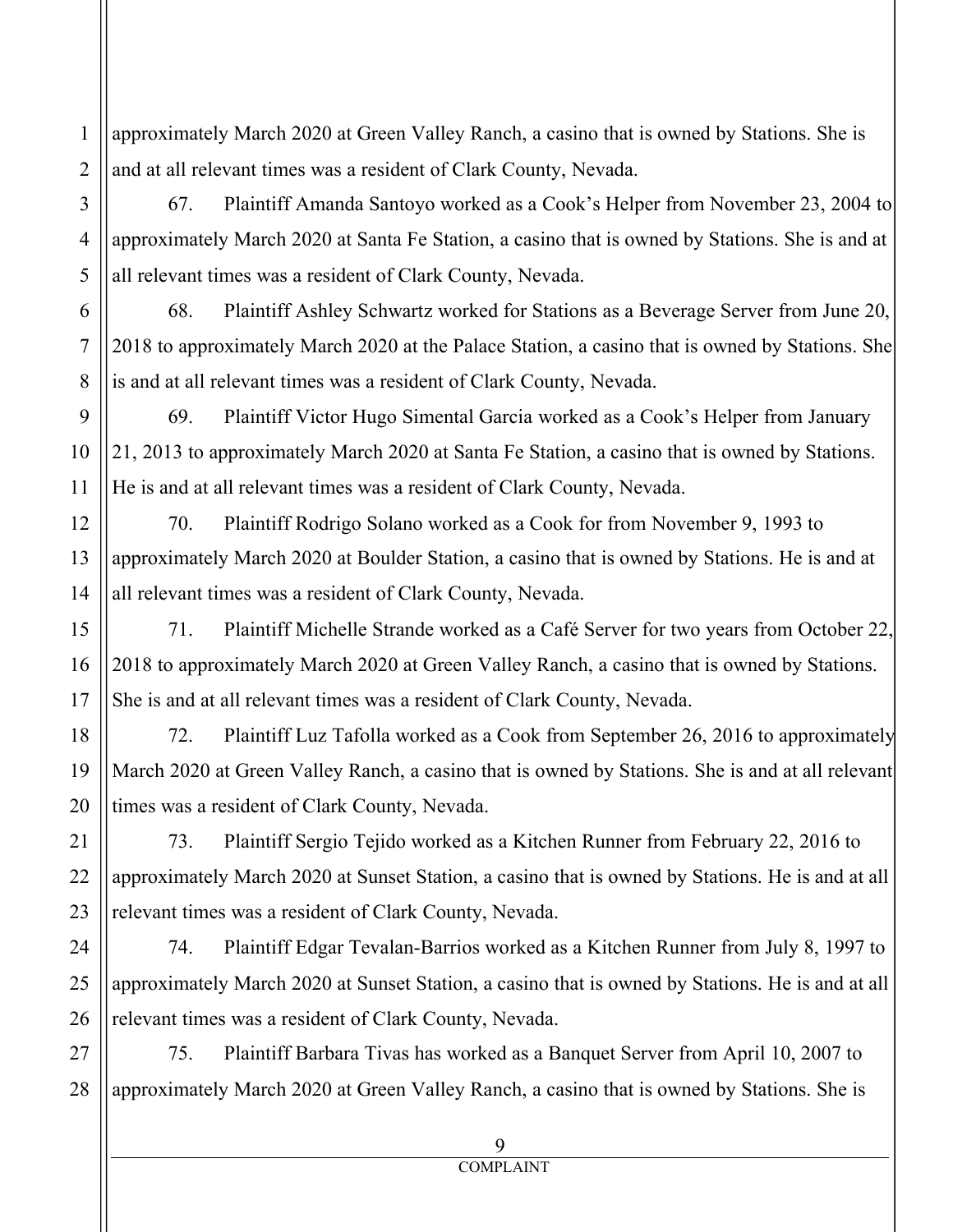and at all relevant times was a resident of Clark County, Nevada.

76. Plaintiff Aurora Torres worked as a Food Server from March 15, 2009 to approximately March 2020 at Green Valley Ranch, a casino that is owned by Stations. She is and at all relevant times was a resident of Clark County, Nevada.

77. Plaintiff Jose Valle worked as a Buffet Cook for from September 11, 1997 to approximately March 2020 at Boulder Station, a casino that is owned by Stations. He is and at all relevant times was a resident of Clark County, Nevada.

78. Plaintiff Oscar Vallejo worked as a Cook from October 16, 2017 to approximately March 2020 at Sunset Station, a casino that is owned by Stations. He is and at all relevant times was a resident of Clark County, Nevada.

79. Plaintiff Mario Valles worked as a Cook from January 29, 2019 to approximately March 2020 at Green Valley Ranch, a casino that is owned by Stations. He is and at all relevant times was a resident of Clark County, Nevada.

80. Plaintiff Ramon Vivanco worked as a Banquet Server from 2006 to approximately March 2020 at Santa Fe Station, a casino that is owned by Stations. He is and at all relevant times was a resident of Clark County, Nevada.

81. Plaintiff Juan Vivas worked as a Cook's Helper from May 26, 1997 to approximately March 2020 at Sunset Station, a casino that is owned by Stations. He is and at all relevant times was a resident of Clark County, Nevada.

82. Plaintiff Mark Walker worked as a Banquet Server from March 29, 2011 to approximately March 2020 at Green Valley Ranch, a casino that is owned by Stations. He is and at all relevant times was a resident of Clark County, Nevada.

83. Plaintiff Rosa Zavala worked as a Kitchen Runner from December 12, 2016 to approximately March 2020 at Sunset Station, a casino that is owned by Stations. She is and at all relevant times was a resident of Clark County, Nevada.

84. Plaintiffs DOES I through XX, inclusive are unknown to Plaintiffs at this time. Plaintiffs reserve the right to amend this Complaint to add any additional Plaintiffs, together with their true identities and capacities, when the same has been ascertained.

1

2

3

4

5

6

7

8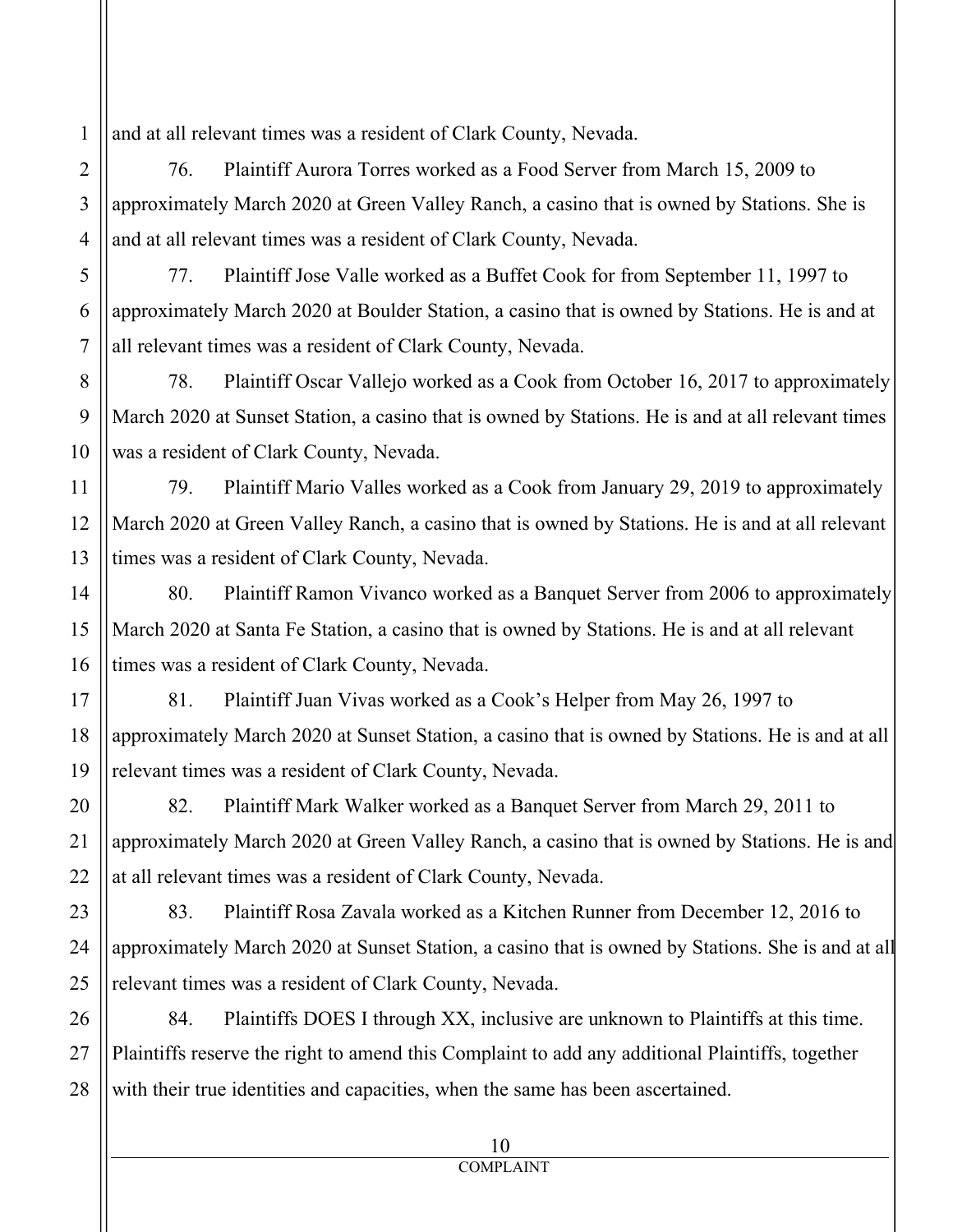85. Defendant Station Casinos LLC has its principal place of business in Las Vegas, Nevada and is located at 1505 S. Pavilion Center Dr., Las Vegas, NV 89135. Stations provides gaming and entertainment in the Las Vegas, Nevada area, and operates the following casinos: Red Rock Resort, Casino & Spa; Green Valley Ranch Resort, Casino & Spa; Palace Station; Santa Fe Station; Sunset Station; Boulder Station; Texas Station; Fiesta Rancho Station; and Fiesta Henderson Station, although Texas Station, Fiesta Rancho Station and Fiesta Henderson Station are currently closed. At all relevant times, Defendant has transacted business in the State of Nevada, including but not limited to Clark County, Nevada.

86. Exercise of the jurisdiction of this Court over Defendant in this action is appropriate and proper.

87. Venue in Clark County, Nevada is proper because the acts giving rise to this Complaint occurred in Clark County, Nevada.

### **FACTUAL BACKGROUND**

88. Stations owns and operates the following casinos located in Clark County, Nevada: Red Rock Resort, Casino & Spa; Green Valley Ranch, Resort, Casino & Spa; Palace Station; Santa Fe Station; Sunset Station; Boulder Station; Texas Station; Fiesta Rancho Station; and Fiesta Henderson Station (the "Stations Casinos"), which are casinos located in Clark County. On information and belief, Stations employs more than 3,300 employees at their casinos in the Las Vegas, Nevada area. On information and belief, Clark County has a population of more than 100,000 people. Accordingly, the Stations Casinos are "covered enterprises" within the meaning of SB 386, Section 11, Chapter 613 of the Nevada Revised Statutes.

89. On information and belief, the Station Casinos are licensed pursuant to NRS Chapter 463 and are premises wherein or whereon gaming is done.

90. Stations is an employer within the meaning of SB 386, Section 13, Chapter 613 of Nevada Revised Statutes, because it is a business entity which owns or operates a covered enterprise within the state of Nevada, namely, Stations Casinos, and employs or exercises control over the wages, hours or working conditions of 30 or more employees.

1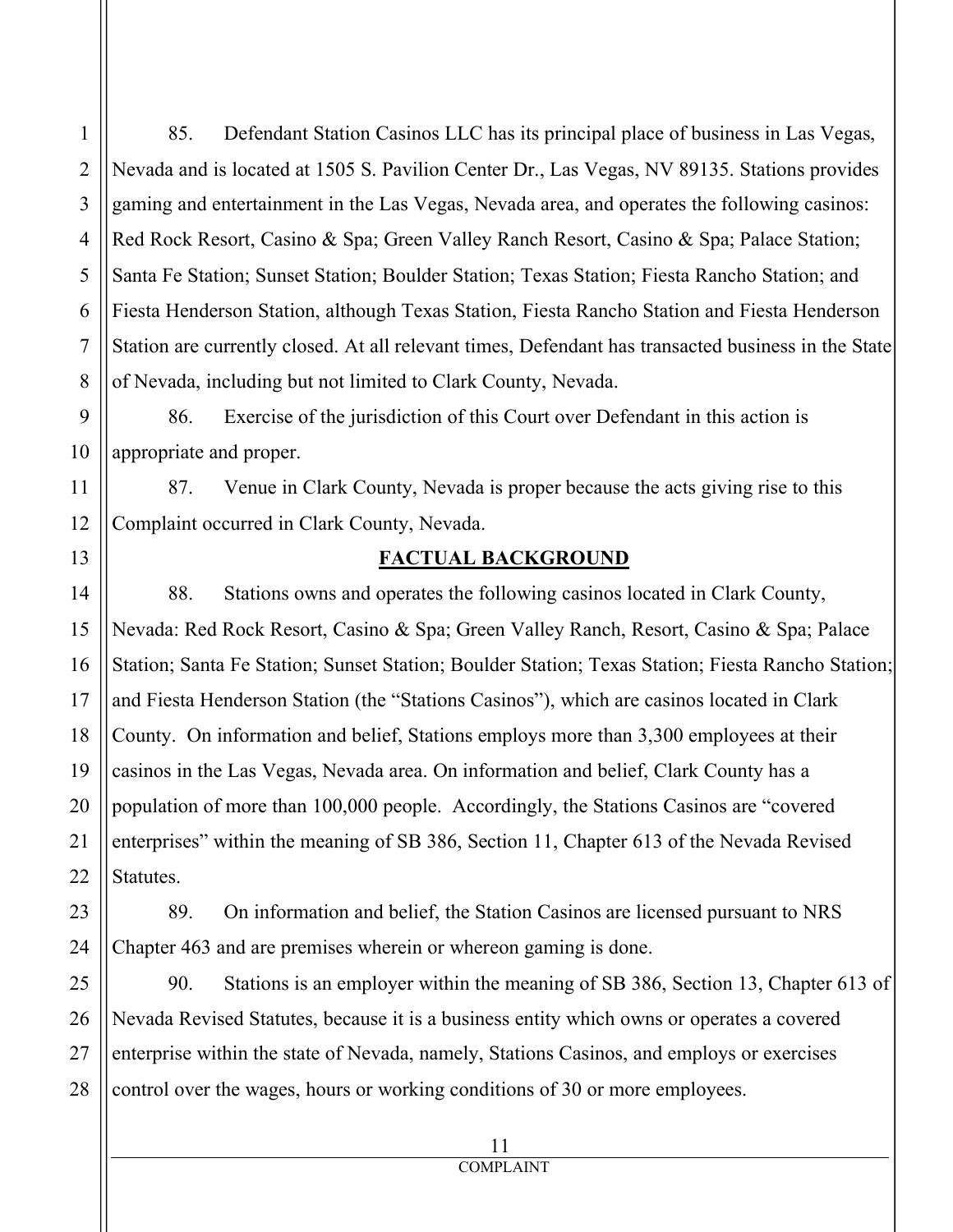91. Plaintiffs received Layoff Notices when they were laid off in or about March 2020. In the same communication containing the Layoff Notice required by Section 24 of SB 386, Stations stated that SB 386 would "discourage, not encourage, hiring," and that it is "not in favor of [SB 386]."

92. Stations was well aware of its obligation to comply with SB 386. Stations publicly stated its opinion that "SB386 is a dumpster fire that discourages hiring by creating a liability trap for employers." *See, e.g.*, Jessica Hill, LAS VEGAS SUN, "Nevada probing 6 'return to work' complaints," Oct. 18, 2021, available at https://lasvegassun.com/news/2021/oct/18/lawaiming-to-help-workers-get-their-old-jobs-back/.

93. Stations then repeatedly failed to comply with SB 386 by failing to provide proper notice to its employees and by failing to recall its employees in accordance with SB 386, Nev. Rev. Stat. Chapter 613, §§ 2-28*.* Stations' failure to comply was knowing and willful: Stations repeatedly failed to comply with the requirements of SB 386 by refusing to re-hire Plaintiffs even after Stations was placed on written notice of their failure to comply with SB 386 by each and every individual Plaintiff named in this Complaint.

## **FIRST CAUSE OF ACTION VIOLATION OF THE NEVADA HOSPITALITY AND TRAVEL WORKERS RIGHT TO RETURN ACT, NEV. REV. STAT. CHAPTER 613, SECTIONS 2-28**

94. The Plaintiffs re-allege paragraphs 1 through 93 and incorporate them by reference as if fully re-stated herein.

95. Plaintiffs allege that each of the named Plaintiffs are employees within the meaning of SB 386, Section 12 of Chapter 613 of the Nevada Revised Statutes, and Nev. Rev. Stat. 608.010, as further described below. Each of the Plaintiffs is a resident of the State of Nevada.

96. **Debra Adimey:** Plaintiff Debra Adimey was employed by Stations at Santa Fe Station as a Banquet Server from on or about November 26, 2013 until she was laid off on or after March 12, 2020. On or about November 22, 2021, Stations had an open Banquet Server position but failed to notify Ms. Adimey of that position. Ms. Adimey provided written notice

1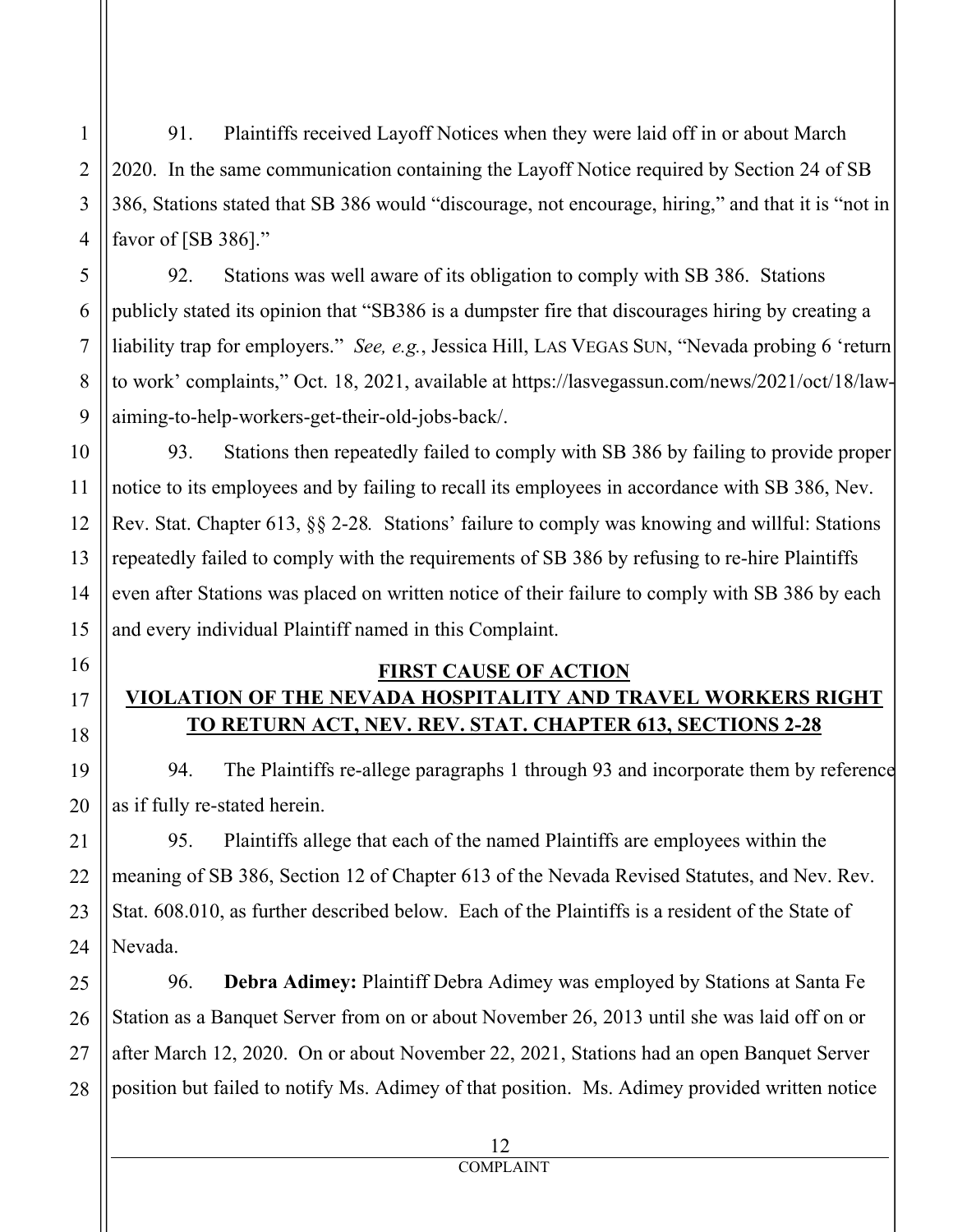to Stations of the alleged violation on or about November 22, 2021, which Stations failed to respond to or cure within 15 days of receipt. The failure of Stations to notify Ms. Adimey of a job posting for which she was qualified violates Section 22(1) of SB 386. Stations also violated Section 22(5) of SB 386 when it failed to notify Ms. Adimey why it claimed she lacked the qualifications for the open position. As a result, Ms. Adimey has suffered damages through the deprivation of his recall rights and loss of potential income from being hired into a job posting for which she was qualified. She is entitled to hiring and reinstatement, future and back pay, civil penalties, compensatory and liquidated damages, interest, costs and attorneys' fees resulting from Defendant's violations of SB 386, Chapter 613 of Nevada Revised Statutes, sections 2-28, inclusive.

97. **Lisandra Aguero**: Plaintiff Lisandra Aguero was employed by Stations at the Green Valley Ranch as a Guest Room Attendant from on or about May 27, 2019 until she was laid off on or after March 12, 2020. On or about September 16, 2021, Stations had an open Housekeeping position but failed to notify Ms. Aguero of that job posting. Ms. Aguero provided written notice to Stations of the alleged violation on or about September 16, 2021, to which Stations failed to respond or cure within 15 days of receipt. In fact, Ms. Aguero has never received a response to her written notice. On information and belief, Stations hired an employee with less seniority than Ms. Aguero into the position. The failure of Stations to notify Ms. Aguero of a job posting for which she was qualified violates Section 22(1) of SB 386. Stations also violated Section 22(5) of SB 386 when it failed to notify Ms. Aguero why it claimed she lacked the qualifications for the open position. As a result, Ms. Aguero has suffered damages through the deprivation of her recall rights and loss of potential income from being hired into a job posting for which she was qualified. She is entitled to hiring and reinstatement, future and back pay, civil penalties, compensatory and liquidated damages, interest, costs and attorneys' fees resulting from Defendant's violations of SB 386, Chapter 613 of Nevada Revised Statutes, sections 2-28, inclusive.

98. **Tony Alexiev:** Plaintiff Tony Alexiev was employed by Stations at Green Valley Ranch as a Banquet Server from on or about November 21, 2004 until he was laid off on or after

1

2

3

4

5

6

7

8

9

10

11

12

13

14

15

16

17

18

19

20

21

22

23

24

25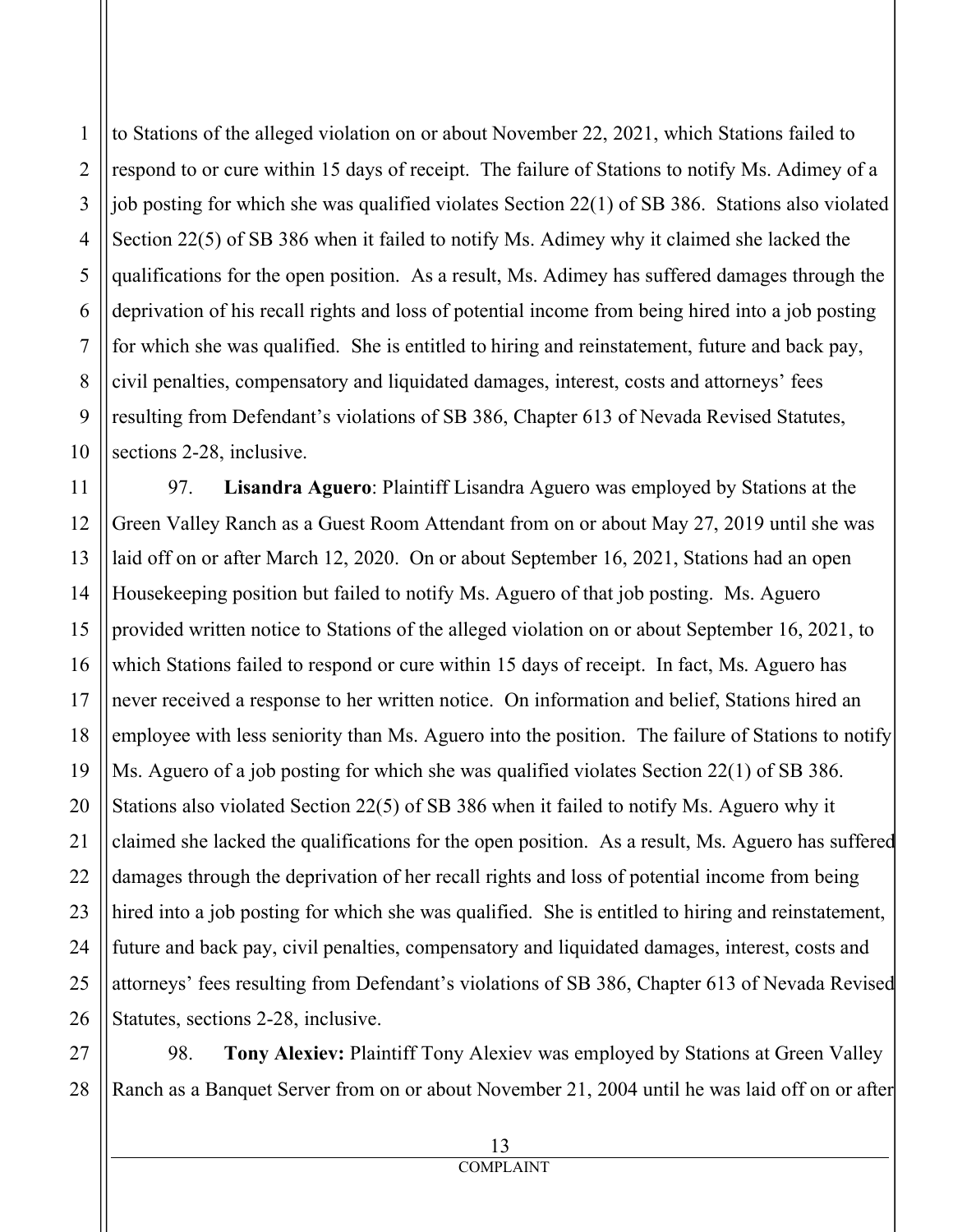1 2 3 4 5 6 7 March 12, 2020. On or about December 14, 2021, Mr. Alexiev learned that Stations had an open position for Banquet Server but failed to notify him of that position. Mr. Alexiev provided written notice to Stations of the alleged violation on or about December 14, 2021, which Stations failed to respond to or cure within 15 days of receipt. On information and belief, Stations offered Banquet Server shifts to employees with less seniority than Mr. Alexiev. The failure of Stations to notify Mr. Alexiev of a job posting for which he was qualified violates Section 22(1) of SB 386. Stations also violated Section 22(5) of SB 386 when it failed to notify Mr. Alexiev why it claimed he lacked the qualifications for the open position. As a result, Mr. Alexiev has suffered damages through the deprivation of his recall rights and loss of potential income from being hired into a job posting for which he was qualified. He is entitled to hiring and reinstatement, future and back pay, civil penalties, compensatory and liquidated damages, interest, costs and attorneys' fees resulting from Defendant's violations of SB 386, Chapter 613 of Nevada Revised Statutes, sections 2-28, inclusive.

99. **Elida Amigo Santiesteban:** Plaintiff Elida Amigo Santiesteban was employed by Stations at Green Valley Ranch as a Kitchen Worker from on or about October 29, 2018 until she was laid off on or after March 12, 2020. On or about October 22, 2021, Stations posted a Kitchen Worker position but failed to notify Ms. Amigo Santiesteban of that position. Ms. Amigo Santiesteban provided written notice to Stations of the alleged violation on or about January 27, 2022, which Stations failed to respond to or cure within 15 days of receipt. On information and belief, Stations hired an employee with less seniority than Ms. Amigo Santiesteban into the position. The failure of Stations to notify Ms. Amigo Santiesteban of a job posting for which she was qualified violates Section 22(1) of SB 386. Stations also violated Section 22(5) of SB 386 when it failed to notify Ms. Amigo Santiesteban why it claimed she lacked the qualifications for the open position. As a result, Ms. Amigo Santiesteban has suffered damages through the deprivation of her recall rights and loss of potential income from being hired into a job posting for which she was qualified. She is entitled to hiring and reinstatement, future and back pay, civil penalties, compensatory and liquidated damages, interest, costs and attorneys' fees resulting from Defendant's violations of SB 386, Chapter 613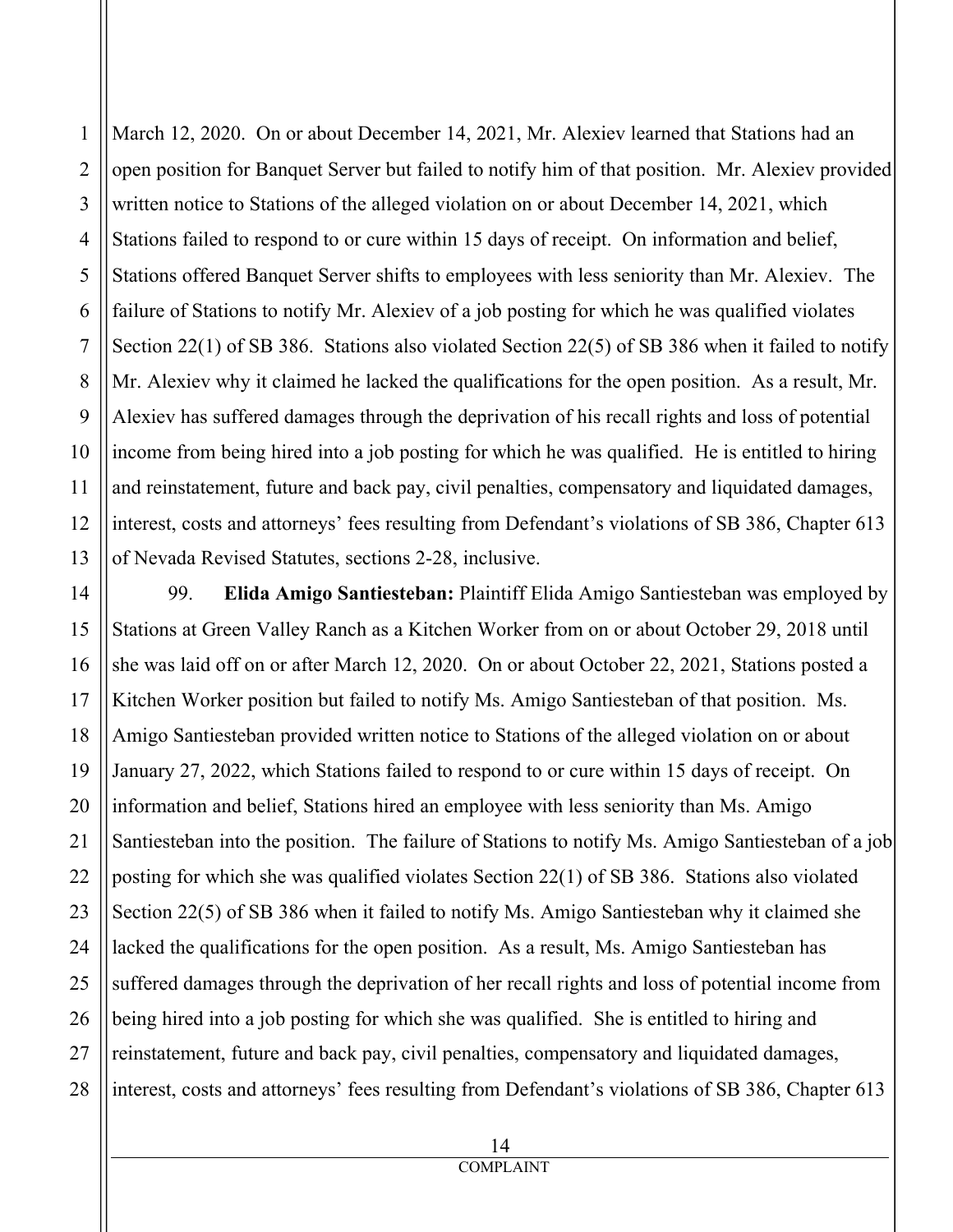of Nevada Revised Statutes, sections 2-28, inclusive.

100. **Luis Bedoya:** Plaintiff Luis Bedoya was employed by Stations at Green Valley Ranch as a Room Runner from on or about March 7, 2011 until he was laid off on or after March 12, 2020. As a Room Runner, Mr. Bedoya was responsible for keeping restaurants and kitchens fully stocked. On or around October 22, 2021, Stations advertised a Sprinter position on its Careers website. The Sprinter was expected to coordinate food orders from servers at the kitchen line and effectively pick up and serve items ordered to each guest table. The qualifications for a Sprinter included the ability to develop a thorough knowledge of all food items including plate specifications, garnishing, and table numbering, and effective communication with servers to time orders and perform side service functions as required. Stations did not notify Mr. Bedoya of the Sprinter position despite the fact that he was qualified by virtue of working a similar job at Green Valley Ranch in the same job classification. Mr. Bedoya provided written notice to Stations of the alleged violation on or about November 4, 2021, which Stations has yet to respond to. The failure of Stations to notify Mr. Bedoya of a job posting for which he was qualified violates Section 22(1) of SB 386. Stations also violated Section 22(5) of SB 386 when it failed to notify Mr. Bedoya why it claimed he lacked the qualifications for the open position. As a result, Mr. Bedoya has suffered damages through the deprivation of his recall rights and loss of potential income from being hired into a job posting for which he was qualified. He is entitled to hiring and reinstatement, future and back pay, civil penalties, compensatory and liquidated damages, interest, costs and attorneys' fees resulting from Defendant's violations of SB 386, Chapter 613 of Nevada Revised Statutes, sections 2-28, inclusive.

101. **Lorena Beltran:** Plaintiff Lorena Beltran was employed by Stations at Santa Fe Station as a Cook's Helper from on or about November 21, 2006 until she was laid off on or after March 12, 2020. On or about October 22, 2021, Stations posted a Cook's Helper position but failed to notify Ms. Beltran of that position. Ms. Beltran provided written notice to Stations of the alleged violation on or about December 1, 2021, which Stations failed to respond to or cure within 15 days of receipt. The failure of Stations to notify Ms. Beltran of a job posting for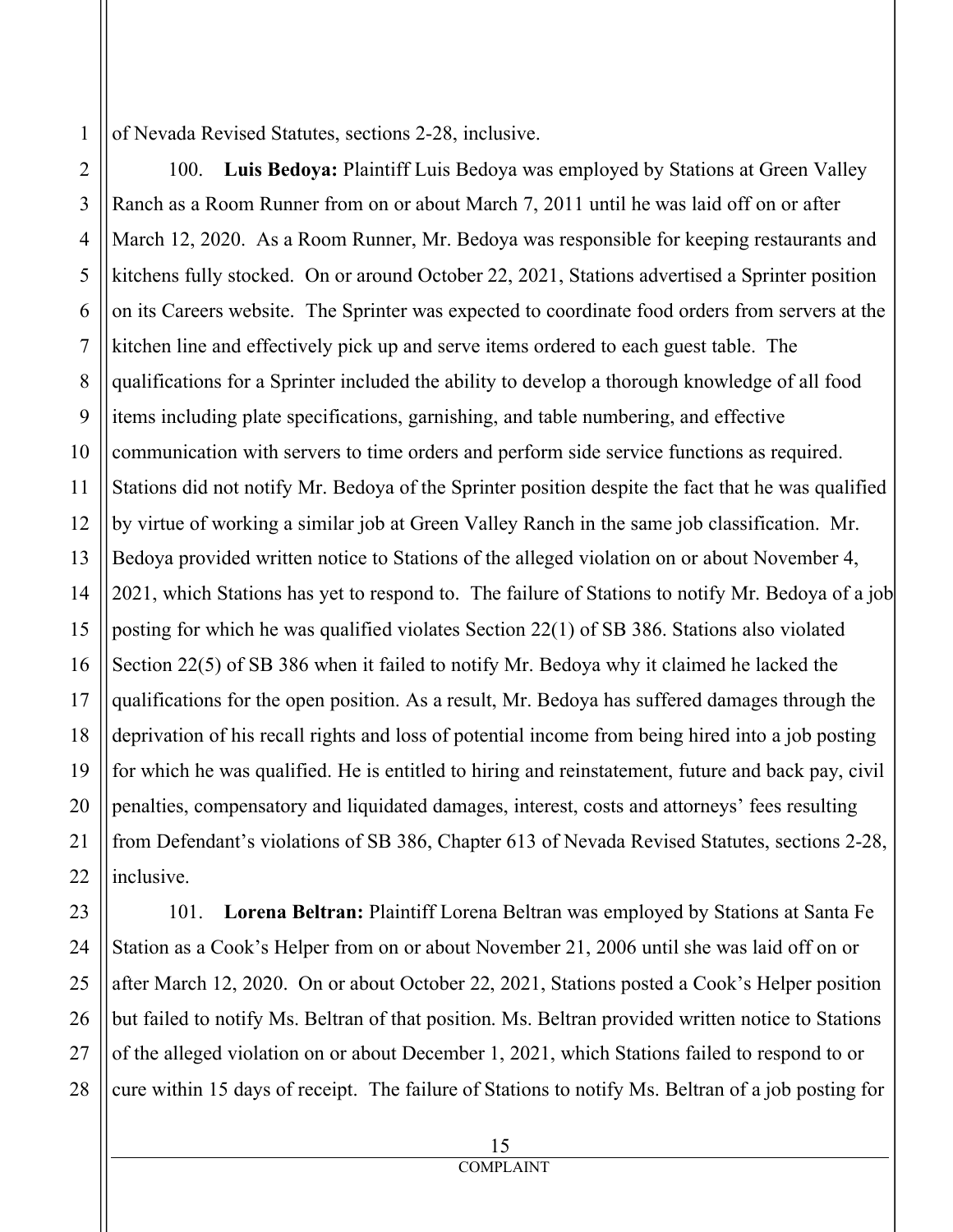which she was qualified violates Section 22(1) of SB 386. Stations also violated Section 22(5) of SB 386 when it failed to notify Ms. Beltran why it claimed she lacked the qualifications for the open position. As a result, Ms. Beltran has suffered damages through the deprivation of her recall rights and loss of potential income from being hired into a job posting for which she was qualified. She is entitled to hiring and reinstatement, future and back pay, civil penalties, compensatory and liquidated damages, interest, costs and attorneys' fees resulting from Defendant's violations of SB 386, Chapter 613 of Nevada Revised Statutes, sections 2-28, inclusive.

102. **Javier Benites:** Plaintiff Javier Benites was employed by Stations at Green Valley Ranch as a Food Server from on or about April 2, 1992 until he was laid off on or after March 12, 2020. On or about October 22, 2021, Stations posted a Food Server position but failed to notify Mr. Benites of that position. Mr. Benites provided written notice to Stations of the alleged violation on or about January 13, 2022, which Stations failed to respond to or cure within 15 days of receipt. The failure of Stations to notify Mr. Benites of a job posting for which he was qualified violates Section 22(1) of SB 386. Stations also violated Section 22(5) of SB 386 when it failed to notify Mr. Benites why it claimed he lacked the qualifications for the open position. As a result, Mr. Benites has suffered damages through the deprivation of his recall rights and loss of potential income from being hired into a job posting for which he was qualified. He is entitled to hiring and reinstatement, future and back pay, civil penalties, compensatory and liquidated damages, interest, costs and attorneys' fees resulting from Defendant's violations of SB 386, Chapter 613 of Nevada Revised Statutes, sections 2-28, inclusive.

103. **Jose Bernal:** Plaintiff Jose Bernal was employed by Stations at Santa Fe as a Cook from on or about November 15, 2006 until he was laid off on or after March 12, 2020. On or about September 15, 2021, Stations had an open position for Cook but failed to notify Jose Bernal of that position. Mr. Bernal provided written notice to Stations of the alleged violation on or about November 17, 2021, which Stations failed to respond to or cure within 15 days of receipt. The failure of Stations to notify Mr. Bernal of a job posting for which he was qualified violates Section 22(1) of SB 386. Stations also violated Section 22(5) of SB 386 when it failed

1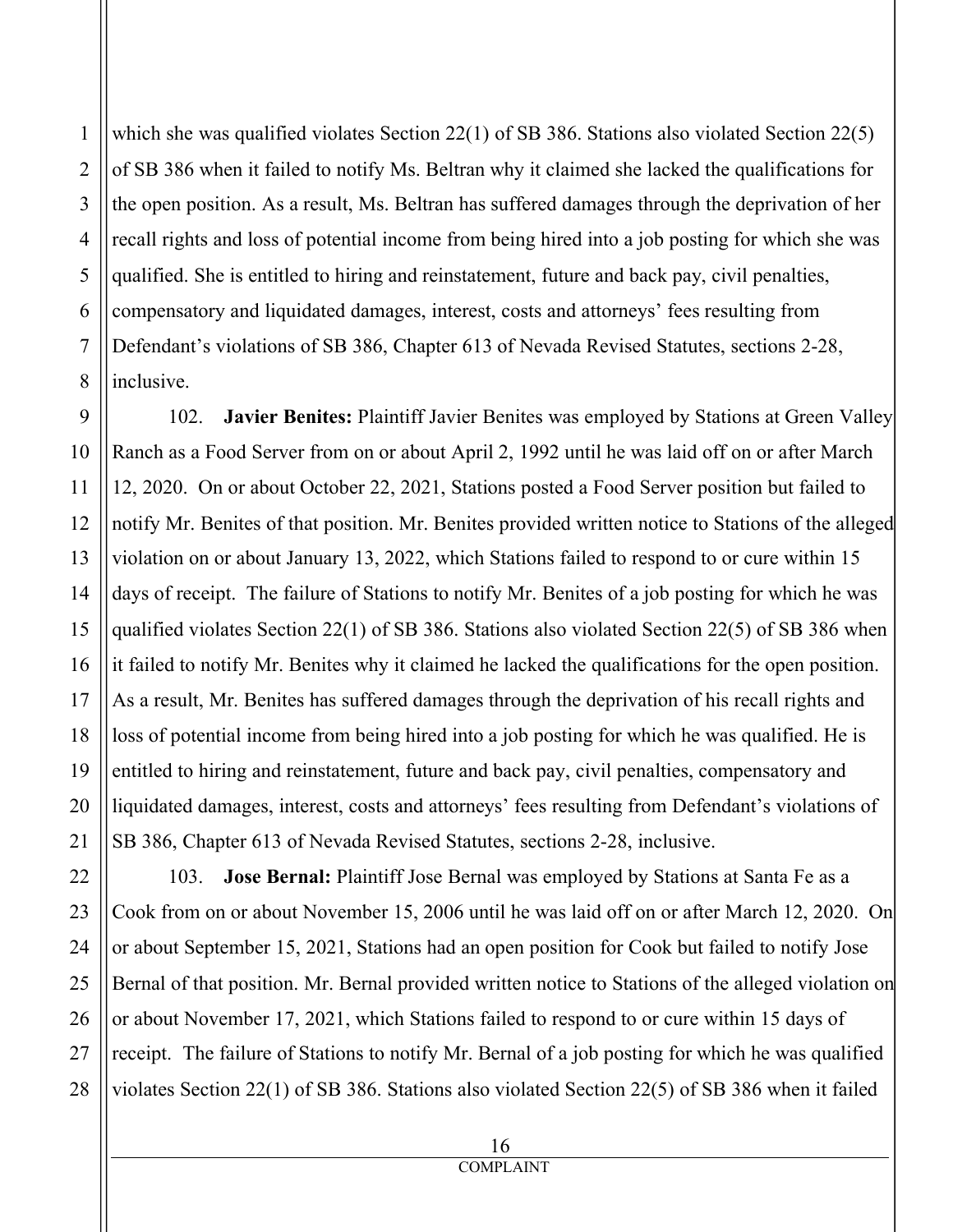to notify Mr. Bernal why it claimed he lacked the qualifications for the open position. As a result, Mr. Bernal has suffered damages through the deprivation of his recall rights and loss of potential income from being hired into a job posting for which he was qualified. He is entitled to hiring and reinstatement, future and back pay, civil penalties, compensatory and liquidated damages, interest, costs and attorneys' fees resulting from Defendant's violations of SB 386, Chapter 613 of Nevada Revised Statutes, sections 2-28, inclusive.

104. **Jose Bernardino:** Plaintiff Jose Bernardino was employed by Stations at Green Valley Ranch as a Food Server from on or about March 16, 1997 until he was laid off on or after March 12, 2020. On or about October 22, 2021, Stations posted a Food Server position but failed to notify Mr. Bernardino of that position. Mr. Bernardino provided written notice to Stations of the alleged violation on or about November 23, 2021, which Stations failed to respond to or cure within 15 days of receipt. The failure of Stations to notify Mr. Bernardino of a job posting for which he was qualified violates Section 22(1) of SB 386. Stations also violated Section 22(5) of SB 386 when it failed to notify Mr. Bernardino why it claimed he lacked the qualifications for the open position. As a result, Mr. Bernardino has suffered damages through the deprivation of his recall rights and loss of potential income from being hired into a job posting for which he was qualified. He is entitled to hiring and reinstatement, future and back pay, civil penalties, compensatory and liquidated damages, interest, costs and attorneys' fees resulting from Defendant's violations of SB 386, Chapter 613 of Nevada Revised Statutes, sections 2-28, inclusive.

105. **Precious Briggs**: Plaintiff Precious Briggs was employed by Stations at the Palace Station as a Beverage Server from on or about July 1, 2018 until she was laid off on or after March 12, 2020. On or about July 29, 2021, Stations had an open position for Beverage server at Palace Station but failed to notify Ms. Briggs of that job positing. Ms. Briggs provided written notice to Stations of the alleged violation on or about July 29, 2021, which Stations failed to respond to or cure within 15 days of receipt. In fact, Ms. Briggs has never received any response at all to her written notice. On or about October 22, 2021, Stations posted a Beverage Server position but failed to notify Ms. Briggs of that position. On or about January 14, 2022, Ms.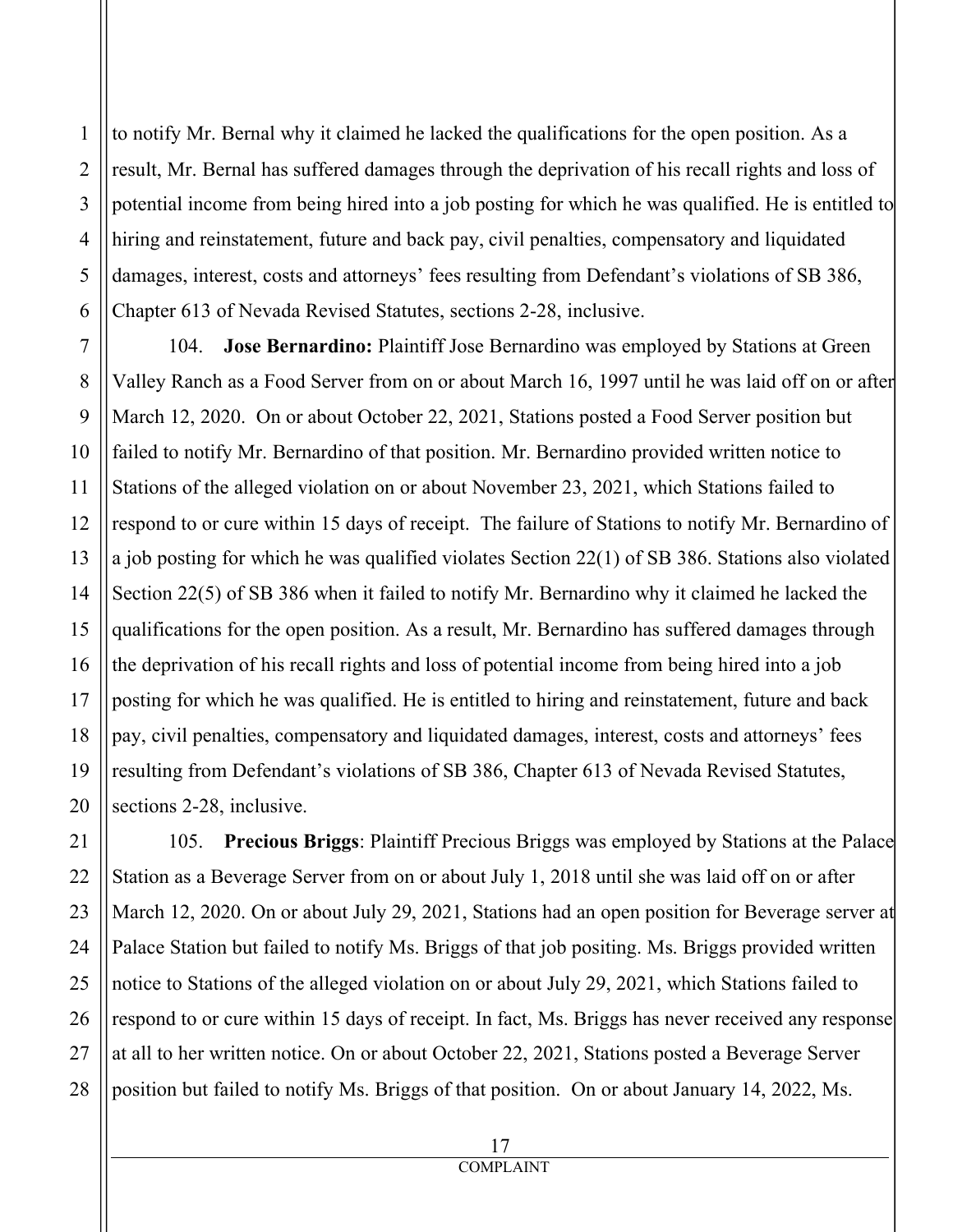Briggs provided written notice to Stations of the alleged violation, which Stations failed to respond to or cure within 15 days of receipt. Each failure of Stations to notify Ms. Briggs of a job posting for which she was qualified is a violation of Section 22(1) of SB 386. Stations also violated Section 22(5) of SB 386 when it failed to notify Ms. Briggs why it claimed she lacked the qualifications for the open positions. As a result, Ms. Briggs has suffered damages through the deprivation of her recall rights and loss of potential income from being hired into a job posting for which she was qualified. She is entitled to hiring and reinstatement, future and back pay, civil penalties, compensatory and liquidated damages, interest, costs and attorneys' fees resulting from Defendant's violations of SB 386, Chapter 613 of Nevada Revised Statutes, sections 2-28, inclusive.

106. **Marcos Canche:** Plaintiff Marcos Canche was employed by Stations at Sunset Station as a Cook from on or about April 16, 2018 until he was laid off on or after March 12, 2020. On or about October 22, 2021, Stations posted a Cook position but failed to notify Mr. Canche of that position. Mr. Canche provided written notice to Stations of the alleged violation on or about January 11, 2022, which Stations failed to respond to or cure within 15 days of receipt. The failure of Stations to notify Mr. Canche of a job posting for which he was qualified violates Section 22(1) of SB 386. Stations also violated Section 22(5) of SB 386 when it failed to notify Mr. Canche why it claimed he lacked the qualifications for the open position. As a result, Mr. Canche has suffered damages through the deprivation of his recall rights and loss of potential income from being hired into a job posting for which he was qualified. He is entitled to hiring and reinstatement, future and back pay, civil penalties, compensatory and liquidated damages, interest, costs and attorneys' fees resulting from Defendant's violations of SB 386, Chapter 613 of Nevada Revised Statutes, sections 2-28, inclusive.

24 25 26 27 28 107. **Jose Cardenas:** Plaintiff Jose Cardenas was employed by Stations at Green Valley Ranch as a Cook's Helper from on or about April 15, 2013 until he was laid off on or after March 12, 2020. On or about October 22, 2021, Stations posted a Cook's Helper position but failed to notify Mr. Cardenas of that position. Mr. Cardenas provided written notice to Stations of the alleged violation on or about January 7, 2022, which Stations failed to respond to

1

2

3

4

5

6

7

8

9

10

11

12

13

14

15

16

17

18

19

20

21

22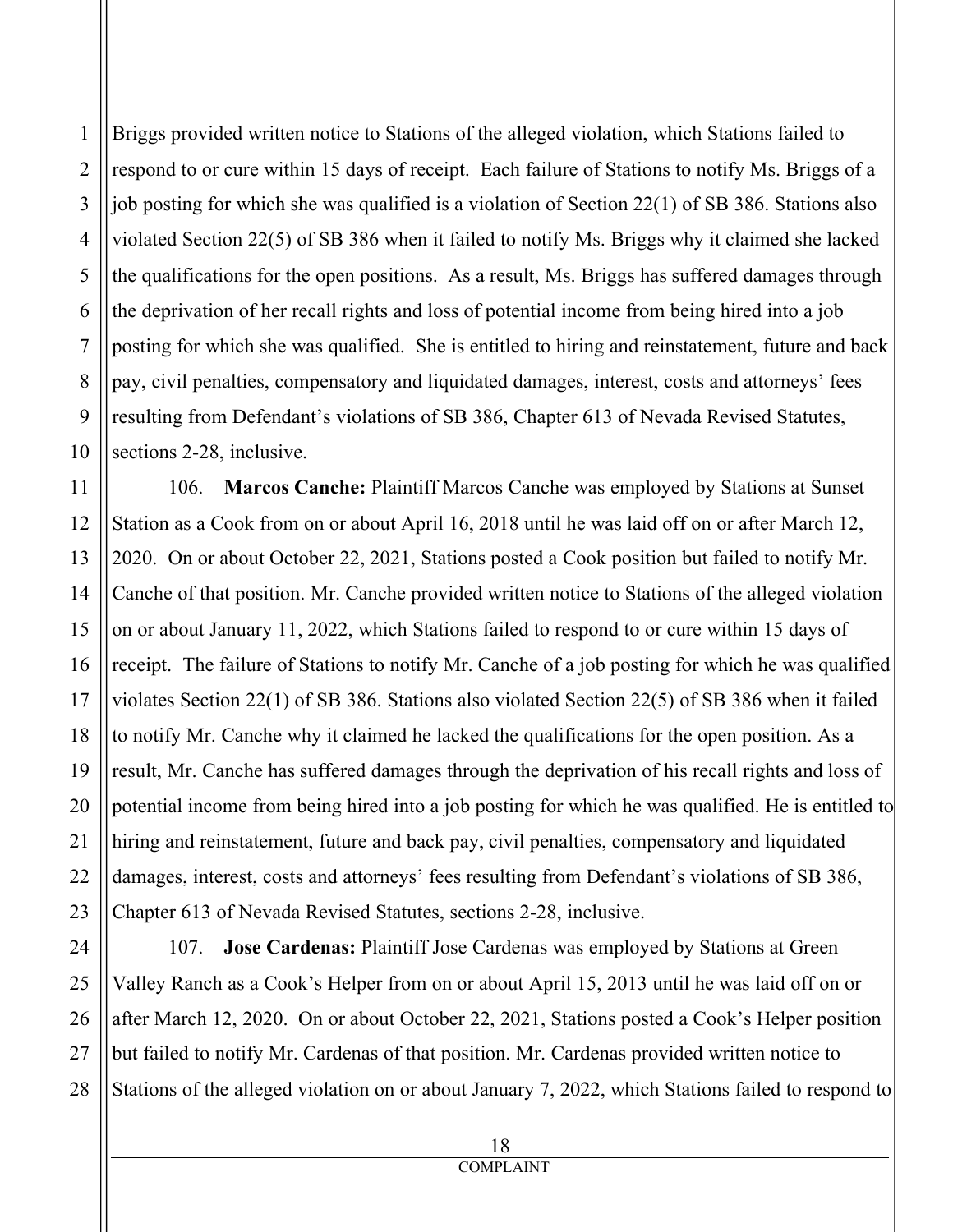or cure within 15 days of receipt. The failure of Stations to notify Mr. Cardenas of a job posting for which he was qualified violates Section 22(1) of SB 386. Stations also violated Section 22(5) of SB 386 when it failed to notify Mr. Cardenas why it claimed he lacked the qualifications for the open position. As a result, Mr. Cardenas has suffered damages through the deprivation of his recall rights and loss of potential income from being hired into a job posting for which he was qualified. He is entitled to hiring and reinstatement, future and back pay, civil penalties, compensatory and liquidated damages, interest, costs and attorneys' fees resulting from Defendant's violations of SB 386, Chapter 613 of Nevada Revised Statutes, sections 2-28, inclusive.

108. **Kelly Carl:** Plaintiff Kelly Carl was employed by Stations at Green Valley Ranch as a Food Server from on or about January 1, 2018 until she was laid off on or after March 12, 2020. On or about October 22, 2021, Stations posted a Food Server position but failed to notify Ms. Carl of that position. Ms. Carl provided written notice to Stations of the alleged violation on or about December 9, 2021, which Stations failed to respond to or cure within 15 days of receipt. The failure of Stations to notify Ms. Carl of a job posting for which she was qualified violates Section 22(1) of SB 386. Stations also violated Section 22(5) of SB 386 when it failed to notify Ms. Carl why it claimed she lacked the qualifications for the open position. As a result, Ms. Carl has suffered damages through the deprivation of her recall rights and loss of potential income from being hired into a job posting for which she was qualified. She is entitled to hiring and reinstatement, future and back pay, civil penalties, compensatory and liquidated damages, interest, costs and attorneys' fees resulting from Defendant's violations of SB 386, Chapter 613 of Nevada Revised Statutes, sections 2-28, inclusive.

109. **Vincent Carvalho:** Plaintiff Vincent Carvalho was employed by Stations at Green Valley Ranch as a Good Server from on or about September 12, 2002 until he was laid off on or after March 12, 2020. On or about October 22, 2021, Stations posted a Food Server position but failed to notify Mr. Carvalho of that position. Mr. Carvalho provided written notice to Stations of the alleged violation on or about November 29, 2021, which Stations failed to respond to or cure within 15 days of receipt. The failure of Stations to notify Mr. Carvalho of a job posting

1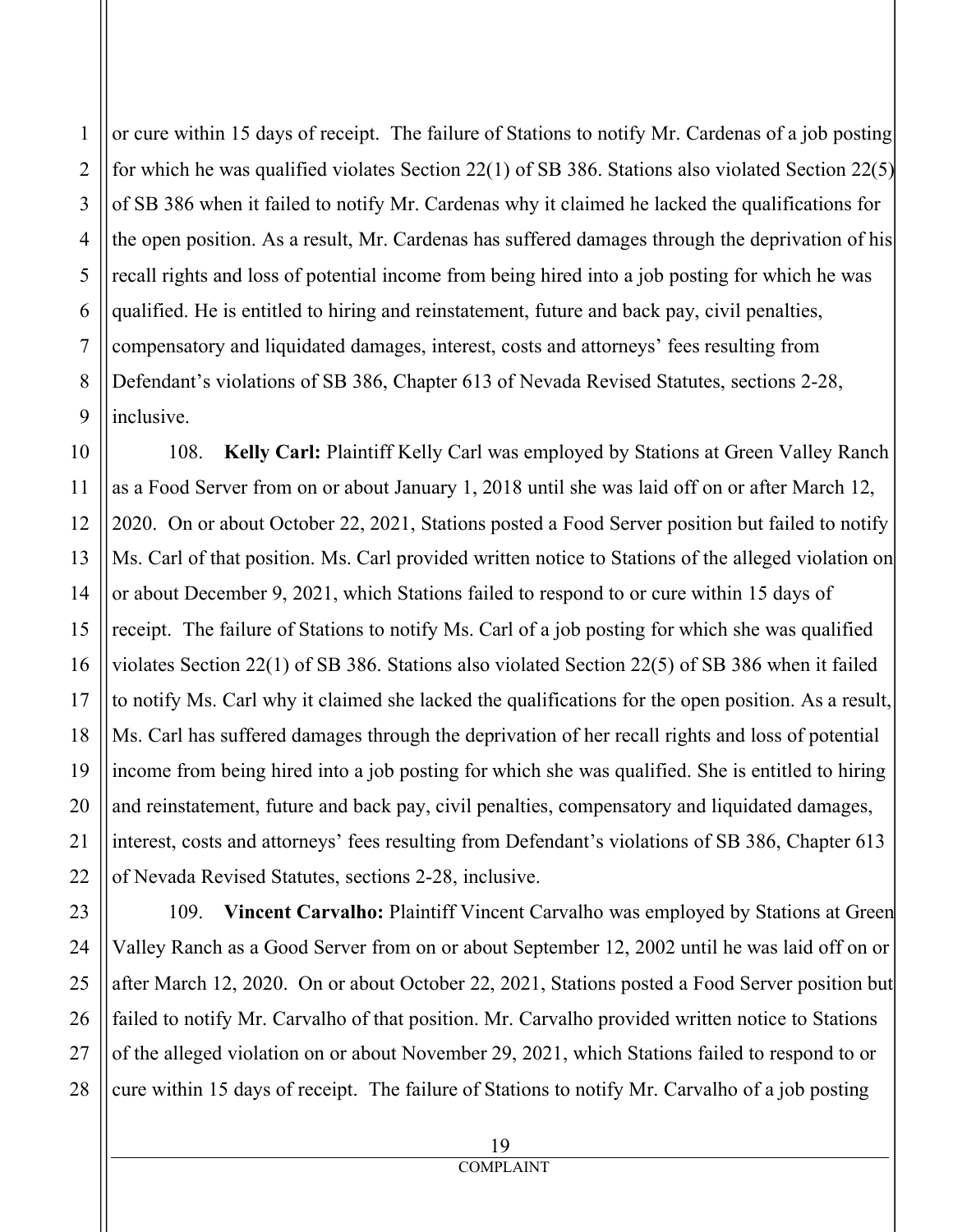for which he was qualified violates Section 22(1) of SB 386. Stations also violated Section 22(5) of SB 386 when it failed to notify Mr. Carvalho why it claimed he lacked the qualifications for the open position. As a result, Mr. Carvalho has suffered damages through the deprivation of his recall rights and loss of potential income from being hired into a job posting for which he was qualified. He is entitled to hiring and reinstatement, future and back pay, civil penalties, compensatory and liquidated damages, interest, costs and attorneys' fees resulting from Defendant's violations of SB 386, Chapter 613 of Nevada Revised Statutes, sections 2-28, inclusive.

110. **Kenia Cobas:** Plaintiff Kenia Cobas was employed by Stations at Green Valley Ranch as a Cook's Helper from on or about August 17, 2004 until she was laid off on or after March 12, 2020. On or about October 22, 2021, Stations posted a Cook's Helper position but failed to notify Ms. Cobas of that position. Ms. Cobas provided written notice to Stations of the alleged violation on or about January 7, 2022, which Stations failed to respond to or cure within 15 days of receipt. The failure of Stations to notify Ms. Cobas of a job posting for which she was qualified violates Section 22(1) of SB 386. Stations also violated Section 22(5) of SB 386 when it failed to notify Ms. Cobas why it claimed she lacked the qualifications for the open position. As a result, Ms. Cobas has suffered damages through the deprivation of her recall rights and loss of potential income from being hired into a job posting for which she was qualified. She is entitled to hiring and reinstatement, future and back pay, civil penalties, compensatory and liquidated damages, interest, costs and attorneys' fees resulting from Defendant's violations of SB 386, Chapter 613 of Nevada Revised Statutes, sections 2-28, inclusive.

111. **Oscar Colorado:** Plaintiff Oscar Colorado was employed by Stations at Red Rock as a Kitchen Worker from on or about July 30, 2018 until he was laid off on or after March 12, 2020. On or about October 22, 2021, Stations posted a Kitchen Worker position but failed to notify Mr. Colorado of that position. Mr. Colorado provided written notice to Stations of the alleged violation on or about January 13, 2022, which Stations failed to respond to or cure within 15 days of receipt. The failure of Stations to notify Mr. Colorado of a job posting for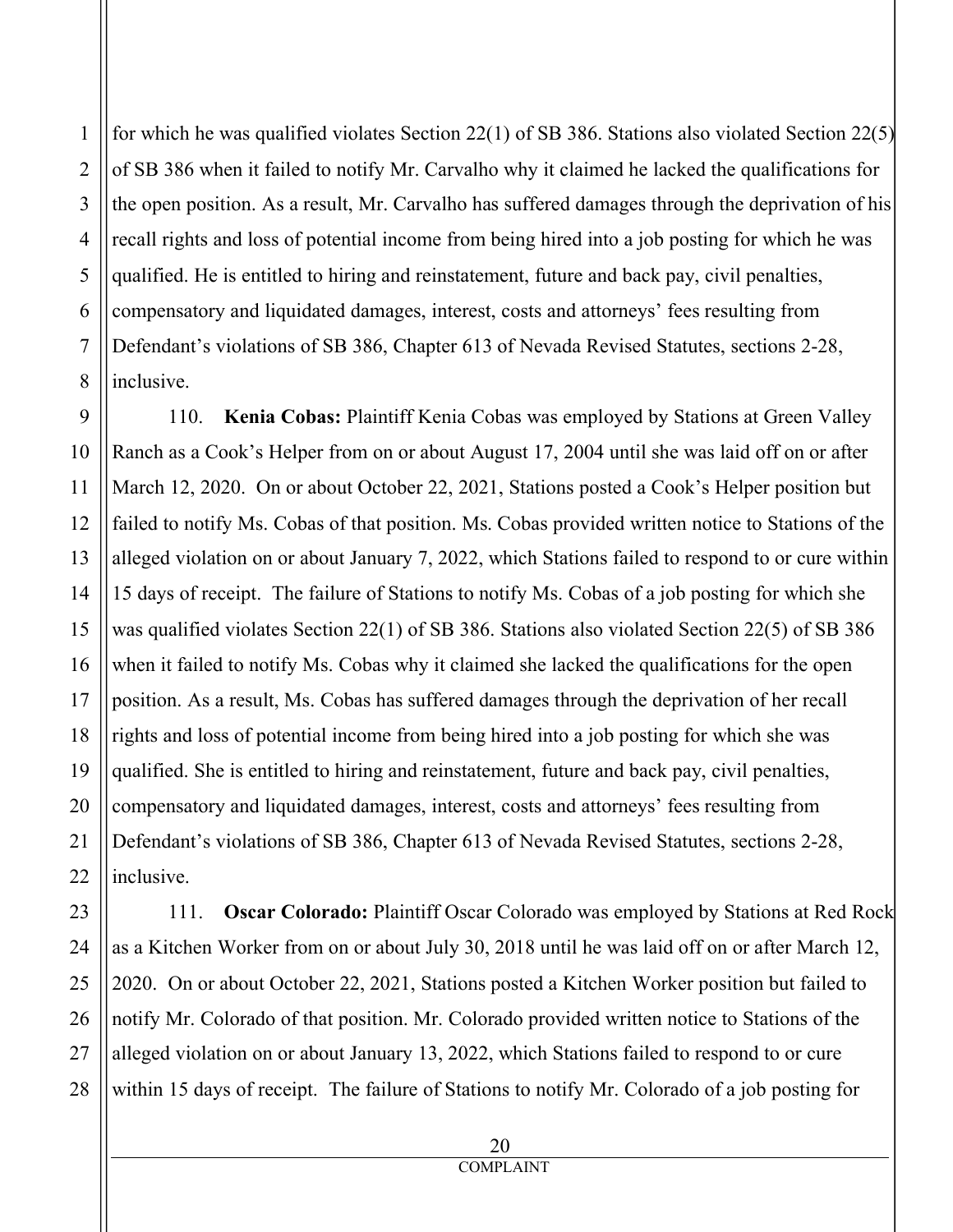which he was qualified violates Section 22(1) of SB 386. Stations also violated Section 22(5) of SB 386 when it failed to notify Mr. Colorado why it claimed he lacked the qualifications for the open position. As a result, Mr. Colorado has suffered damages through the deprivation of his recall rights and loss of potential income from being hired into a job posting for which he was qualified. He is entitled to hiring and reinstatement, future and back pay, civil penalties, compensatory and liquidated damages, interest, costs and attorneys' fees resulting from Defendant's violations of SB 386, Chapter 613 of Nevada Revised Statutes, sections 2-28, inclusive.

112. **Triana Cundiff**: Plaintiff Triana Cundiff was employed by Stations at Palace Station as a Bartender from on or about August 14, 2017 until she was laid off on or after March 12, 2020. On or about July 29, 2021, Stations had an open position for Bartender at Palace Station but failed to notify Ms. Cundiff of that job posting. Ms. Cundiff provided written notice to Stations of the alleged violation on or about July 29, 2021, which Stations failed to respond to or cure within 15 days of receipt. In fact, Ms. Cundiff has never received any response at all to her written notice. The failure of Stations to notify Ms. Cundiff of a job posting for which she was qualified violates Section 22(1) of SB 386. Stations also violated Section 22(5) of SB 386 when it failed to notify Ms. Cundiff why it claimed she lacked the qualifications for the open position. As a result, Ms. Cundiff has suffered damages through the deprivation of her recall rights and loss of potential income from being hired into a job posting for which she was qualified. She is entitled to hiring and reinstatement, future and back pay, civil penalties, compensatory and liquidated damages, interest, costs and attorneys' fees resulting from Defendant's violations of SB 386, Chapter 613 of Nevada Revised Statutes, sections 2-28, inclusive.

113. **Nancy Davila:** Plaintiff Nancy Davila was employed by Stations at Green Valley Ranch as a Banquets Food Server from on or about March 9, 2017 until she was laid off on or after March 12, 2020. On or about January 29, 2022, Ms. Davila learned that Green Valley Ranch had an open position for a Banquets Food Server but failed to notify Ms. Davila of that position. Ms. Davila provided written notice to Stations of the alleged violation on or about

> 21 COMPLAINT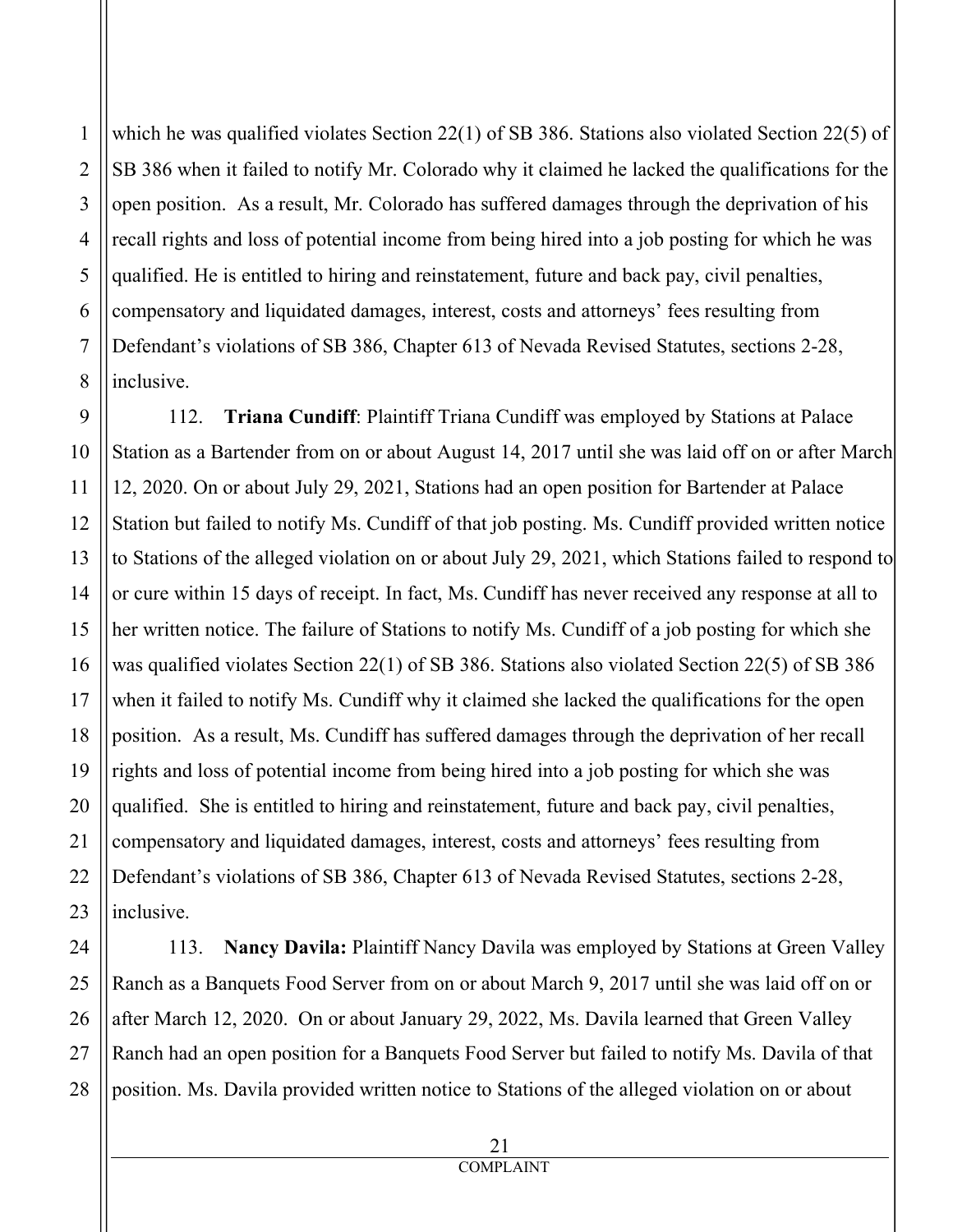2 3 4 5 6 7 8 9 10 11 January 29, 2022, which Stations failed to respond to or cure within 15 days of receipt. On information and belief, Stations offered Banquets Food Server shifts to employees with less seniority than Ms. Davila. The failure of Stations to notify Ms. Davila of a job posting for which she was qualified violates Section 22(1) of SB 386. Stations also violated Section 22(5) of SB 386 when it failed to notify Ms. Davila why it claimed she lacked the qualifications for the open position. As a result, Ms. Davila has suffered damages through the deprivation of her recall rights and loss of potential income from being hired into a job posting for which she was qualified. She is entitled to hiring and reinstatement, future and back pay, civil penalties, compensatory and liquidated damages, interest, costs and attorneys' fees resulting from Defendant's violations of SB 386, Chapter 613 of Nevada Revised Statutes, sections 2-28, inclusive.

114. **Maria Torres de Balandran:** Plaintiff Maria Torres de Balandran was employed by Stations at Green Valley Ranch as a Cook's Helper from on or about August 29, 2002 until she was laid off on or after March 12, 2020. On or about October 22, 2021, Stations posted a Cook's Helper position but failed to notify Ms. Torres de Balandran of that position. Ms. Torres de Balandran provided written notice to Stations of the alleged violation on or about January 7, 2022, which Stations failed to respond to or cure within 15 days of receipt. The failure of Stations to notify Ms. Torres de Balandran of a job posting for which she was qualified violates Section 22(1) of SB 386. Stations also violated Section 22(5) of SB 386 when it failed to notify Ms. Torres de Balandran why it claimed she lacked the qualifications for the open position. As a result, Ms. Torres de Balandran has suffered damages through the deprivation of her recall rights and loss of potential income from being hired into a job posting for which she was qualified. She is entitled to hiring and reinstatement, future and back pay, civil penalties, compensatory and liquidated damages, interest, costs and attorneys' fees resulting from Defendant's violations of SB 386, Chapter 613 of Nevada Revised Statutes, sections 2-28, inclusive.

28 115. **Pat De Carbo:** Plaintiff Pat De Carbo was employed by Stations at Green Valley Ranch as a Food Server from on or about January 23, 2017 until he was laid off on or after March 12, 2020. On or about October 22, 2021, Stations had an open position for Food Server

1

12

13

14

15

16

17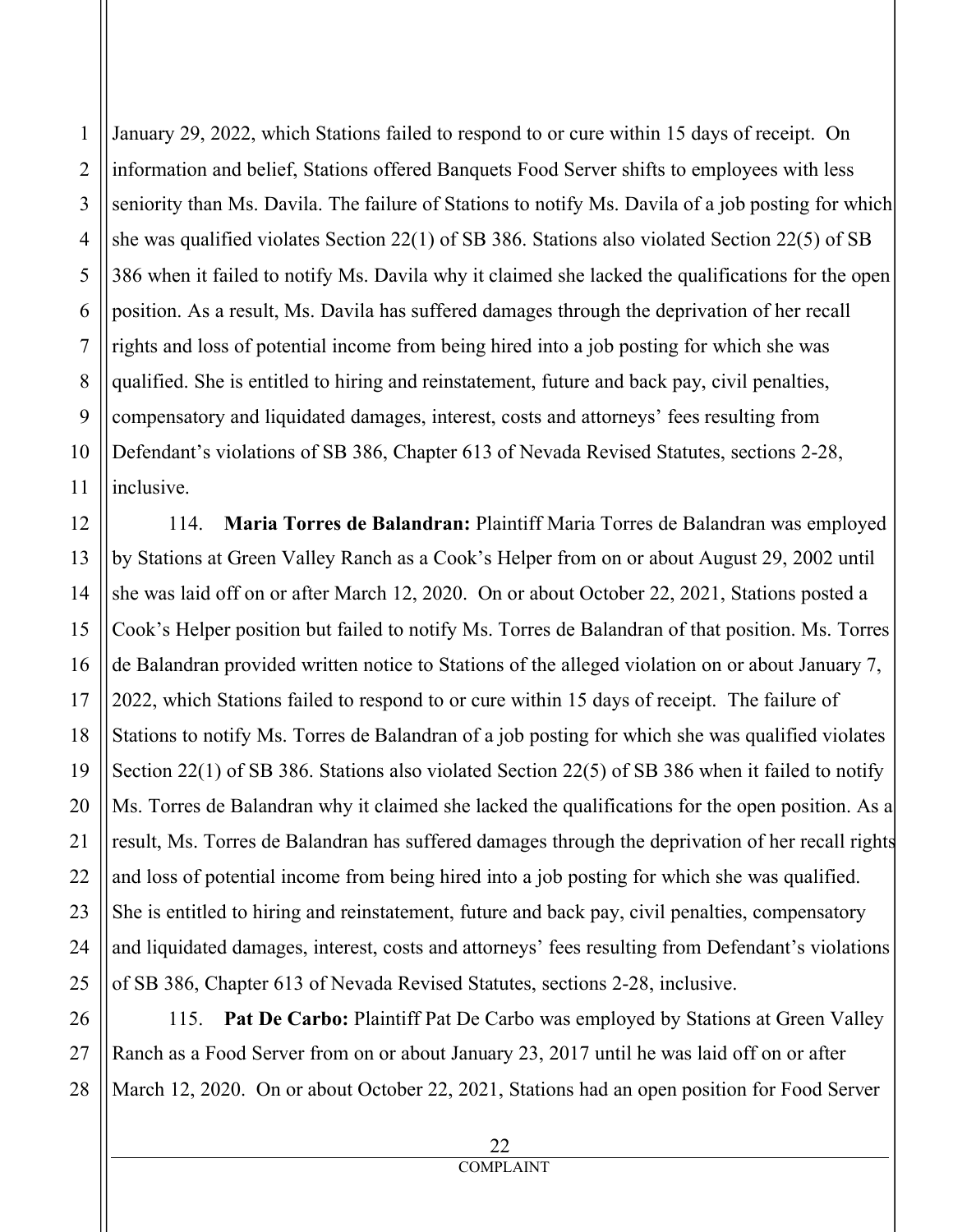but failed to notify Mr. De Carbo of that position. Mr. De Carbo provided written notice to Stations of the alleged violation on or about January 14, 2022, which Stations failed to respond to or cure within 15 days of receipt. The failure of Stations to notify Mr. De Carbo of a job posting for which he was qualified violates Section 22(1) of SB 386. Stations also violated Section 22(5) of SB 386 when it failed to notify Mr. De Carbo why it claimed he lacked the qualifications for the open position. As a result, Mr. De Carbo has suffered damages through the deprivation of his recall rights and loss of potential income from being hired into a job posting for which he was qualified. He is entitled to hiring and reinstatement, future and back pay, civil penalties, compensatory and liquidated damages, interest, costs and attorneys' fees resulting from Defendant's violations of SB 386, Chapter 613 of Nevada Revised Statutes, sections 2-28, inclusive.

20 116. **Jesus De Leon**: Plaintiff Jesus De Leon was employed by Stations at Green Valley Ranch Resort, Casino, and Spa as a Banquet Server until he was laid off on or after March 12, 2020. On or about January 13, 2022, Mr. De Leon Learned that Stations had an open position for Banquet Server but failed to notify him of that position. Mr. De Leon provided written notice to Stations of the alleged violation on or about January 13, 2021, which Stations has yet to respond to or cure within 15 days of receipt. On information and belief, Stations offered Banquets Food Server shift to employees with less seniority than Mr. De Leon. The failure of Stations to notify Mr. De Leon of a job posting for which he was qualified violates Section 22(1) of SB 386. Stations also violated Section 22(5) of SB 386 when it failed to notify Mr. De Leon why it claimed he lacked the qualifications for the open position. As a result, Mr. De Leon has suffered damages through the deprivation of his recall rights and loss of potential income from being hired into a job posting for which he was qualified. He is entitled to hiring and reinstatement, future and back pay, civil penalties, compensatory and liquidated damages, interest, costs and attorneys' fees resulting from Defendant's violations of SB 386, Chapter 613 of Nevada Revised Statutes, sections 2-28, inclusive.

28 117. **Nancy Dickinson:** Plaintiff Nancy Dickinson was employed by Stations at Green Valley Ranch as a Food Server from on or about December 3, 2001 until she was laid off on or

1

2

3

4

5

6

7

8

9

10

11

12

13

14

15

16

17

18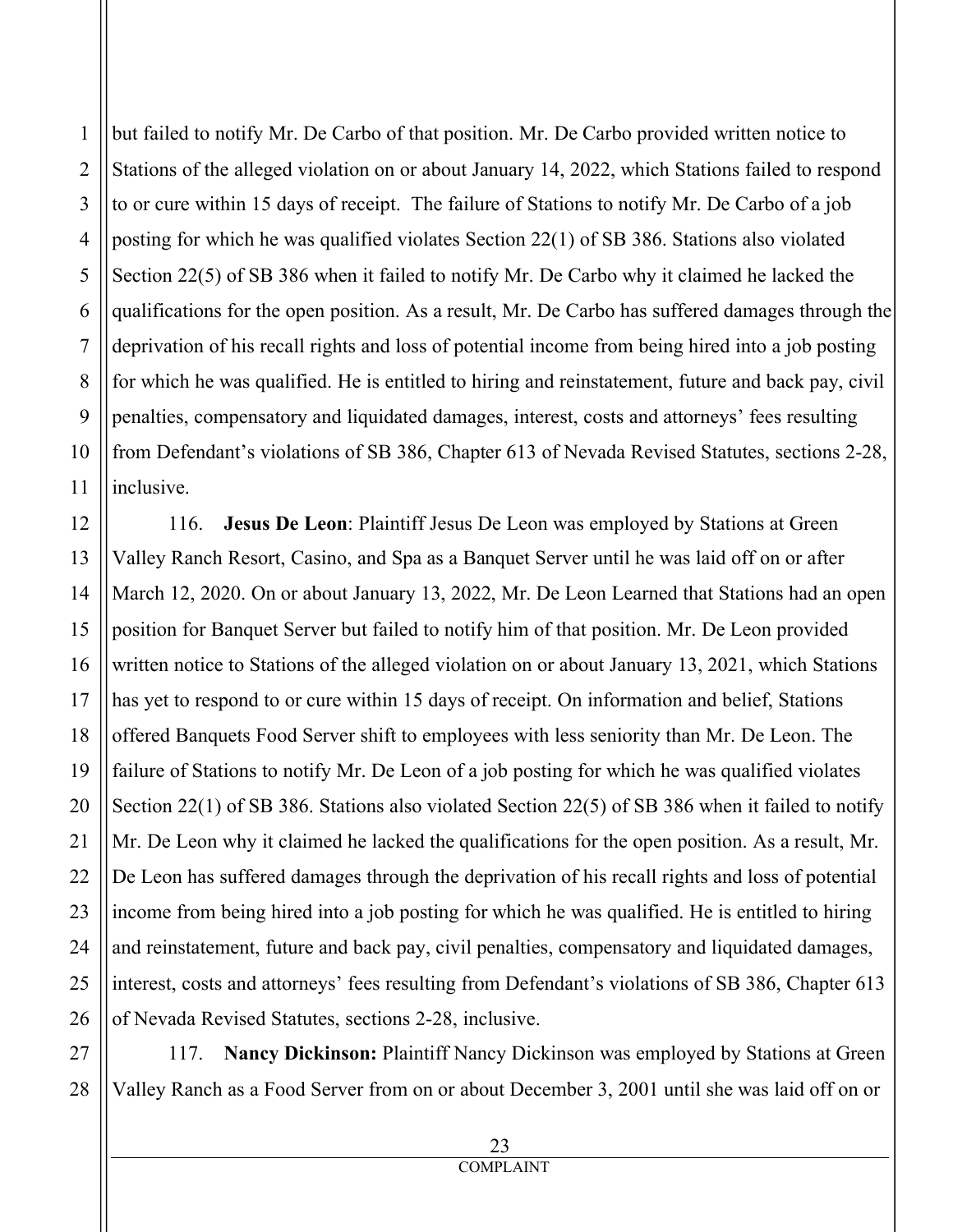6 9 12 after March 12, 2020. On or about October 22, 2021, Stations posted a Food Server position but failed to notify Ms. Dickinson of that position. Ms. Dickinson provided written notice to Stations of the alleged violation on or about December 1, 2021, which Stations failed to respond to or cure within 15 days of receipt. The failure of Stations to notify Ms. Dickinson of a job posting for which she was qualified violates Section 22(1) of SB 386. Stations also violated Section 22(5) of SB 386 when it failed to notify Ms. Dickinson why it claimed she lacked the qualifications for the open position. As a result, Ms. Dickinson has suffered damages through the deprivation of her recall rights and loss of potential income from being hired into a job posting for which she was qualified. She is entitled to hiring and reinstatement, future and back pay, civil penalties, compensatory and liquidated damages, interest, costs and attorneys' fees resulting from Defendant's violations of SB 386, Chapter 613 of Nevada Revised Statutes, sections 2-28, inclusive.

118. **Elena Drake Gonzalez:** Plaintiff Elena Drake Gonzalez was employed by Stations at Palace Station as a Kitchen Worker from on or about October 29, 2018 until she was laid off on or after March 12, 2020. On or about October 22, 2021, Stations posted a Kitchen Worker position but failed to notify Ms. Drake of that position. Ms. Drake provided written notice to Stations of the alleged violation on or about January 12, 2022 which Stations failed to respond to or cure within 15 days of receipt. The failure of Stations to notify Ms. Drake Gonzalez of a job posting for which she was qualified violates Section 22(1) of SB 386. Stations also violated Section 22(5) of SB 386 when it failed to notify Ms. Drake Gonzalez why it claimed she lacked the qualifications for the open position. As a result, Ms. Drake Gonzalez has suffered damages through the deprivation of her recall rights and loss of potential income from being hired into a job posting for which she was qualified. She is entitled to hiring and reinstatement, future and back pay, civil penalties, compensatory and liquidated damages, interest, costs and attorneys' fees resulting from Defendant's violations of SB 386, Chapter 613 of Nevada Revised Statutes, sections 2-28, inclusive.

119. **Nadia El Maher:** Plaintiff Nadia El Maher was employed by Stations at Green Valley Ranch as a Food Server from on or about November 15, 2004 until she was laid off on or

1

2

3

4

5

7

8

10

11

13

14

15

16

17

18

19

20

21

22

23

24

25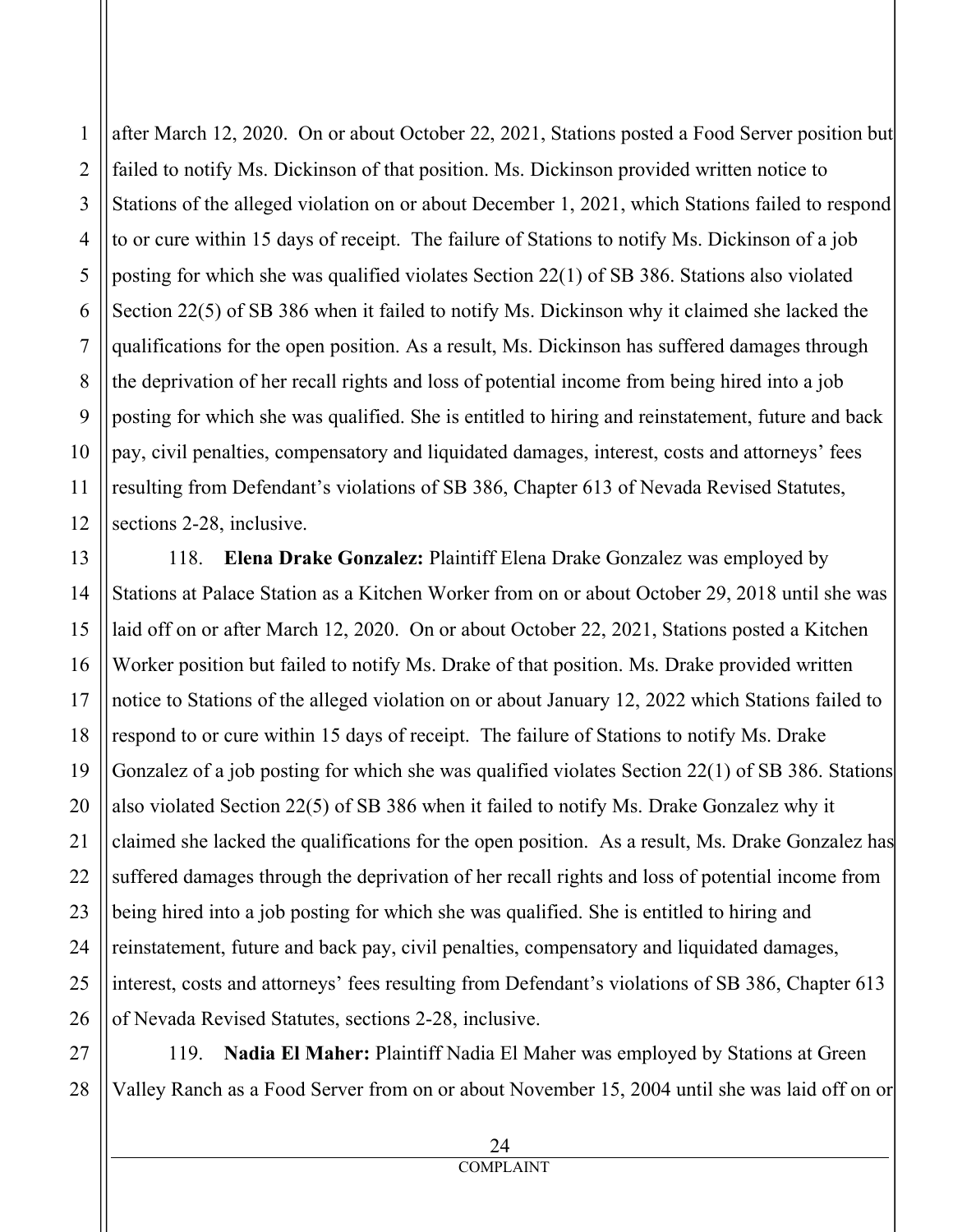6 9 13 14 16 18 19 20 after March 12, 2020. As a Food Server, Ms. El Maher was responsible for was responsible for serving guests in a quick efficient and courteous manner. The qualifications for a Food Server included the ability to possess a detailed knowledge of the menu, daily specials, beverages, preparation of food, and prices. On or around August 2, 2021, Ms. El Maher discovered that Green Valley Ranch had a Sprinter position available. The Sprinter was expected to coordinate food orders from servers at the kitchen line and effectively pick up and serve items ordered to each guest table. The qualifications for Sprinter included the ability to develop a thorough knowledge of all food items including plate specifications, garnishing, and table numbering, and effective communication with servers to time orders and perform side service functions as required. Stations did not notify Ms. El Maher of the Sprinter position despite the fact that she was qualified by virtue of working a similar job at Green Valley Ranch in the same job classification. Ms. El Maher provided written notice to Stations of the alleged violation on or about August 2, 2021, which Stations has yet to respond to. The failure of Stations to notify Ms. El Maher of a job posting for which she was qualified violates Section 22(1) of SB 386. Stations also violated Section 22(5) of SB 386 when it failed to notify Ms. El Maher why it claimed she lacked the qualifications for the open position. As a result, Ms. El Maher has suffered damages through the deprivation of her recall rights and loss of potential income from being hired into a job posting for which she was qualified. She is entitled to hiring and reinstatement, future and back pay, civil penalties, compensatory and liquidated damages, interest, costs and attorneys' fees resulting from Defendant's violations of SB 386, Chapter 613 of Nevada Revised Statutes, sections 2-28, inclusive.

22 23 24 25 26 28 120. **Orlando Ferreira Lamelas:** Plaintiff Orlando Ferreira Lamelas was employed by Stations at Palace Station as a Kitchen Worker from on or about March 12, 2019 until he was laid off on or after March 12, 2020. On or about October 22, 2021, Stations posted a Kitchen Worker position but failed to notify Mr. Ferreira Lamelas of that position. Mr. Ferreira Lamelas provided written notice to Stations of the alleged violation on or about January 14, 2022, which Stations failed to respond to or cure within 15 days of receipt. The failure of Stations to notify Mr. Ferreira Lamelas of a job posting for which he was qualified violates Section 22(1) of SB

1

2

3

4

5

7

8

10

11

12

15

17

21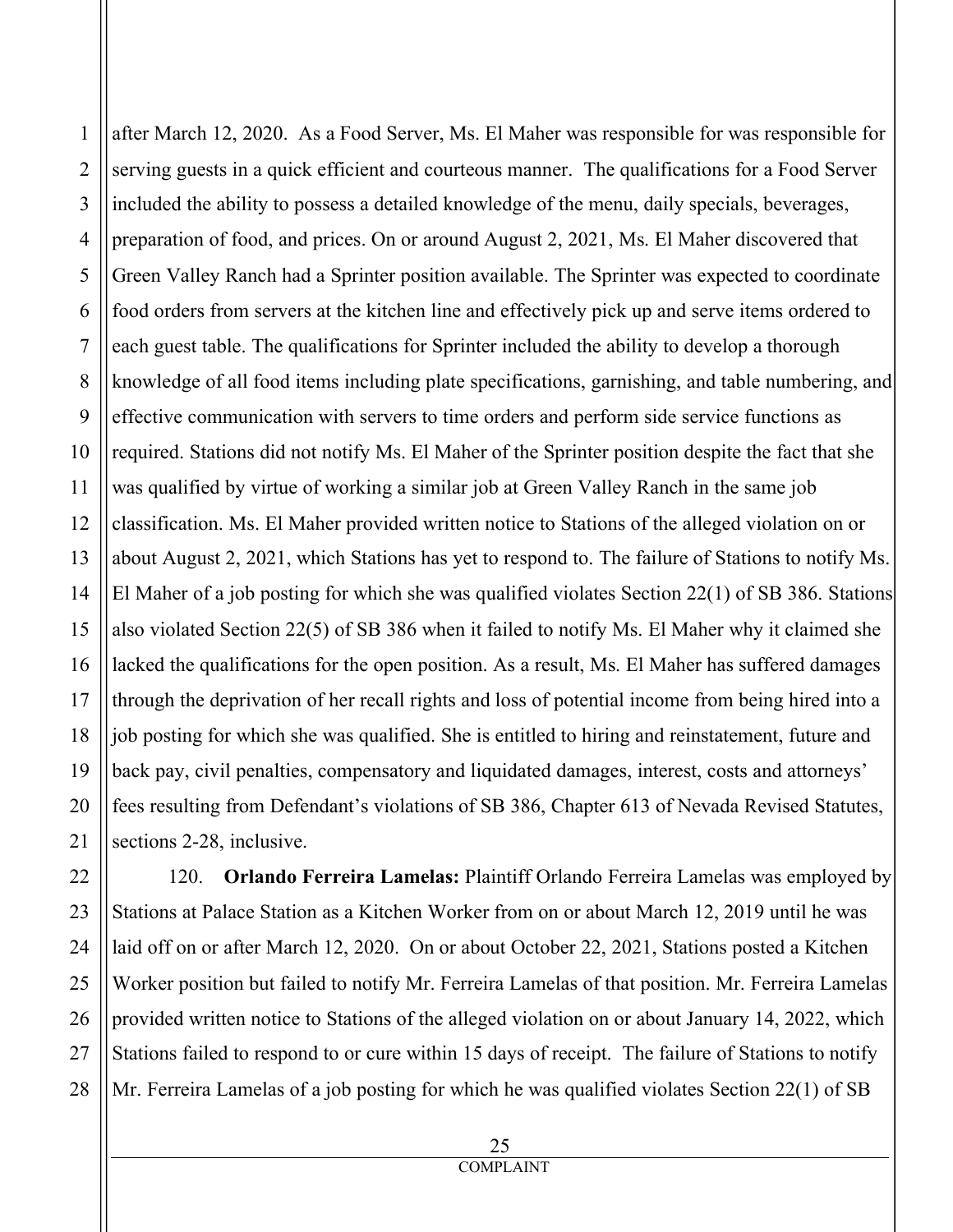386. Stations also violated Section 22(5) of SB 386 when it failed to notify Mr. Ferreira Lamelas why it claimed he lacked the qualifications for the open position. As a result, Mr. Ferreira Lamelas has suffered damages through the deprivation of his recall rights and loss of potential income from being hired into a job posting for which he was qualified. He is entitled to hiring and reinstatement, future and back pay, civil penalties, compensatory and liquidated damages, interest, costs and attorneys' fees resulting from Defendant's violations of SB 386, Chapter 613 of Nevada Revised Statutes, sections 2-28, inclusive.

121. **Samuel Fletes:** Plaintiff Samuel Fletes was employed by Stations at Sunset Station as a Cook's Helper from on or about July 1, 2012 until he was laid off on or after March 12, 2020. On or about October 22, 2021, Stations posted a Cook's Helper position but failed to notify Mr. Fletes of that position. Mr. Fletes provided written notice to Stations of the alleged violation on or about January 10, 2022, which Stations failed to respond to or cure within 15 days of receipt. The failure of Stations to notify Mr. Fletes of a job posting for which he was qualified violates Section 22(1) of SB 386. Stations also violated Section 22(5) of SB 386 when it failed to notify Mr. Fletes why it claimed he lacked the qualifications for the open position. As a result, Mr. Fletes has suffered damages through the deprivation of his recall rights and loss of potential income from being hired into a job posting for which he was qualified. He is entitled to hiring and reinstatement, future and back pay, civil penalties, compensatory and liquidated damages, interest, costs and attorneys' fees resulting from Defendant's violations of SB 386, Chapter 613 of Nevada Revised Statutes, sections 2-28, inclusive.

122. **Violeta Isai Flores Delgado:** Plaintiff Violeta Isai Flores Delgado was employed by Stations at Sunset Station as a Cook's Helper from on or about May 13, 2019 until she was laid off on or after March 12, 2020. On or about October 22, 2021, Stations posted a Cook's Helper position but failed to notify Ms. Flores Delgado of that position. Ms. Flores Delgado provided written notice to Stations of the alleged violation on or about January 6, 2021, which Stations failed to respond to or cure within 15 days of receipt. The failure of Stations to notify Ms. Flores Delgado of a job posting for which she was qualified violates Section 22(1) of SB 386. Stations also violated Section 22(5) of SB 386 when it failed to notify Ms. Flores Delgado

> 26 COMPLAINT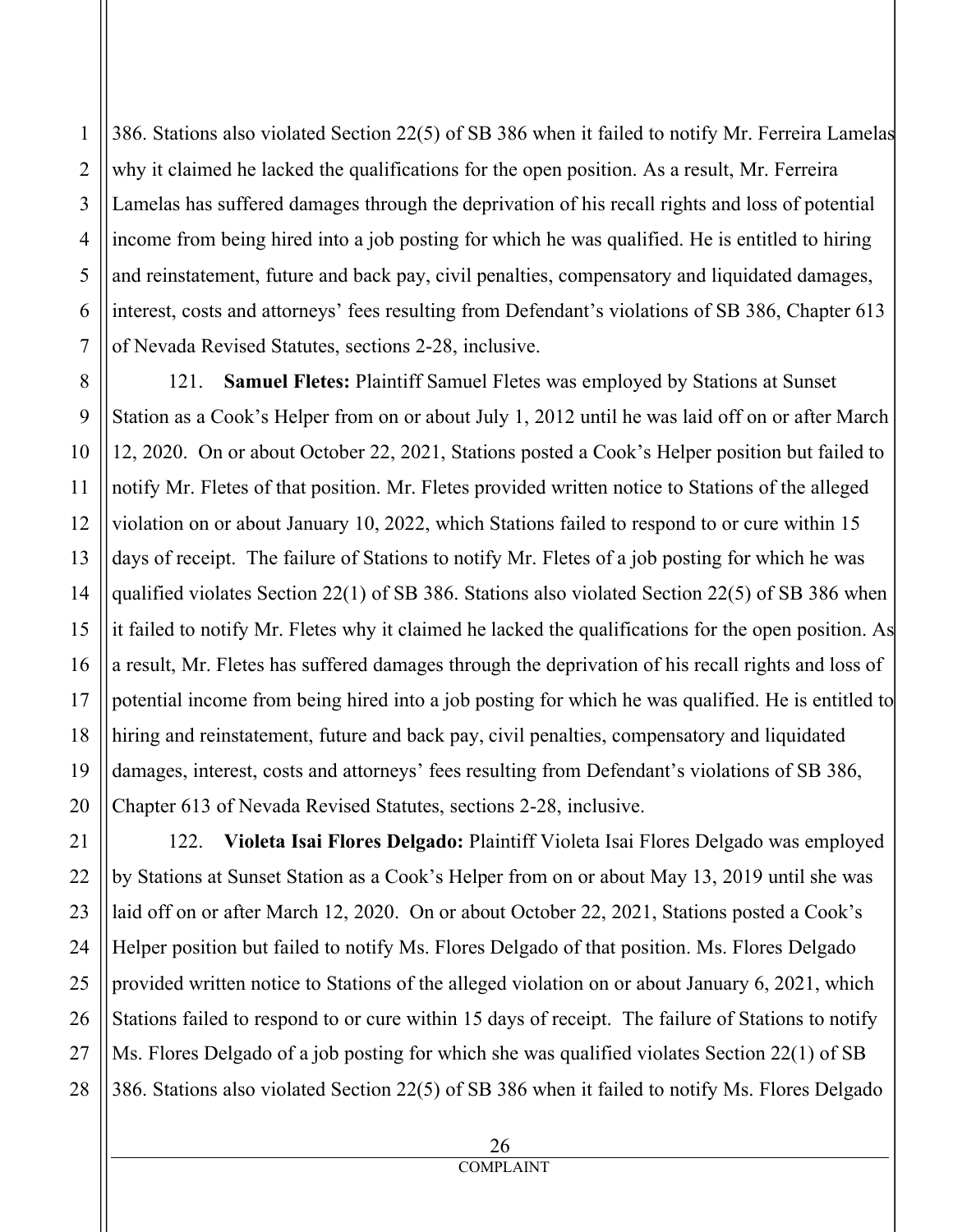why it claimed she lacked the qualifications for the open position. As a result, Ms. Flores Delgado has suffered damages through the deprivation of her recall rights and loss of potential income from being hired into a job posting for which she was qualified. She is entitled to hiring and reinstatement, future and back pay, civil penalties, compensatory and liquidated damages, interest, costs and attorneys' fees resulting from Defendant's violations of SB 386, Chapter 613 of Nevada Revised Statutes, sections 2-28, inclusive.

123. **Amarilys Gonzalez**: Plaintiff Amarilys Gonzalez was employed by Stations at the Sunset Station as a Stove Cleaner from on or about May 1, 2017 until she was laid off on or after March 12, 2020. On or about August 5, 2021, Stations had an open position for Stove Cleaner at Sunset Station but failed to notify Ms. Gonzalez of that job posting. Ms. Gonzalez provided written notice to Stations of the alleged violation on or about August 5, 2021, which Stations failed to respond to or cure within 15 days of receipt. In fact, Ms. Gonzalez has never received a response to her written notice. On information and belief, Stations filled the Stove Cleaner position by transferring an employee who was a Kitchen Worker into the Stove Cleaner position. The failure of Stations to notify Ms. Gonzalez of a job posting for which she was qualified violates Section 22(1) of SB 386. Stations also violated Section 22(5) of SB 386 when it failed to notify Ms. Gonzalez why it claimed she lacked the qualifications for the open position. As a result, Ms. Gonzalez has suffered damages through the deprivation of her recall rights and loss of potential income from being hired into a job posting for which she was qualified. She is entitled to hiring and reinstatement, future and back pay, civil penalties, compensatory and liquidated damages, interest, costs and attorneys' fees resulting from Defendant's violations of SB 386, Chapter 613 of Nevada Revised Statutes, sections 2-28, inclusive.

124. **Rosa Gonzalez:** Plaintiff Rosa Gonzalez was employed by Stations at Palace Station as a Cook from on or about August 9, 2009 until she was laid off on or after March 12, 2020. On or about September 9, 2021, Stations posted a Cook position but failed to notify Ms. Gonzalez of that position. Ms. Gonzalez provided written notice to Stations of the alleged violation on or about December 1, 2021, which Stations failed to respond to or cure within 15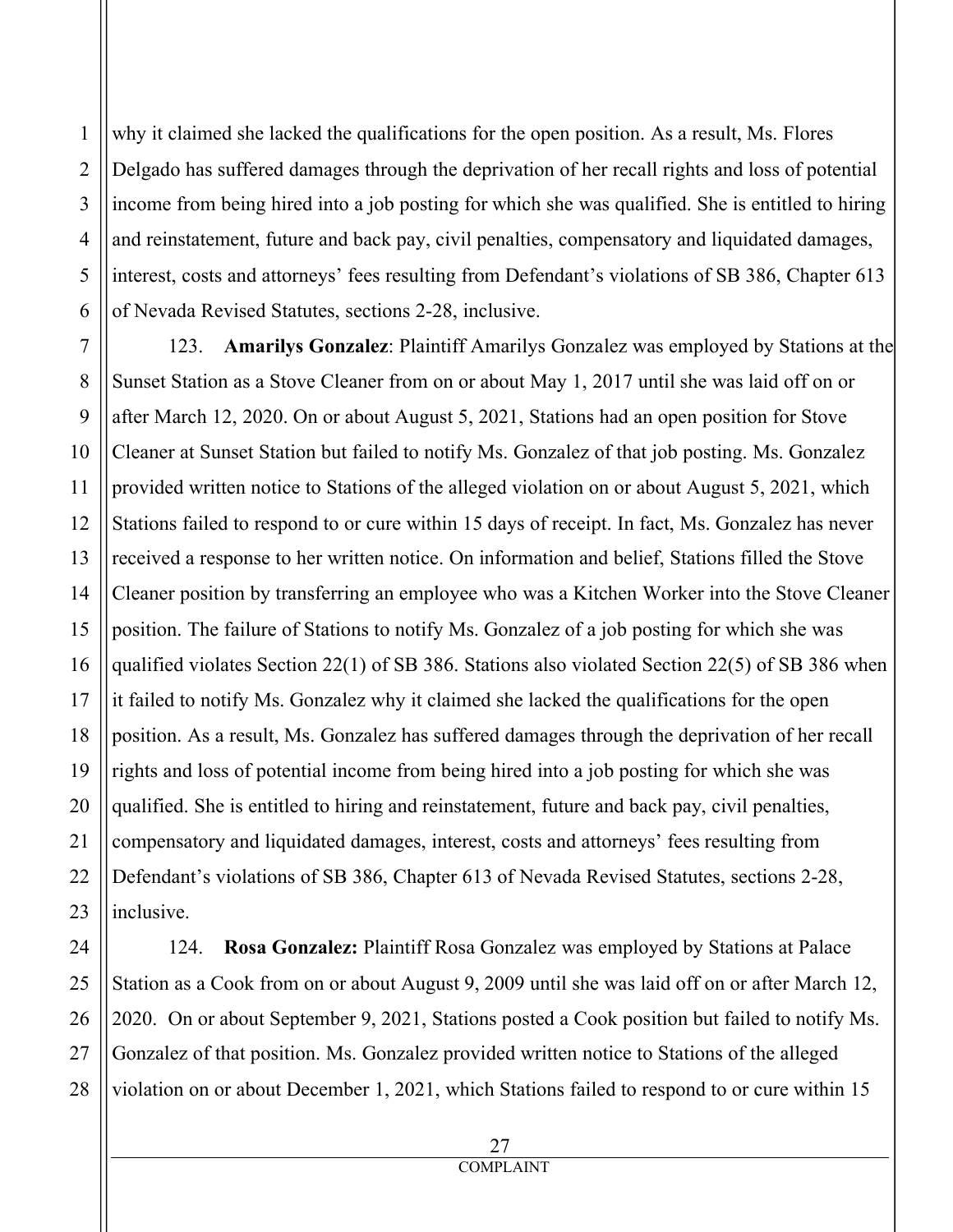days of receipt. The failure of Stations to notify Ms. Gonzalez of a job posting for which she was qualified violates Section 22(1) of SB 386. Stations also violated Section 22(5) of SB 386 when it failed to notify Ms. Gonzalez why it claimed she lacked the qualifications for the open position. As a result, Ms. Gonzalez has suffered damages through the deprivation of her recall rights and loss of potential income from being hired into a job posting for which she was qualified. She is entitled to hiring and reinstatement, future and back pay, civil penalties, compensatory and liquidated damages, interest, costs and attorneys' fees resulting from Defendant's violations of SB 386, Chapter 613 of Nevada Revised Statutes, sections 2-28, inclusive.

125. **Yelba Gonzalez:** Plaintiff Yelba Gonzalez was employed by Stations at Palace Station as a Pantry from on or about January 26, 2014 until she was laid off on or after March 12, 2020. On or about October 22, 2021, Stations posted a Pantry position but failed to notify Ms. Gonzalez of that position. Ms. Gonzalez provided written notice to Stations of the alleged violation on or about January 13, 2022, which Stations failed to respond to or cure within 15 days of receipt. The failure of Stations to notify Ms. Gonzalez of a job posting for which she was qualified violates Section 22(1) of SB 386. Stations also violated Section 22(5) of SB 386 when it failed to notify Ms. Gonzalez why it claimed she lacked the qualifications for the open position. As a result, Ms. Gonzalez has suffered damages through the deprivation of her recall rights and loss of potential income from being hired into a job posting for which she was qualified. She is entitled to hiring and reinstatement, future and back pay, civil penalties, compensatory and liquidated damages, interest, costs and attorneys' fees resulting from Defendant's violations of SB 386, Chapter 613 of Nevada Revised Statutes, sections 2-28, inclusive.

126. **Antonia Gutierrez:** Plaintiff Antonia Gutierrez was employed by Stations at Palace Station as a Pantry from on or about March 6, 2007 until she was laid off on or after March 12, 2020. On or about October 22, 2021, Stations posted a Pantry position but failed to notify Ms. Gutierrez of that position. Ms. Gutierrez provided written notice to Stations of the alleged violation on or about January 13, 2022, which Stations failed to respond to or cure

1

2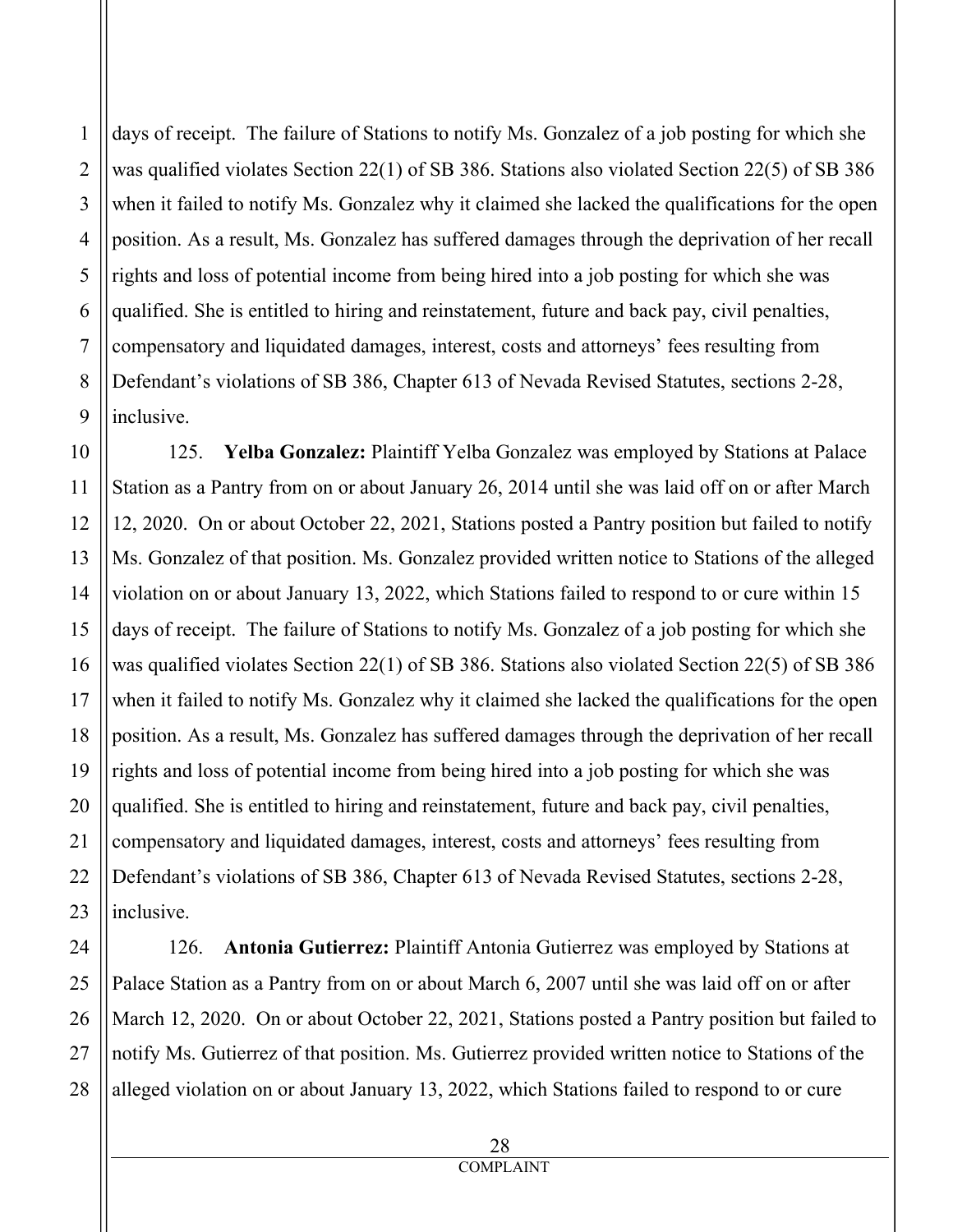within 15 days of receipt. The failure of Stations to notify Ms. Gutierrez of a job posting for which she was qualified violates Section 22(1) of SB 386. Stations also violated Section 22(5) of SB 386 when it failed to notify Ms. Gutierrez why it claimed she lacked the qualifications for the open position. As a result, Ms. Gutierrez has suffered damages through the deprivation of her recall rights and loss of potential income from being hired into a job posting for which she was qualified. She is entitled to hiring and reinstatement, future and back pay, civil penalties, compensatory and liquidated damages, interest, costs and attorneys' fees resulting from Defendant's violations of SB 386, Chapter 613 of Nevada Revised Statutes, sections 2-28, inclusive.

127. **Elizabeth Halatsis:** Plaintiff Elizabeth Halatsis was employed by Stations at Red Rock as a Food Server from on or about September 2, 2004 until she was laid off on or after March 12, 2020. On or about October 22, 2021, Stations posted a Food Server position but failed to notify Ms. Halatsis of that position. Ms. Halatsis provided written notice to Stations of the alleged violation on or about January 14, 2022, which Stations failed to respond to or cure within 15 days of receipt. On information and belief, Stations hired an employee with less seniority than Ms. Halatsis into the position. The failure of Stations to notify Ms. Halatsis of a job posting for which she was qualified violates Section 22(1) of SB 386. Stations also violated Section 22(5) of SB 386 when it failed to notify Ms. Halatsis why it claimed she lacked the qualifications for the open position. As a result, Ms. Halatsis has suffered damages through the deprivation of her recall rights and loss of potential income from being hired into a job posting for which she was qualified. She is entitled to hiring and reinstatement, future and back pay, civil penalties, compensatory and liquidated damages, interest, costs and attorneys' fees resulting from Defendant's violations of SB 386, Chapter 613 of Nevada Revised Statutes, sections 2-28, inclusive.

128. **Orlando Henriquez:** Plaintiff Orlando Henriquez was employed by Stations at Sunset Station as a Cook from on or about March 28, 2011 until he was laid off on or after March 12, 2020. On or about October 22, 2021, Stations posted a Cook position but failed to notify Mr. Henriquez of that position. Mr. Henriquez provided written notice to Stations of the

> 29 COMPLAINT

1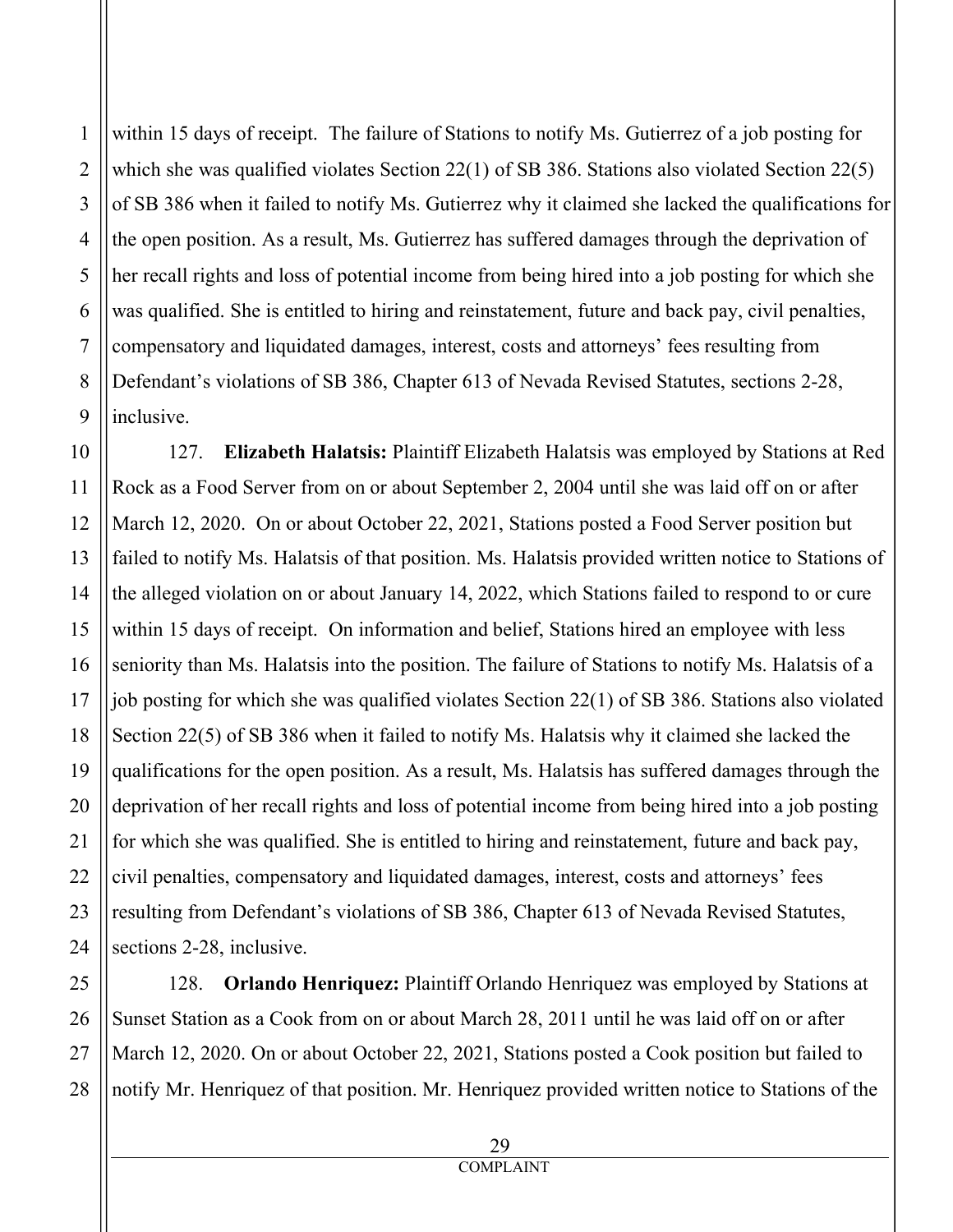alleged violation on or about December 1, 2021, which Stations failed to respond to or cure within 15 days of receipt. On information and belief, Stations hired an employee with less seniority than Mr. Henriquez into the position. The failure of Stations to notify Mr. Henriquez of a job posting for which he was qualified violates Section 22(1) of SB 386. Stations also violated Section 22(5) of SB 386 when it failed to notify Mr. Henriquez why it claimed he lacked the qualifications for the open position. As a result, Mr. Henriquez has suffered damages through the deprivation of his recall rights and loss of potential income from being hired into a job posting for which he was qualified. He is entitled to hiring and reinstatement, future and back pay, civil penalties, compensatory and liquidated damages, interest, costs and attorneys' fees resulting from Defendant's violations of SB 386, Chapter 613 of Nevada Revised Statutes, sections 2-28, inclusive.

129. **Lila Hernandez:** Plaintiff Lila Hernandez was employed by Stations at Boulder Station as a Cook's Helper from on or about November 14, 2013 until she was laid off on or after March 12, 2020. On or about October 22, 2021, Stations posted a Cook's Helper position but failed to notify Ms. Hernandez of that position. Ms. Hernandez provided written notice to Stations of the alleged violation on or about January 13, 2022, which Stations failed to respond to or cure within 15 days of receipt. The failure of Stations to notify Ms. Hernandez of a job posting for which she was qualified violates Section 22(1) of SB 386. Stations also violated Section 22(5) of SB 386 when it failed to notify Ms. Hernandez why it claimed she lacked the qualifications for the open position. As a result, Ms. Hernandez has suffered damages through the deprivation of her recall rights and loss of potential income from being hired into a job posting for which she was qualified. She is entitled to hiring and reinstatement, future and back pay, civil penalties, compensatory and liquidated damages, interest, costs and attorneys' fees resulting from Defendant's violations of SB 386, Chapter 613 of Nevada Revised Statutes, sections 2-28, inclusive.

130. **Maria Elena Hernandez:** Plaintiff Maria Elena Hernandez was employed by Stations at Green Valley Ranch as a Food Server from on or about September 21, 2005 until she was laid off on or after March 12, 2020. On or about October 22, 2021, Stations posted a Food

1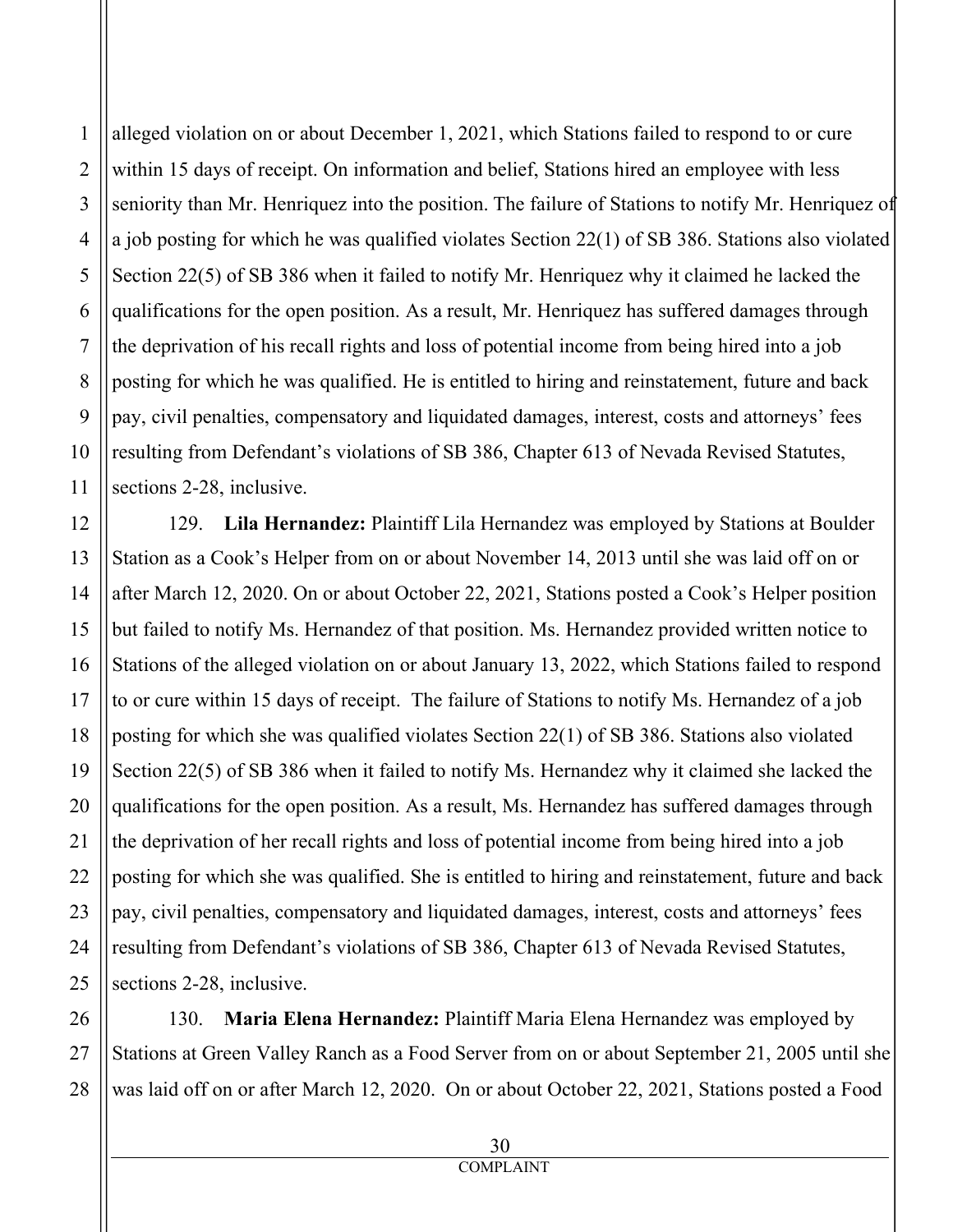Server position but failed to notify Ms. Hernandez of that position. Ms. Hernandez provided written notice to Stations of the alleged violation on or about December 1, 2021, which Stations failed to respond to or cure within 15 days of receipt. The failure of Stations to notify Ms. Hernandez of a job posting for which she was qualified violates Section 22(1) of SB 386. Stations also violated Section 22(5) of SB 386 when it failed to notify Ms. Hernandez why it claimed she lacked the qualifications for the open position. As a result, Ms. Hernandez has suffered damages through the deprivation of her recall rights and loss of potential income from being hired into a job posting for which she was qualified. She is entitled to hiring and reinstatement, future and back pay, civil penalties, compensatory and liquidated damages, interest, costs and attorneys' fees resulting from Defendant's violations of SB 386, Chapter 613 of Nevada Revised Statutes, sections 2-28, inclusive.

131. **Nidia Hernandez:** Plaintiff Nidia Hernandez was employed by Stations at Green Valley Ranch as a Kitchen Worker from on or about December 22, 2018 until she was laid off on or after March 12, 2020. On or about October 22, 2021, Stations posted a Kitchen Worker position but failed to notify Ms. Hernandez of that position. Ms. Hernandez provided written notice to Stations of the alleged violation on or about December 17, 2021, which Stations failed to respond to or cure within 15 days of receipt. On information and belief, Stations hired an employee with less seniority than Ms. Hernandez into the position. The failure of Stations to notify Ms. Hernandez of a job posting for which she was qualified violates Section 22(1) of SB 386. Stations also violated Section 22(5) of SB 386 when it failed to notify Ms. Hernandez why it claimed she lacked the qualifications for the open position. As a result, Ms. Hernandez has suffered damages through the deprivation of her recall rights and loss of potential income from being hired into a job posting for which she was qualified. She is entitled to hiring and reinstatement, future and back pay, civil penalties, compensatory and liquidated damages, interest, costs and attorneys' fees resulting from Defendant's violations of SB 386, Chapter 613 of Nevada Revised Statutes, sections 2-28, inclusive.

132. **Alejandro Higuera:** Plaintiff Alejandro Higuera was employed by Stations at Green Valley Ranch as a Food Server from on or about November 21, 2017 until he was laid off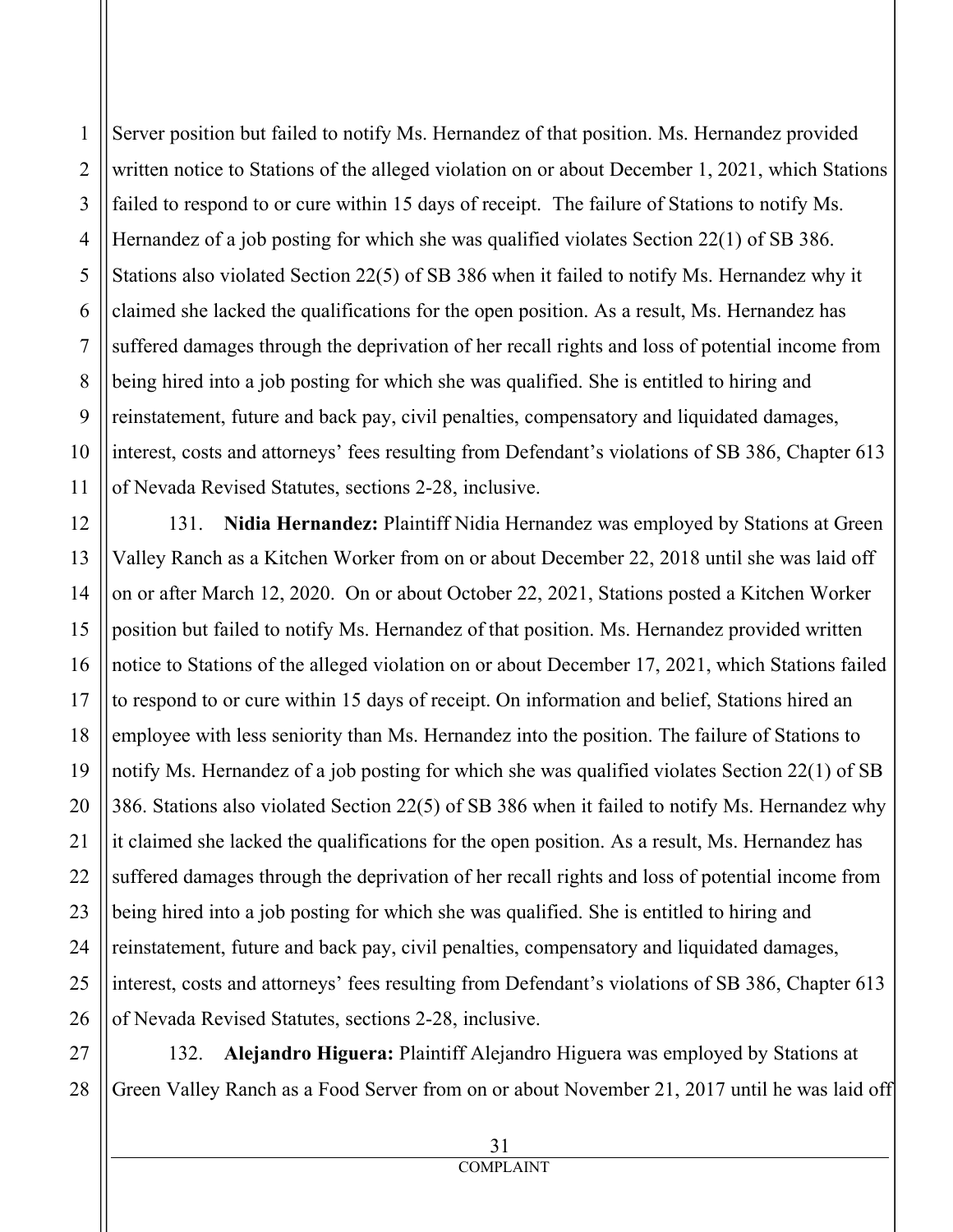6 8 9 10 12 on or after March 12, 2020. On or about October 22, 2021, Stations posted a Food Server position but failed to notify Mr. Higuera of that position. Mr. Higuera provided written notice to Stations of the alleged violation on or about November 24, 221, which Stations failed to respond to or cure within 15 days of receipt. The failure of Stations to notify Mr. Higuera of a job posting for which he was qualified violates Section 22(1) of SB 386. Stations also violated Section 22(5) of SB 386 when it failed to notify Mr. Higuera why it claimed he lacked the qualifications for the open position. As a result, Mr. Higuera has suffered damages through the deprivation of his recall rights and loss of potential income from being hired into a job posting for which he was qualified. He is entitled to hiring and reinstatement, future and back pay, civil penalties, compensatory and liquidated damages, interest, costs and attorneys' fees resulting from Defendant's violations of SB 386, Chapter 613 of Nevada Revised Statutes, sections 2-28, inclusive.

133. **Emma Holtz:** Plaintiff Emma Holtz was employed by Stations at Green Valley Ranch as a Food Server from on or about November 21, 2004 until she was laid off on or after March 12, 2020. On or about January 26, 2022, Ms. Holtz discovered that Green Valley Ranch had an open position for Food Server but failed to notify Ms. Holtz of that position. Ms. Holtz provided written notice to Stations of the alleged violation on or about January 26, 2022, which Stations failed to respond to or cure within 15 days of receipt. The failure of Stations to notify Ms. Holtz of a job posting for which she was qualified violates Section 22(1) of SB 386. Stations also violated Section 22(5) of SB 386 when it failed to notify Ms. Holtz why it claimed she lacked the qualifications for the open position. As a result, Ms. Holtz has suffered damages through the deprivation of her recall rights and loss of potential income from being hired into a job posting for which she was qualified. She is entitled to hiring and reinstatement, future and back pay, civil penalties, compensatory and liquidated damages, interest, costs and attorneys' fees resulting from Defendant's violations of SB 386, Chapter 613 of Nevada Revised Statutes, sections 2-28, inclusive.

134. **Guillermo Inclan:** Plaintiff Guillermo Inclan was employed by Stations at Palace Station as a Cook from on or about March 4, 2019 until he was laid off on or after March 12,

1

2

3

4

5

7

11

13

14

15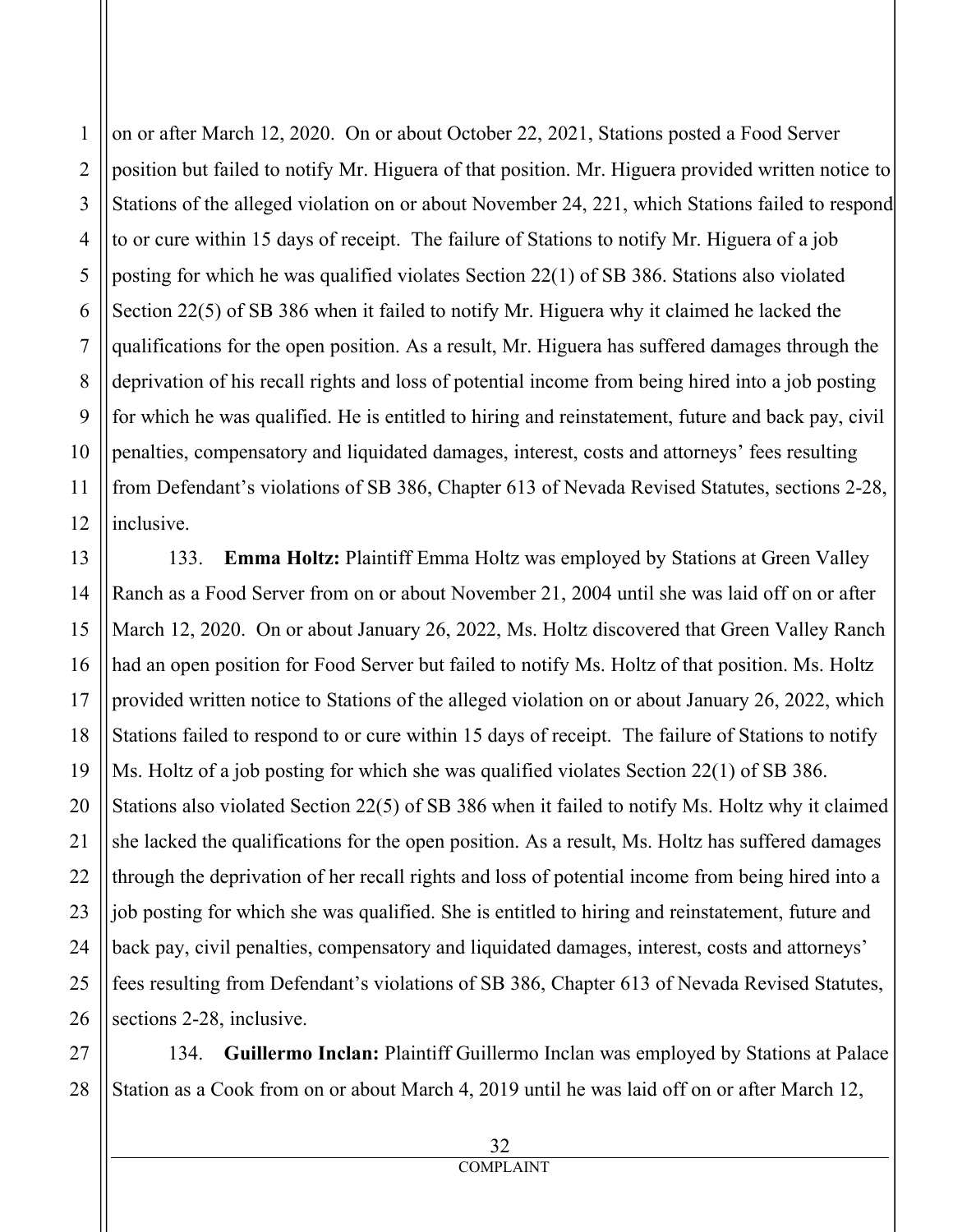2020. On or about October 22, 2021, Stations posted a Cook position but failed to notify Mr. Inclan of that position. Mr. Inclan provided written notice to Stations of the alleged violation on or about November 30, 2021, which Stations failed to respond to or cure within 15 days of receipt. The failure of Stations to notify Mr. Inclan of a job posting for which he was qualified violates Section 22(1) of SB 386. Stations also violated Section 22(5) of SB 386 when it failed to notify Mr. Inclan why it claimed he lacked the qualifications for the open position. As a result, Mr. Inclan has suffered damages through the deprivation of his recall rights and loss of potential income from being hired into a job posting for which he was qualified. He is entitled to hiring and reinstatement, future and back pay, civil penalties, compensatory and liquidated damages, interest, costs and attorneys' fees resulting from Defendant's violations of SB 386, Chapter 613 of Nevada Revised Statutes, sections 2-28, inclusive.

135. **Valerie Jorgensen:** Plaintiff Valerie Jorgensen was employed by Stations at Red Rock as a Food Server from on or about June 7, 2015 until she was laid off on or after March 12, 2020. As a Food Server, Ms. Jorgenson was responsible for serving guests in a quick efficient and courteous manner. The qualifications for a Food Server included the ability to possess a detailed knowledge of the menu, daily specials, beverages, preparation of food, and prices. On or around July 22, 2021, Red Rock advertised a temporary Pool Sprinter position on its Careers website. The Pool Sprinter was expected to coordinate food orders from servers at the kitchen line and effectively pick up and serve items ordered to each guest table. The qualifications for Pool Sprinter included the ability to develop a thorough knowledge of all food items including plate specifications, garnishing, and table numbering, and effective communication with servers to time orders and perform side service functions as required. Stations did not notify Ms. Jorgenson of the Pool Sprinter position despite the fact that she was qualified by virtue of working a similar job at Red Rock in the same job classification. Ms. Jorgenson provided written notice to Stations of the alleged violation on or about August 5, 2021, which Stations has yet to respond to. On or about October 22, 2021, Stations posted a Food Server position but failed to notify Ms. Jorgensen of that position. On or about October 26, 2022, Ms. Jorgensen provided written notice to Stations of the alleged violation, which

1

2

3

4

5

6

7

8

9

10

11

12

13

14

15

16

17

18

19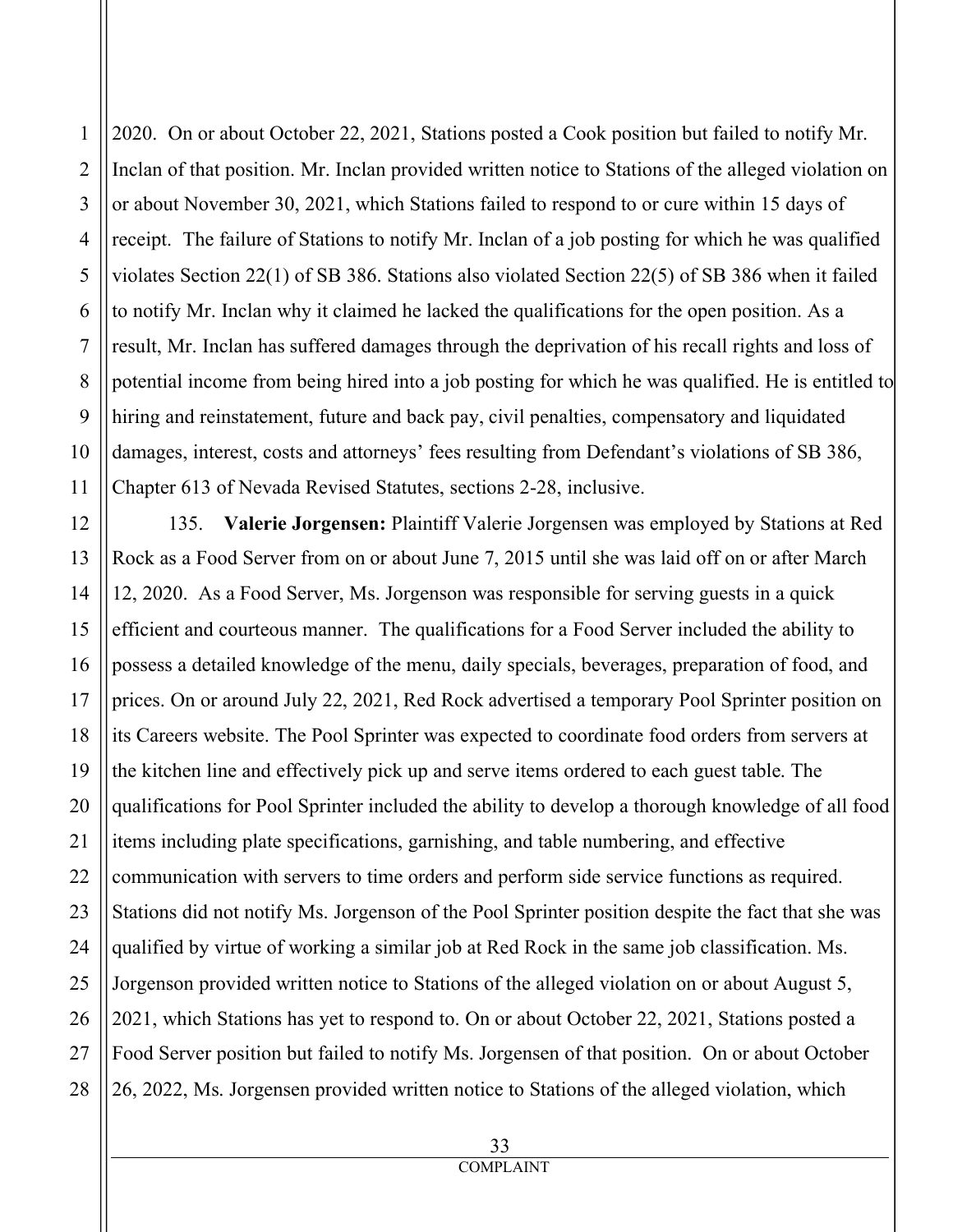Stations failed to respond to or cure within 15 days of receipt. Each failure of Stations to notify Valerie Jorgensen of a job posting for which she was qualified is a violation of Section 22(1) of SB 386. Stations also violated Section 22(5) of SB 386 when it failed to notify Ms. Jorgensen why it claimed she lacked the qualifications for the open positions. As a result, Ms. Jorgenson has suffered damages through the deprivation of her recall rights and loss of potential income from being hired into a job posting for which she was qualified. She is entitled to hiring and reinstatement, future and back pay, civil penalties, compensatory and liquidated damages, interest, costs and attorneys' fees resulting from Defendant's violations of SB 386, Chapter 613 of Nevada Revised Statutes, sections 2-28, inclusive.

136. **Leticia Luis:** Plaintiff Leticia Luis was employed by Stations at Boulder Station as a Cook from on or about February 18, 2016 until she was laid off on or after March 12, 2020. On or about October 22, 2021, Stations had an open position for Cook as Boulder Station but failed to notify Ms. Luis of that job posting. Ms. Luis provided written notice to Stations of the alleged violation on or about January 13, 2022, which Stations failed to respond to or cure within 15 days of receipt. The failure of Stations to notify Ms. Luis of a job posting for which she was qualified violated Section 22(1) of SB 386. Stations also violated Section 22(5) of SB 386 when it failed to notify Ms. Luis why it claimed she lacked the qualifications for the open position. As a result, Ms. Luis has suffered damages through the deprivation of her recall rights and loss of potential income from being hired into a job posting for which she was qualified. She is entitled to hiring and reinstatement, future and back pay, civil penalties, compensatory and liquidated damages, interest, costs and attorneys' fees resulting from Defendant's violations of SB 386, Chapter 613 of Nevada Revised Statutes, sections 2-28, inclusive.

137. **Carmen Mariscal:** Plaintiff Carmen Mariscal was employed by Stations at Green Valley Ranch as a Food Server until she was laid off on or after March 12, 2020. On or about November 23, 2021, Stations had an open position for a Food Server at Green Valley Ranch but failed to notify Ms. Mariscal of that open position. Ms. Mariscal provided written notice to Stations of the alleged violation on or about November 23, 2021, which Stations has failed to respond to or cure within 15 days of receipt. The failure of Stations to notify Ms. Mariscal of a

1

2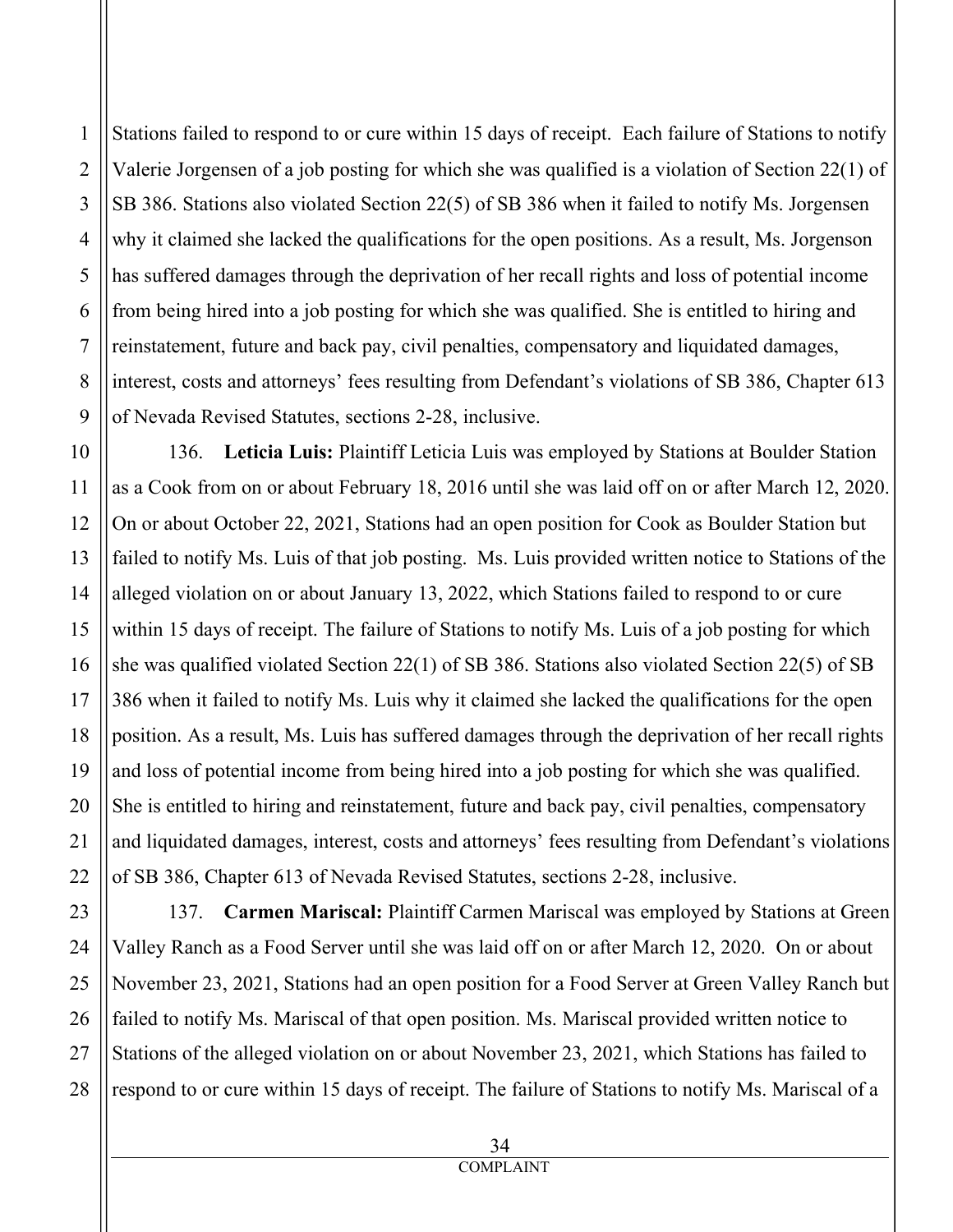job posting for which she was qualified violates Section 22(1) of SB 386. Stations also violated Section 22(5) of SB 386 when it failed to notify Ms. Mariscal why it claimed she lacked the qualifications for the open position. As a result, Ms. Mariscal has suffered damages through the deprivation of her recall rights and loss of potential income from being hired into a job posting for which she was qualified. She is entitled to hiring and reinstatement, future and back pay, civil penalties, compensatory and liquidated damages, interest, costs and attorneys' fees resulting from Defendant's violations of SB 386, Chapter 613 of Nevada Revised Statutes, sections 2-28, inclusive.

138. **Andrea McKeaney:** Plaintiff Andrea McKeaney was employed by Stations at Santa Fe Station as a Banquet Server from on or about April 18, 2007 until she was laid off on or after March 12, 2020. On or about November 8, 2021, Ms. McKeaney discovered that Santa Fe Station was hiring workers from other Stations properties like Texas Station into Banquet Server positions, but Stations failed to notify Ms. McKeaney of those open positions. Ms. McKeaney provided written notice to Stations of the alleged violation on or about November 8, 2021, which Stations failed to respond to or cure within 15 days of receipt. The failure of Stations to notify Ms. McKeaney of a job posting for which she was qualified violates Section 22(1) of SB 386. Stations also violated Section 22(5) of SB 386 when it failed to notify Ms. McKeaney why it claimed she lacked the qualifications for the open position. As a result, Ms. McKeaney has suffered damages through the deprivation of his recall rights and loss of potential income from being hired into a job posting for which she was qualified. She is entitled to hiring and reinstatement, future and back pay, civil penalties, compensatory and liquidated damages, interest, costs and attorneys' fees resulting from Defendant's violations of SB 386, Chapter 613 of Nevada Revised Statutes, sections 2-28, inclusive.

139. **Adali Mejia:** Plaintiff Adali Mejia was employed by Stations at Sunset Station as a Cook from on or about December 21, 2014 until she was laid off on or after March 12, 2020. On or about October 22, 2021, Stations posted a Cook position but failed to notify Ms. Mejia of that position. Ms. Mejia provided written notice to Stations of the alleged violation on or about January 10, 2022, which Stations failed to respond to or cure within 15 days of receipt. On

1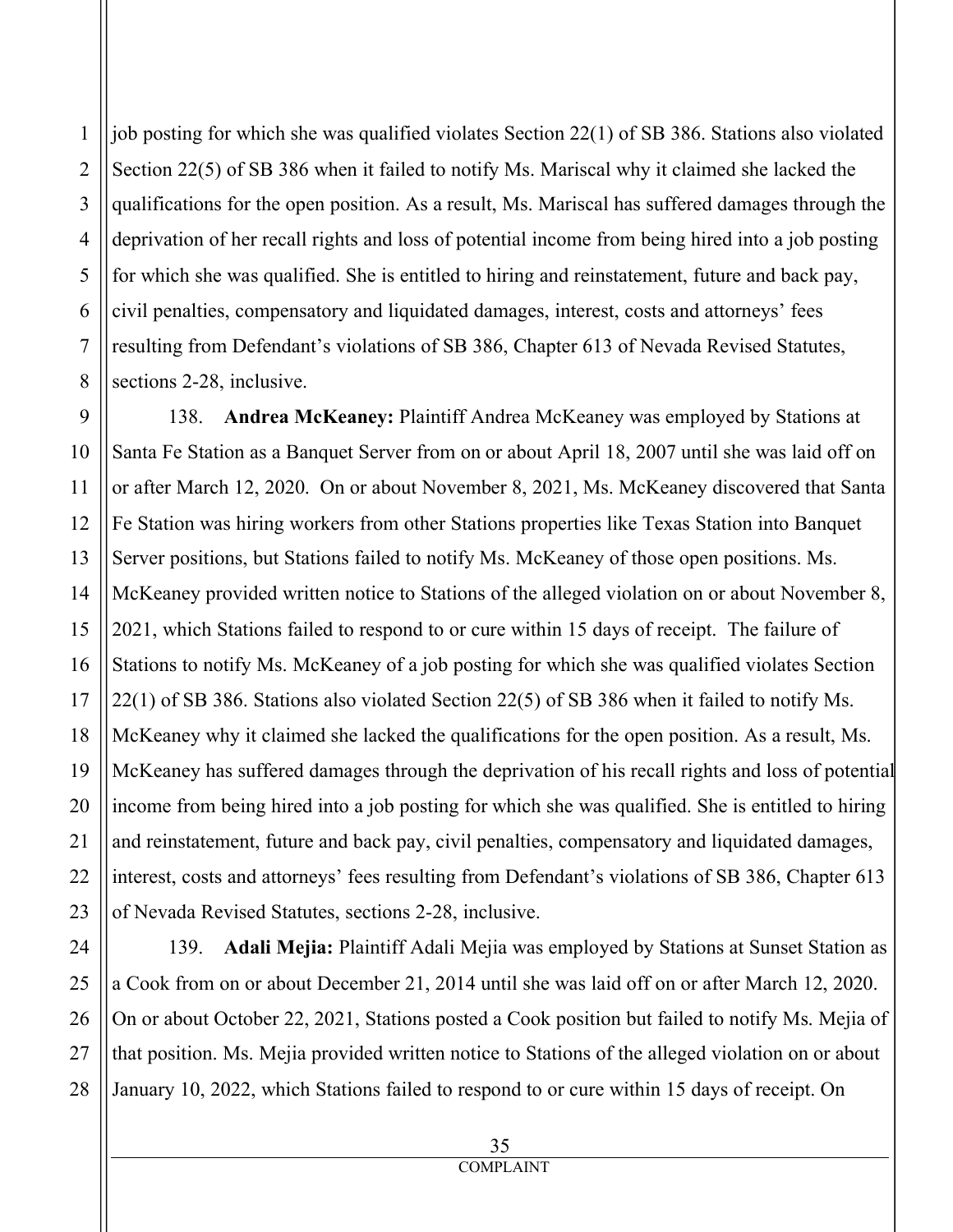information and belief, Stations hired an employee with less seniority than Ms. Mejia into the position. The failure of Stations to notify Ms. Mejia of a job posting for which she was qualified violates Section 22(1) of SB 386. Stations also violated Section 22(5) of SB 386 when it failed to notify Ms. Mejia why it claimed she lacked the qualifications for the open position. As a result, Ms. Mejia has suffered damages through the deprivation of her recall rights and loss of potential income from being hired into a job posting for which she was qualified. She is entitled to hiring and reinstatement, future and back pay, civil penalties, compensatory and liquidated damages, interest, costs and attorneys' fees resulting from Defendant's violations of SB 386, Chapter 613 of Nevada Revised Statutes, sections 2-28, inclusive.

140. **Audrey Melton:** Plaintiff Audrey Melton was employed by Stations at Green Valley Ranch as a Food Server from on or about March 9, 2009 until she was laid off on or after March 12, 2020. On or about October 22, 2021, Stations posted a Food Server position but failed to notify Ms. Melton of that position. Ms. Melton provided written notice to Stations of the alleged violation on or about November 29, 2021, which Stations failed to respond to or cure within 15 days of receipt. The failure of Stations to notify Ms. Melton of a job posting for which she was qualified violates Section 22(1) of SB 386. Stations also violated Section 22(5) of SB 386 when it failed to notify Ms. Melton why it claimed she lacked the qualifications for the open position. As a result, Ms. Melton has suffered damages through the deprivation of her recall rights and loss of potential income from being hired into a job posting for which she was qualified. She is entitled to hiring and reinstatement, future and back pay, civil penalties, compensatory and liquidated damages, interest, costs and attorneys' fees resulting from Defendant's violations of SB 386, Chapter 613 of Nevada Revised Statutes, sections 2-28, inclusive.

141. **Alexandria Miller**: Plaintiff Alexandria was employed by Stations at the Santa Fe Station as a Beverage Server from on or about July 18, 2017 until she was laid off on or after March 12, 2020. On or about October 15, 2021, Ms. Miller discovered that Santa Fe Station was hiring workers from other Stations properties like Texas Station into Cocktails positions, but failed to notify her of those open positions. Ms. Miller provided written notice to Stations of the

1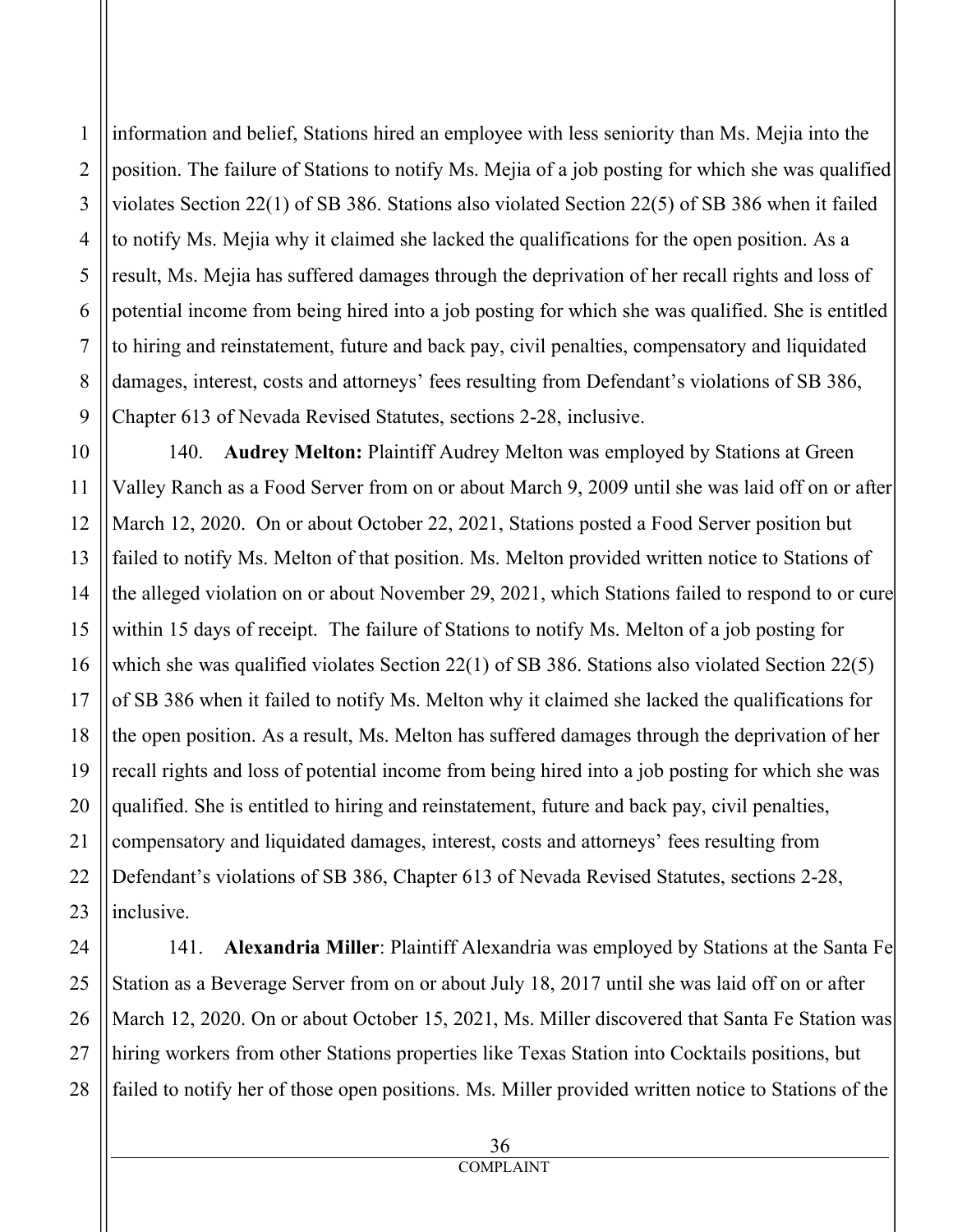alleged violation on October 15, 2021, which Stations failed to respond to or cure within 15 days of receipt, or October 30, 2021. Stations offered Ms. Miller her former position back on November 18, 2021. The failure of Stations to notify Ms. Miller of a job posting for which she was qualified violated Section 22(1) of SB 386. Stations also violated Section 22(5) of SB 386 when it failed to notify Ms. Miller why it claimed she lacked the qualifications for the open position. As a result, Ms. Miller has suffered damages through the deprivation of her recall rights and loss of potential income from being hired into a job posting for which she was qualified. She is entitled to hiring and reinstatement, future and back pay, civil penalties, compensatory and liquidated damages, interest, costs and attorneys' fees resulting from Defendant's violations of SB 386, Chapter 613 of Nevada Revised Statutes, sections 2-28, inclusive.

142. **Yaquelin Marisol Morales:** Plaintiff Yaquelin Marisol Morales was employed by Stations at Sunset Station as a Cook's Helper from on or about March 23, 2011 until she was laid off on or after March 12, 2020. On or about October 22, 2021, Stations posted a Cook's Helper position but failed to notify Ms. Marisol Morales of that position. Ms. Marisol Morales provided written notice to Stations of the alleged violation on or about November 24, 2021, which Stations failed to respond to or cure within 15 days of receipt. The failure of Stations to notify Ms. Marisol Morales of a job posting for which she was qualified violates Section 22(1) of SB 386. Stations also violated Section 22(5) of SB 386 when it failed to notify Ms. Marisol Morales why it claimed she lacked the qualifications for the open position. As a result, Ms. Marisol Morales has suffered damages through the deprivation of her recall rights and loss of potential income from being hired into a job posting for which she was qualified. She is entitled to hiring and reinstatement, future and back pay, civil penalties, compensatory and liquidated damages, interest, costs and attorneys' fees resulting from Defendant's violations of SB 386, Chapter 613 of Nevada Revised Statutes, sections 2-28, inclusive.

143. **Teresa Oceguera:** Plaintiff Teresa Oceguera was employed by Stations at Boulder Station as a Cook's Helper from on or about February 28, 2010 until she was laid off on or after March 12, 2020. On or about October 22, 2021, Stations posted a Cook's Helper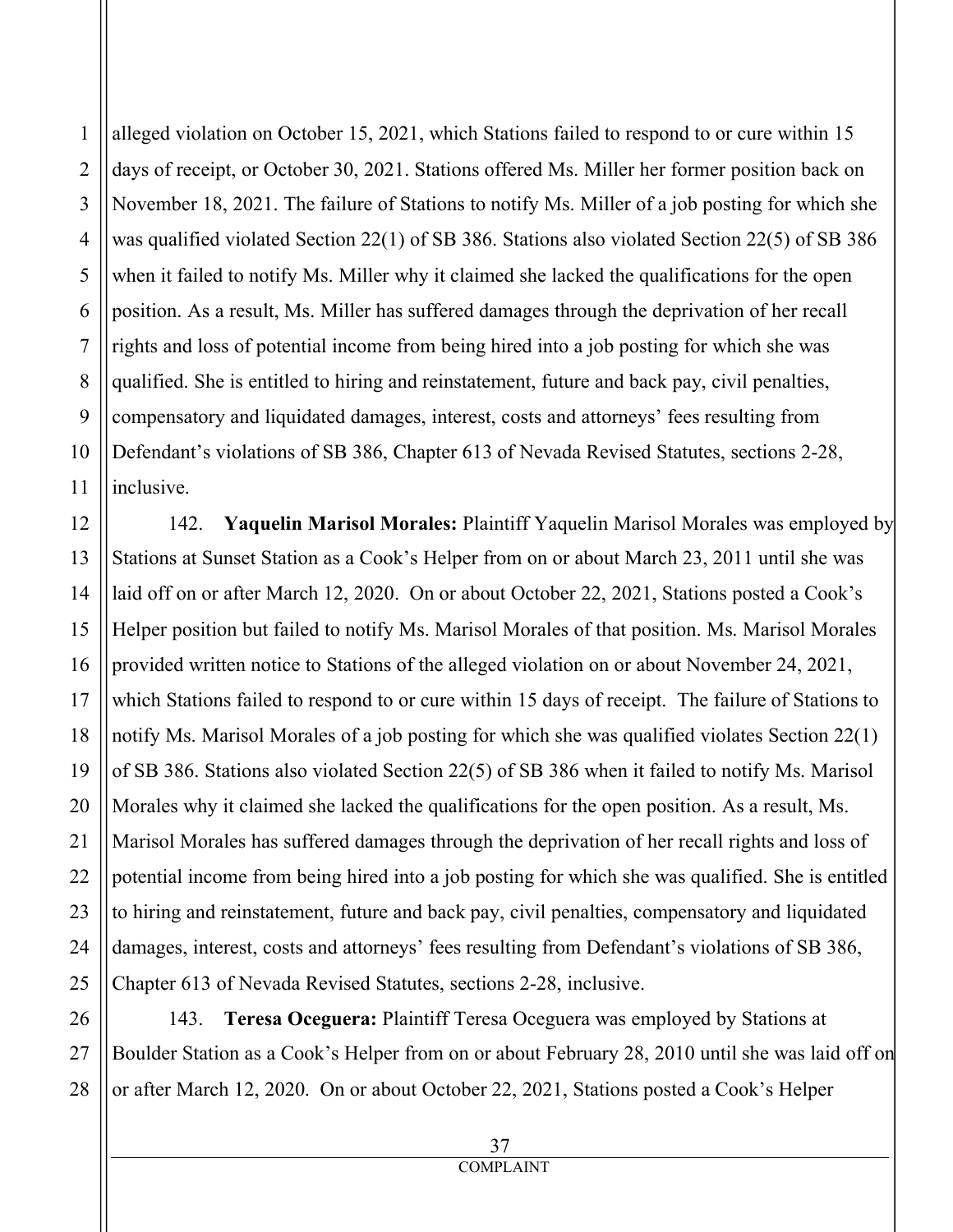position but failed to notify Ms. Oceguera of that position. Ms. Oceguera provided written notice to Stations of the alleged violation on or about January 13, 2022, which Stations failed to respond to or cure within 15 days of receipt. The failure of Stations to notify Ms. Oceguera of a job posting for which she was qualified violates Section 22(1) of SB 386. Stations also violated Section 22(5) of SB 386 when it failed to notify Ms. Oceguera why it claimed she lacked the qualifications for the open position. As a result, Ms. Oceguera has suffered damages through the deprivation of her recall rights and loss of potential income from being hired into a job posting for which she was qualified. She is entitled to hiring and reinstatement, future and back pay, civil penalties, compensatory and liquidated damages, interest, costs and attorneys' fees resulting from Defendant's violations of SB 386, Chapter 613 of Nevada Revised Statutes, sections 2-28, inclusive.

144. **Yohanna Gabriela Osorto Carias:** Plaintiff Yohanna Gabriela Osorto Carias was employed by Stations at Green Valley Ranch as a Stove Person from on or about February 7, 2019 until she was laid off on or after March 12, 2020. On or about October 22, 2021, Stations posted a Stove Person position but failed to notify Ms. Osorto Carias of that position. Ms. Osorto Carias provided written notice to Stations of the alleged violation on or about January 11, 2022, which Stations failed to respond to or cure within 15 days of receipt. The failure of Stations to notify Ms. Osorto Carias of a job posting for which she was qualified violates Section 22(1) of SB 386. Stations also violated Section 22(5) of SB 386 when it failed to notify Ms. Osorto Carias why it claimed she lacked the qualifications for the open position. As a result, Ms. Osorto Carias has suffered damages through the deprivation of her recall rights and loss of potential income from being hired into a job posting for which she was qualified. She is entitled to hiring and reinstatement, future and back pay, civil penalties, compensatory and liquidated damages, interest, costs and attorneys' fees resulting from Defendant's violations of SB 386, Chapter 613 of Nevada Revised Statutes, sections 2-28, inclusive.

145. **Claudia Perez-Zuñiga:** Plaintiff Claudia Perez-Zuñiga was employed by Stations at Green Valley Ranch as a Cook from on or about April 2, 2018 until she was laid off on or after March 12, 2020. On or about October 22, 2021, Stations posted a Cook position but failed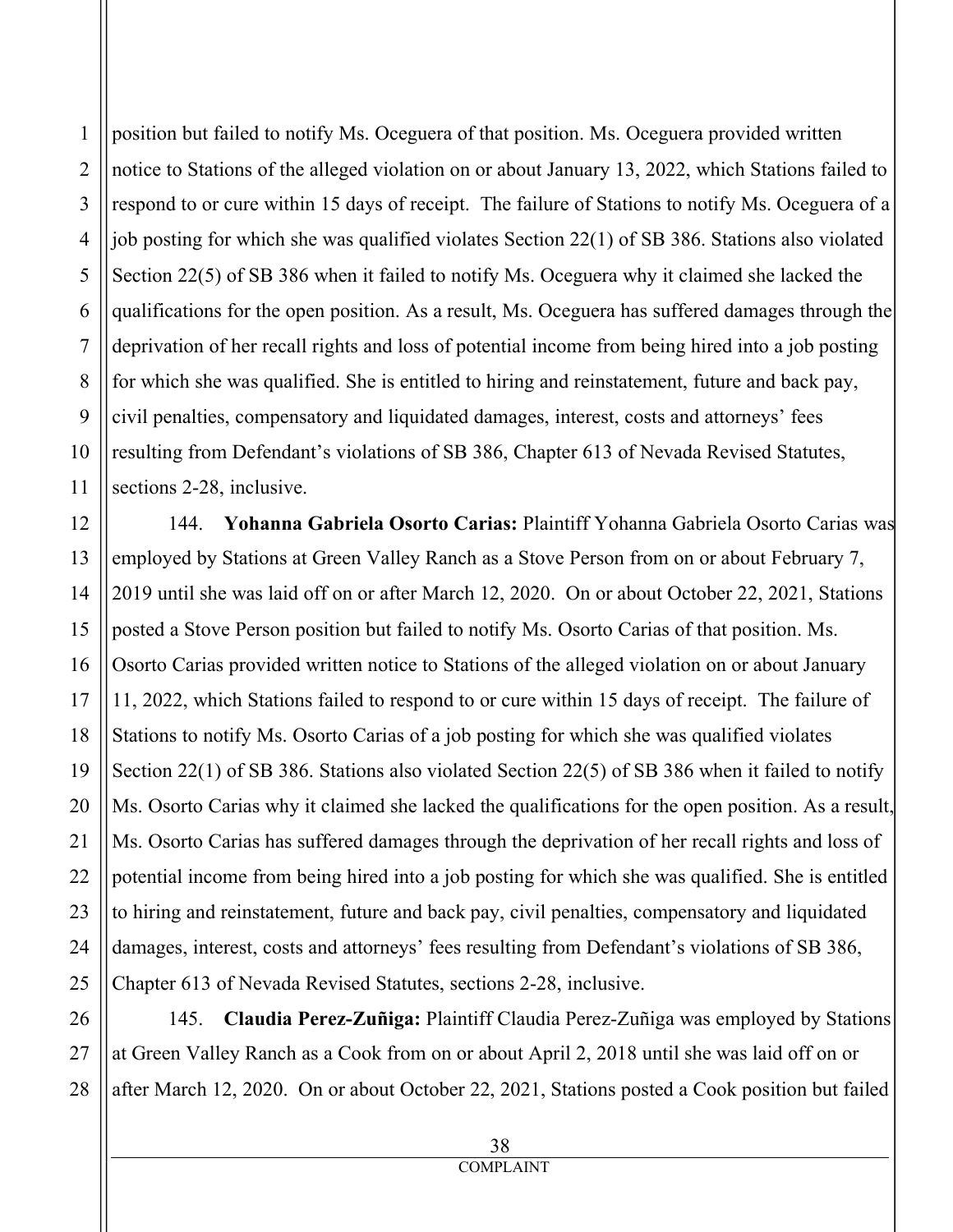to notify Ms. Perez-Zuñiga of that position. Ms. Perez-Zuñiga provided written notice to Stations of the alleged violation on or about December 2, 2021, which Stations failed to respond to or cure within 15 days of receipt. The failure of Stations to notify Ms. Perez-Zuñiga of a job posting for which she was qualified violates Section 22(1) of SB 386. Stations also violated Section 22(5) of SB 386 when it failed to notify Ms. Perez-Zuñiga why it claimed she lacked the qualifications for the open position. As a result, Ms. Perez-Zuñiga has suffered damages through the deprivation of her recall rights and loss of potential income from being hired into a job posting for which she was qualified. She is entitled to hiring and reinstatement, future and back pay, civil penalties, compensatory and liquidated damages, interest, costs and attorneys' fees resulting from Defendant's violations of SB 386, Chapter 613 of Nevada Revised Statutes, sections 2-28, inclusive.

146. **Maria Pichardo:** Plaintiff Maria Pichardo was employed by Stations at Sunset Station as a Pantry from on or about May 18, 1997 until she was laid off on or after March 12, 2020. On or about October 22, 2021, Stations posted a Pantry position but failed to notify Ms. Pichardo of that position. Ms. Pichardo provided written notice to Stations of the alleged violation on or about January 13, 2022, which Stations failed to respond to or cure within 15 days of receipt. The failure of Stations to notify Ms. Pichardo of a job posting for which she was qualified violates Section 22(1) of SB 386. Stations also violated Section 22(5) of SB 386 when it failed to notify Ms. Pichardo why it claimed she lacked the qualifications for the open position. As a result, Ms. Pichardo has suffered damages through the deprivation of her recall rights and loss of potential income from being hired into a job posting for which she was qualified. She is entitled to hiring and reinstatement, future and back pay, civil penalties, compensatory and liquidated damages, interest, costs and attorneys' fees resulting from Defendant's violations of SB 386, Chapter 613 of Nevada Revised Statutes, sections 2-28, inclusive.

147. **Erika Rios:** Plaintiff Erika Rios was employed by Stations at Boulder Station as a Cook's Helper from on or about March 4, 2019 until she was laid off on or after March 12, 2020. On or about October 22, 2021, Stations posted a Cook's Helper position but failed to

1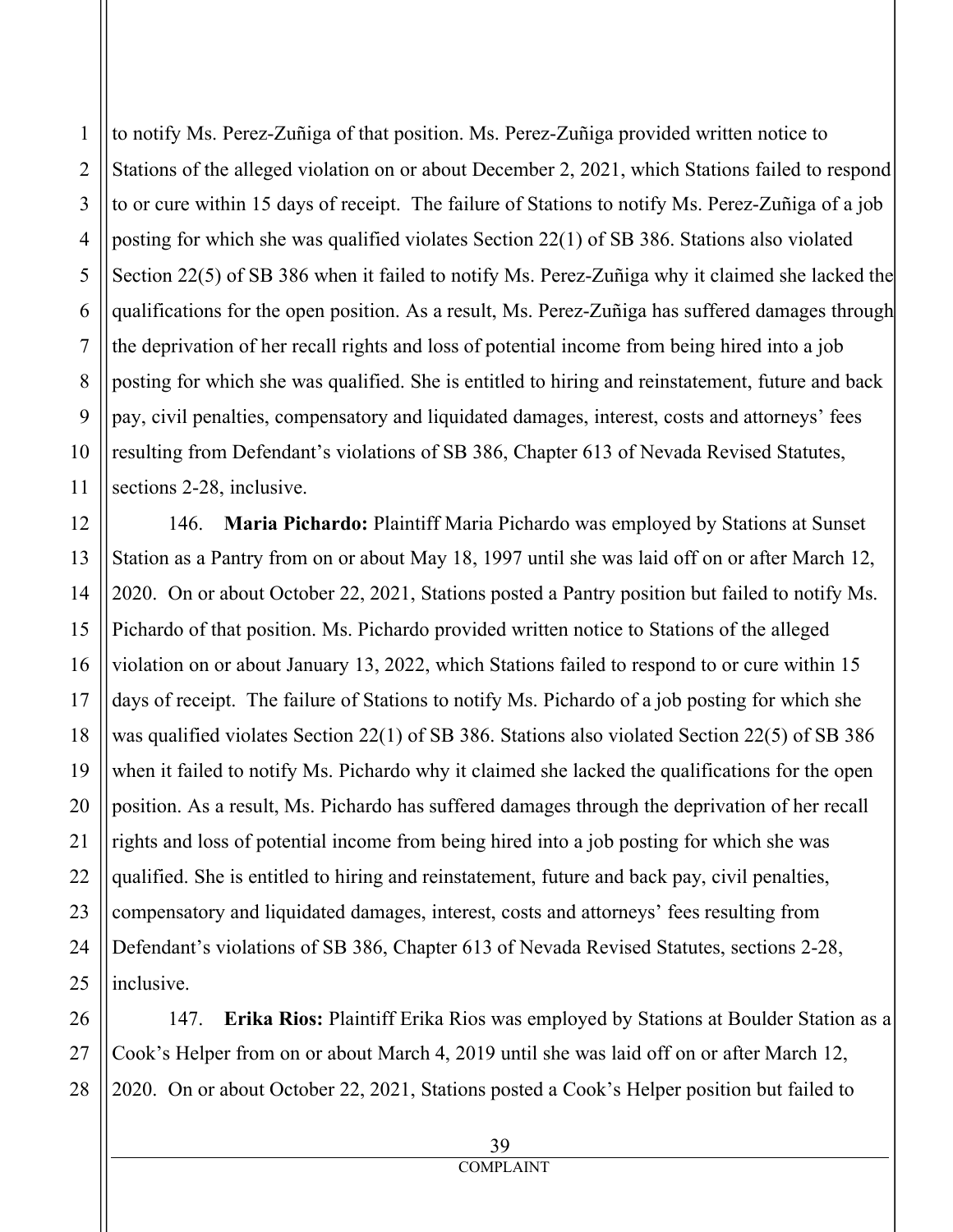notify Ms. Rios of that position. Ms. Rios provided written notice to Stations of the alleged violation on or about January 13, 2022, which Stations failed to respond to or cure within 15 days of receipt. The failure of Stations to notify Ms. Rios of a job posting for which she was qualified violates Section 22(1) of SB 386. Stations also violated Section 22(5) of SB 386 when it failed to notify Ms. Rios why it claimed she lacked the qualifications for the open position. As a result, Ms. Rios has suffered damages through the deprivation of her recall rights and loss of potential income from being hired into a job posting for which she was qualified. She is entitled to hiring and reinstatement, future and back pay, civil penalties, compensatory and liquidated damages, interest, costs and attorneys' fees resulting from Defendant's violations of SB 386, Chapter 613 of Nevada Revised Statutes, sections 2-28, inclusive.

148. **Amaury Rodriguez:** Plaintiff Amaury Rodriguez was employed by Stations at Green Valley Ranch as a Banquets Food Server from on or about March 1, 2006 until he was laid off on or after March 12, 2020. On or about January 29, 2022, Mr. Rodriguez learned that Green Valley Ranch had open positions for Banquets Food Server, but failed to notify him of that position. Mr. Rodriguez provided written notice to Stations of the alleged violation on or about January 29, 2021, which Stations failed to respond to or cure within 15 days of receipt. The failure of Stations to notify Mr. Rodriguez of a job posting for which he was qualified violates Section 22(1) of SB 386. On information and belief, Stations offered Banquets Food Server shifts to employees with less seniority than Mr. Rodriguez. Stations also violated Section 22(5) of SB 386 when it failed to notify Mr. Rodriguez why it claimed he lacked the qualifications for the open position. As a result, Mr. Rodriguez has suffered damages through the deprivation of his recall rights and loss of potential income from being hired into a job posting for which he was qualified. He is entitled to hiring and reinstatement, future and back pay, civil penalties, compensatory and liquidated damages, interest, costs and attorneys' fees resulting from Defendant's violations of SB 386, Chapter 613 of Nevada Revised Statutes, sections 2-28, inclusive.

149. **David Leon Rodriguez:** Plaintiff David Leon Rodriguez was employed by Stations at Santa Fe Station as a Kitchen Worker from on or about January 29, 2005 until he was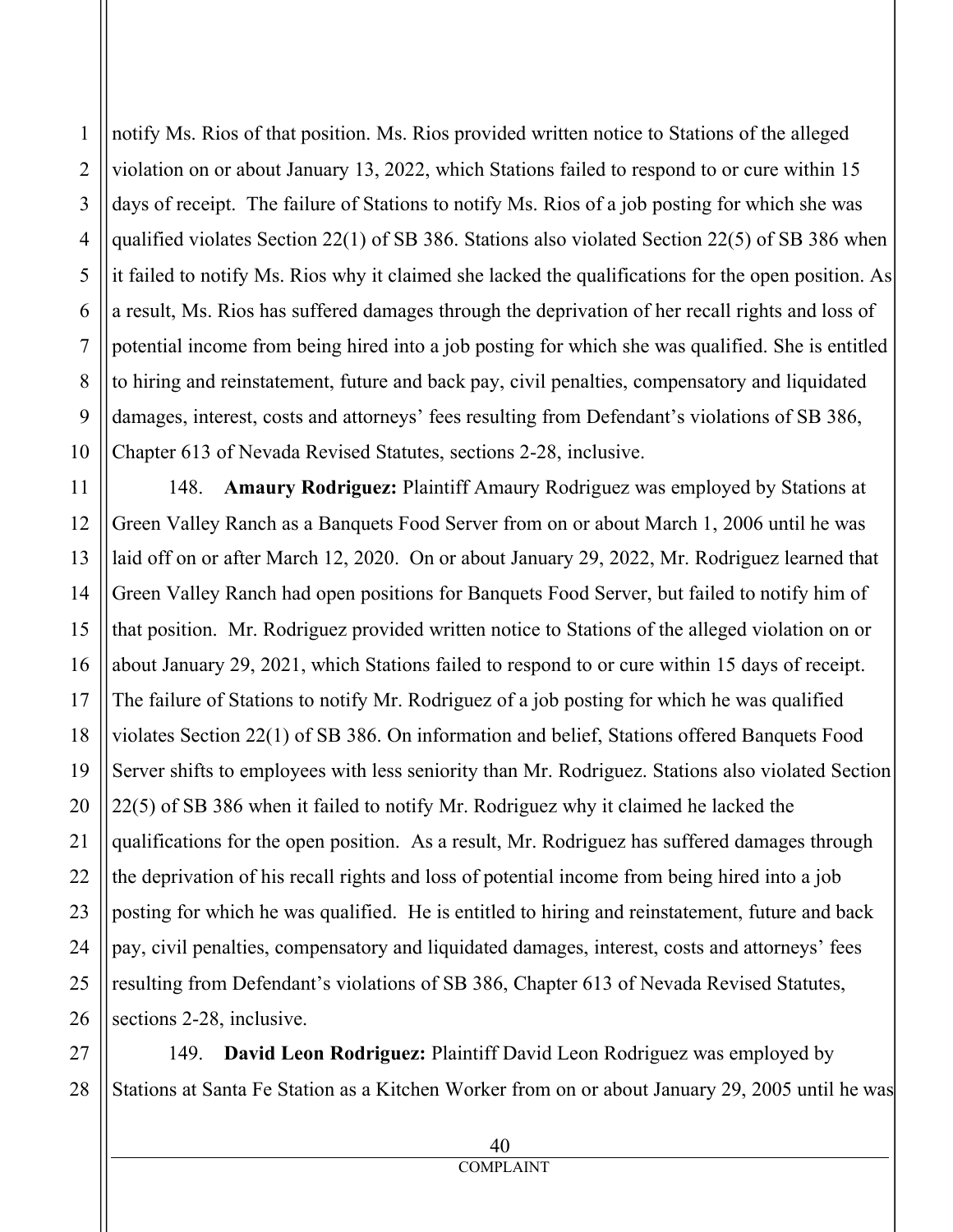laid off on or after March 12, 2020. On or about October 22, 2021, Stations posted a Kitchen Worker position but failed to notify Mr. Rodriguez of that position. Mr. Rodriguez provided written notice to Stations of the alleged violation on or about January 20, 2021, which Stations failed to respond to or cure within 15 days of receipt. The failure of Stations to notify Mr. Rodriguez of a job posting for which he was qualified violates Section 22(1) of SB 386. Stations also violated Section 22(5) of SB 386 when it failed to notify Mr. Rodriguez why it claimed he lacked the qualifications for the open position. As a result, Mr. Rodriguez has suffered damages through the deprivation of his recall rights and loss of potential income from being hired into a job posting for which he was qualified. He is entitled to hiring and reinstatement, future and back pay, civil penalties, compensatory and liquidated damages, interest, costs and attorneys' fees resulting from Defendant's violations of SB 386, Chapter 613 of Nevada Revised Statutes, sections 2-28, inclusive.

150. **Fernando Salazar:** Plaintiff Fernando Salazar was employed by Stations at Green Valley Ranch as a Kitchen Worker from on or about February 16, 2016 until she was laid off on or after March 12, 2020. On or about October 22, 2021, Stations posted a Kitchen Worker position but failed to notify Mr. Salazar of that position. Mr. Salazar provided written notice to Stations of the alleged violation on or about January 7, 2022, which Stations failed to respond to or cure within 15 days of receipt. On information and belief, Stations hired an employee with less seniority than Mr. Salazar into the position. The failure of Stations to notify Mr. Salazar of a job posting for which he was qualified violates Section 22(1) of SB 386. Stations also violated Section 22(5) of SB 386 when it failed to provide notice to Mr. Salazar about why it claimed he lacked the qualifications for the open position. As a result, Mr. Salazar has suffered damages through the deprivation of his recall rights and loss of potential income from being hired into a job posting for which he was qualified. He is entitled to hiring and reinstatement, future and back pay, civil penalties, compensatory and liquidated damages, interest, costs and attorneys' fees resulting from Defendant's violations of SB 386, Chapter 613 of Nevada Revised Statutes, sections 2-28, inclusive.

28

1

2

3

4

5

6

7

8

9

10

11

12

13

14

15

16

17

18

19

20

21

22

23

24

25

26

27

151. **Maria Salgado:** Plaintiff Maria Salgado was employed by Stations at Sunset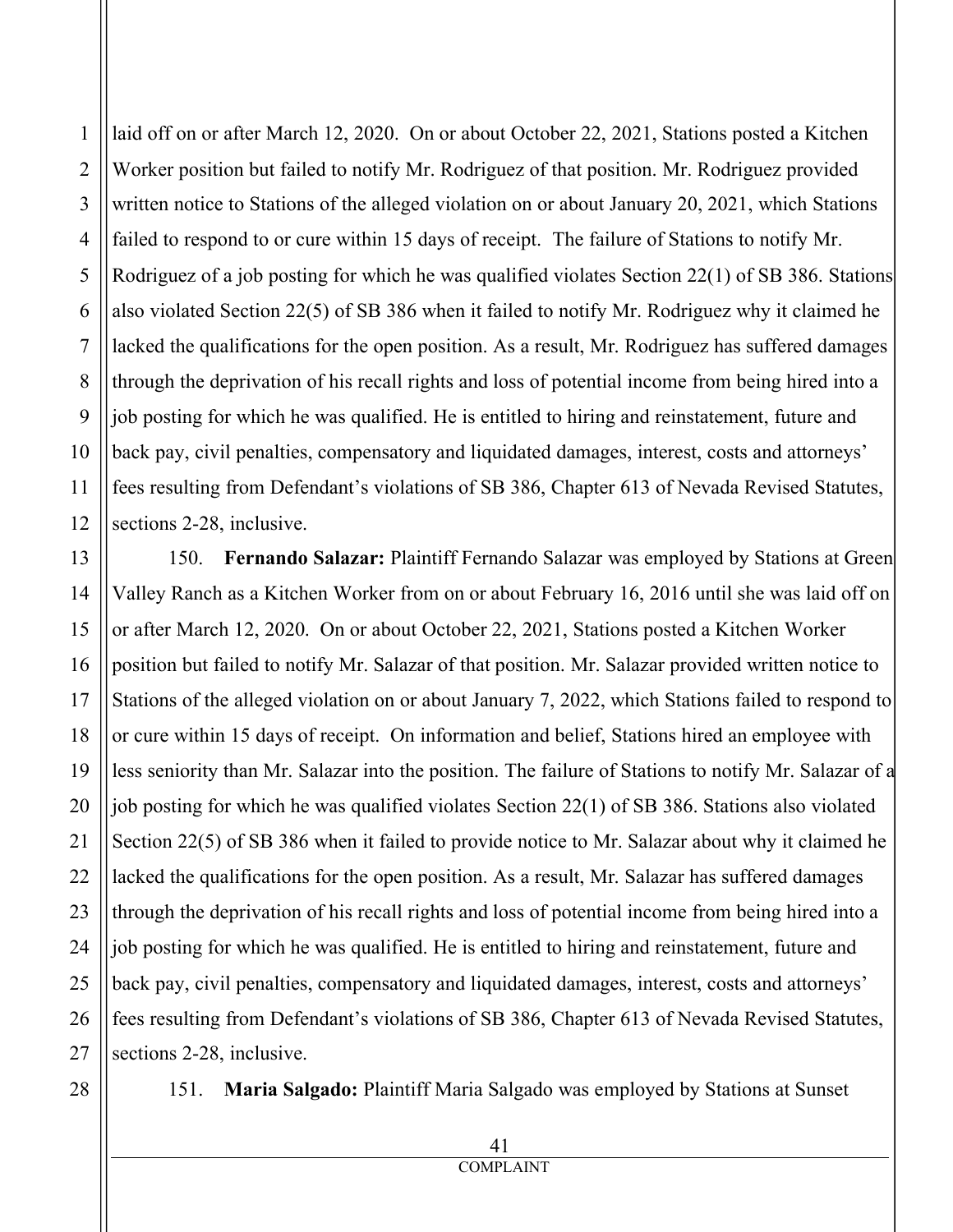1 2 3 4 5 6 7 8 9 10 11 12 13 14 15 16 17 18 19 20 Station as a Pantry from on or about April 30, 2011 until she was laid off on or after March 12, 2020. On or about October 22, 2021, Stations posted a Pantry position but failed to notify Ms. Salgado of that position. Ms. Salgado provided written notice to Stations of the alleged violation on or about January 13, 2022, which Stations failed to respond to or cure within 15 days of receipt. The failure of Stations to notify Ms. Salgado of a job posting for which she was qualified violates Section 22(1) of SB 386. Stations also violated Section 22(5) of SB 386 when it failed to provide notice to Ms. Salgado about why it claimed she lacked the qualifications for the open position. As a result, Ms. Salgado has suffered damages through the deprivation of her recall rights and loss of potential income from being hired into a job posting for which she was qualified. She is entitled to hiring and reinstatement, future and back pay, civil penalties, compensatory and liquidated damages, interest, costs and attorneys' fees resulting from Defendant's violations of SB 386, Chapter 613 of Nevada Revised Statutes, sections 2-28, inclusive. 152. **Yusett Salomon Diaz:** Plaintiff Yusett Salomon Diaz was employed by Stations at Red Rock as a Cook's Helper from on or about August 14, 2018 until he was laid off on or

after March 12, 2020. On or about October 22, 2021, Stations posted a Cook's Helper position but failed to notify Mr. Salomon Diaz of that position. Mr. Salomon Diaz provided written notice to Stations of the alleged violation on or about January 11, 2022, which Stations failed to respond to or cure within 15 days of receipt. The failure of Stations to notify Mr. Salomon Diaz of a job posting for which he was qualified violates Section 22(1) of SB 386. Stations also violated Section 22(5) of SB 386 when it failed to provide notice to Mr. Salomon Diaz about why it claimed he lacked the qualifications for the open position. As a result, Mr. Salomon Diaz has suffered damages through the deprivation of his recall rights and loss of potential income from being hired into a job posting for which he was qualified. He is entitled to hiring and reinstatement, future and back pay, civil penalties, compensatory and liquidated damages, interest, costs and attorneys' fees resulting from Defendant's violations of SB 386, Chapter 613 of Nevada Revised Statutes, sections 2-28, inclusive.

28

21

22

23

24

25

26

27

153. **Rene Sanchez:** Plaintiff Rene Sanchez was employed by Stations at Sunset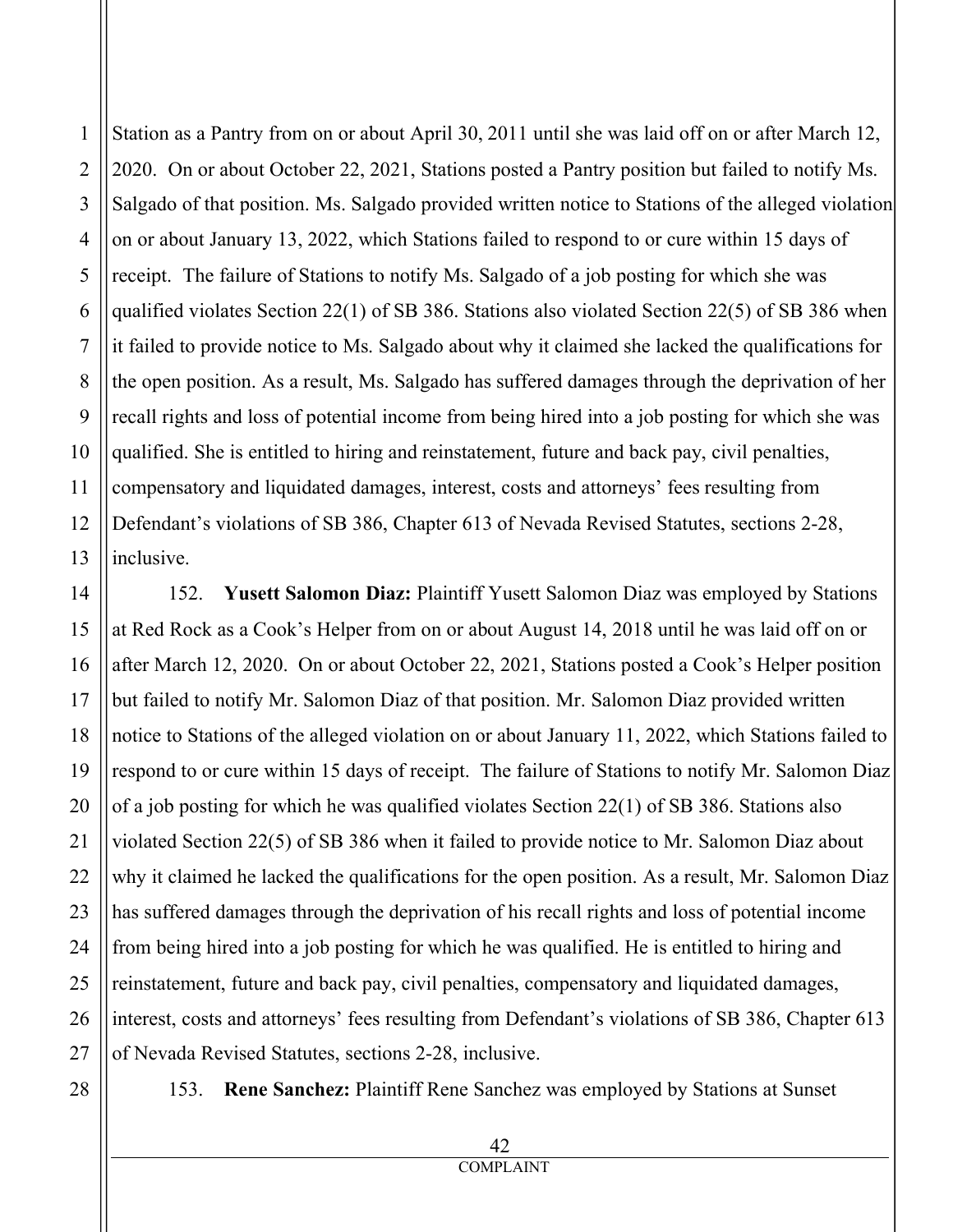4 6 8 9 10 13 Station as a Stove Person from on or about August 19, 2019 until he was laid off on or after March 12, 2020. On or about October 22, 2021, Stations posted a Stove Person position but failed to notify Mr. Sanchez of that position. Mr. Sanchez provided written notice to Stations of the alleged violation on or about January 13, 2021, which Stations failed to respond to or cure within 15 days of receipt. The failure of Stations to notify Mr. Sanchez of a job posting for which he was qualified violates Section 22(1) of SB 386. Stations also violated Section 22(5) of SB 386 when it failed to provide notice to Mr. Sanchez why it claimed he lacked the qualifications for the open position. As a result, Mr. Sanchez has suffered damages through the deprivation of his recall rights and loss of potential income from being hired into a job posting for which he was qualified. He is entitled to hiring and reinstatement, future and back pay, civil penalties, compensatory and liquidated damages, interest, costs and attorneys' fees resulting from Defendant's violations of SB 386, Chapter 613 of Nevada Revised Statutes, sections 2-28, inclusive.

154. **Clara Sanchez Recio:** Plaintiff Clara Sanchez Recio was employed by Stations at Green Valley Ranch as a Kitchen Worker from on or about May 28, 2018 until she was laid off on or after March 12, 2020. On or about October 22, 2021, Stations posted a Kitchen Worker position but failed to notify Ms. Sanchez Recio of that position. Ms. Sanchez Recio provided written notice to Stations of the alleged violation on or about December 13, 2021, which Stations failed to respond to or cure within 15 days of receipt. On information and belief, Stations hired an employee with less seniority than Ms. Sanchez Recio into the position. The failure of Stations to notify Ms. Sanchez Recio of a job posting for which she was qualified violates Section 22(1) of SB 386. Stations also violated Section 22(5) of SB 386 when it failed to notify Ms. Sanchez Recio about why it claimed she lacked the qualifications for the open position. As a result, Ms. Sanchez Recio has suffered damages through the deprivation of her recall rights and loss of potential income from being hired into a job posting for which she was qualified. She is entitled to hiring and reinstatement, future and back pay, civil penalties, compensatory and liquidated damages, interest, costs and attorneys' fees resulting from Defendant's violations of SB 386, Chapter 613 of Nevada Revised Statutes, sections 2-28,

1

2

3

5

7

11

12

14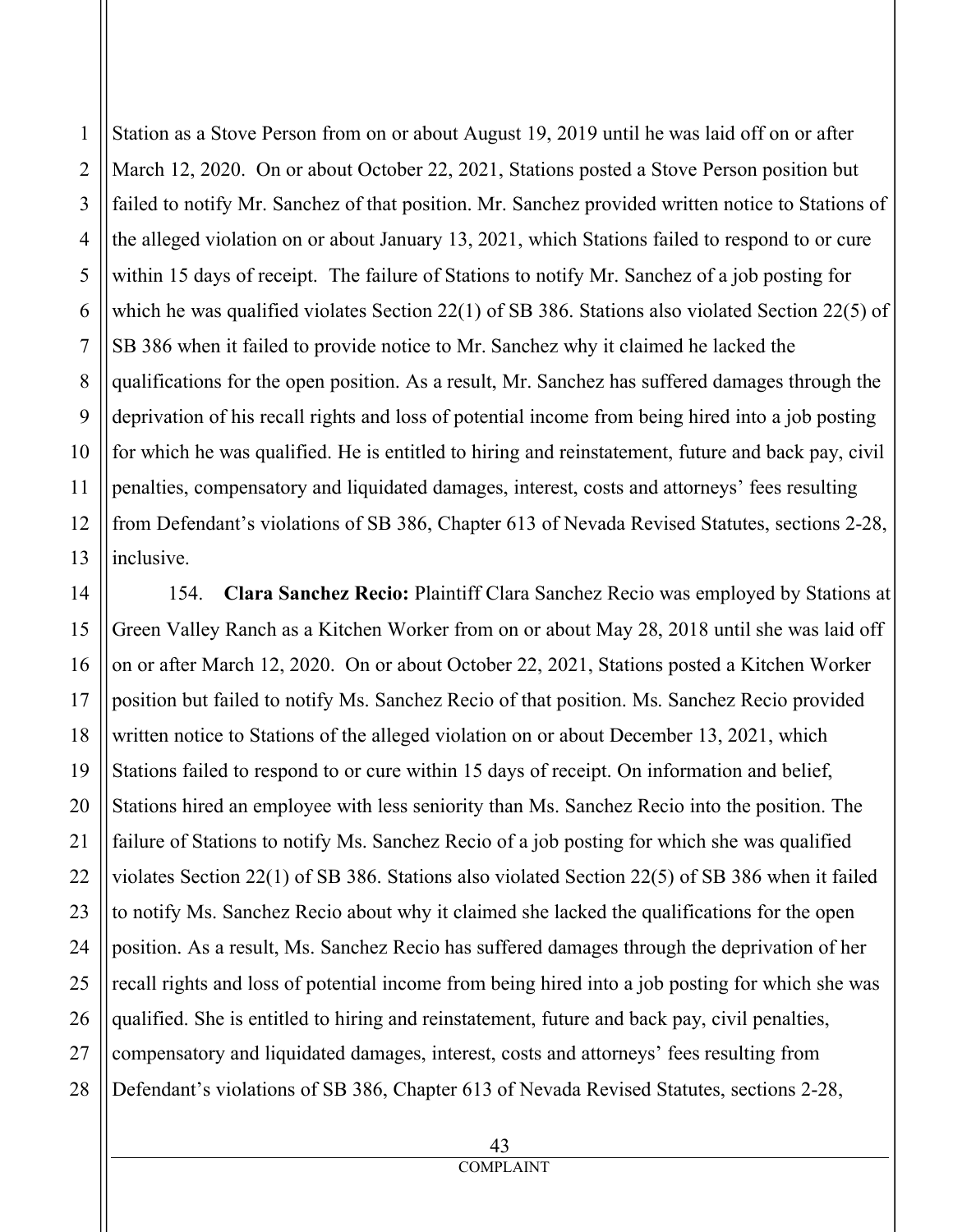1 inclusive.

2

155. **Amanda Santoyo:** Plaintiff Amanda Santoyo was employed by Stations at Santa Fe Station as a Cook's Helper from on or about November 23, 2004 until she was laid off on or after March 12, 2020. On or about October 22, 2021, Stations posted a Cook's Helper position but failed to notify Ms. Santoyo of that position. Ms. Santoyo provided written notice to Stations of the alleged violation on or about January 29, 2022, which Stations failed to respond to or cure within 15 days of receipt. The failure of Stations to notify Ms. Santoyo of a job posting for which she was qualified violates Section 22(1) of SB 386. Stations also violated Section 22(5) of SB 386 when it failed to notify Ms. Santoyo about why it claimed she lacked the qualifications for the open position. As a result, Ms. Santoyo has suffered damages through the deprivation of her recall rights and loss of potential income from being hired into a job posting for which she was qualified. She is entitled to hiring and reinstatement, future and back pay, civil penalties, compensatory and liquidated damages, interest, costs and attorneys' fees resulting from Defendant's violations of SB 386, Chapter 613 of Nevada Revised Statutes, sections 2-28, inclusive.

156. **Ashley Schwartz**: Plaintiff Ashley Schwartz was employed by Stations at the Palace Station as a Beverage Server from on or about June 19, 2018 until she was laid off on or after March 12, 2020. On or about July 28, 2021, Stations had an open position for Beverage Server at Palace Station but failed to notify Ms. Schwartz of that job posting. Ms. Schwartz provided written notice to Stations of the alleged violation on or about July 28, 2021, which Stations failed to respond to or cure within 15 days of receipt. In fact, Ms. Schwartz never received any response at all to her written notice. The failure of Stations to notify Ms. Schwartz of a job posting for which she was qualified violates Section 22 of SB 386. On or about October 22, 2021, Stations posted a Beverage Server position but failed to notify Ms. Schwartz of that position. On or about January 13, 2022, Ms. Schwartz provided written notice to Stations of the alleged violation, which Stations failed to respond to or cure within 15 days of receipt. Each failure of Stations to notify Ms. Schwartz of a job posting for which she was qualified is a violation of Section 22(1) of SB 386. Stations also violated Section 22(5) of SB 386 when it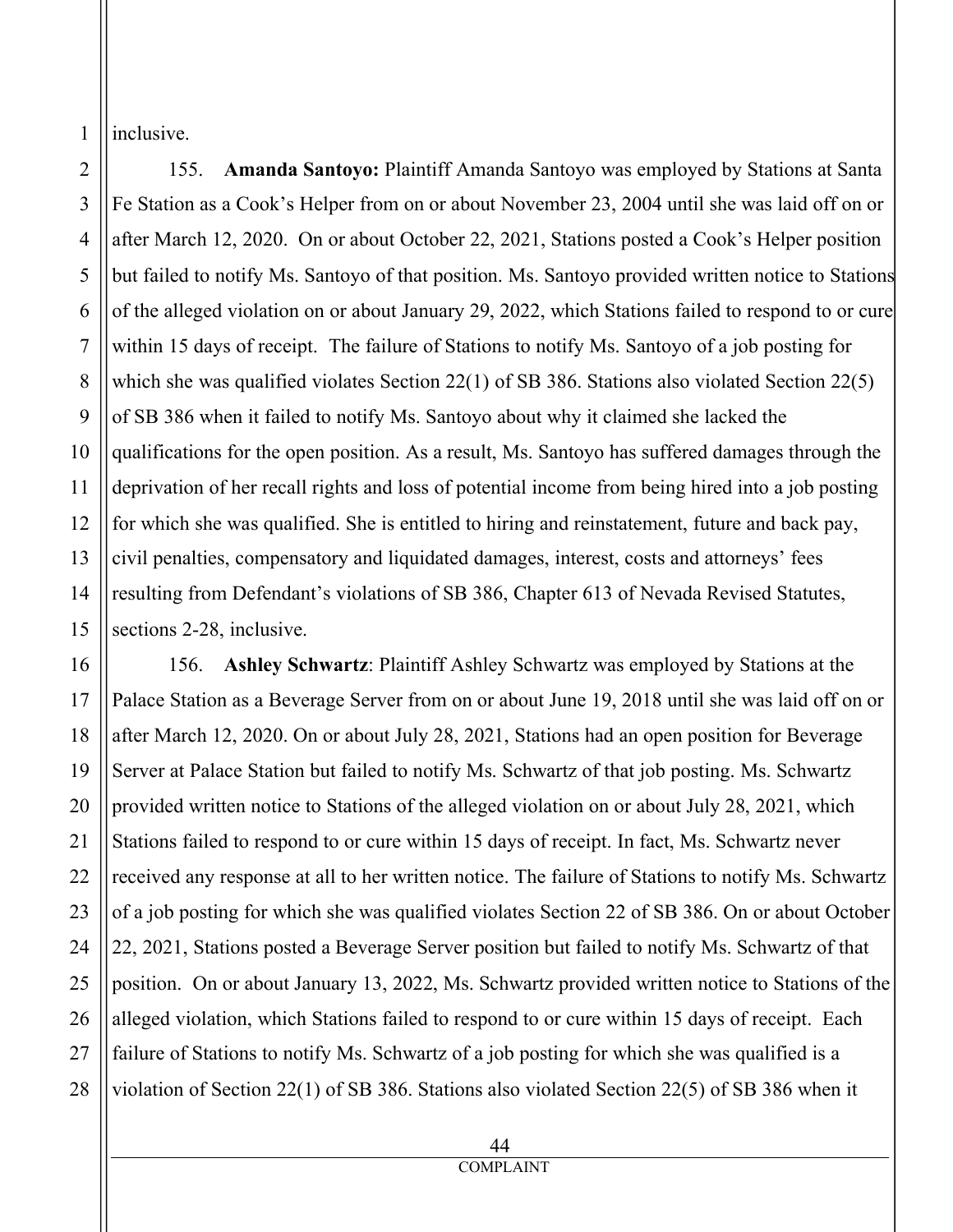failed to notify Ms. Schwartz about why it claimed she lacked the qualifications for the positions. As a result, Ms. Schwartz has suffered damages through the deprivation of her recall rights and loss of potential income from being hired into a job posting for which she was qualified. She is entitled to hiring and reinstatement, future and back pay, civil penalties, compensatory and liquidated damages, interest, costs and attorneys' fees resulting from Defendant's violations of SB 386, Chapter 613 of Nevada Revised Statutes, sections 2-28, inclusive.

157. **Victor Hugo Simental Garcia:** Plaintiff Victor Hugo Simental Garcia was employed by Stations at Santa Fe Station as a Cook's Helper from on or about June 18, 2001 until he was laid off on or after March 12, 2020. On or about October 22, 2021, Stations posted a Cook's Helper position but failed to notify Mr. Simental Garcia of that position. Mr. Simental Garcia provided written notice to Stations of the alleged violation on or about November 23, 2021, which Stations failed to respond to or cure within 15 days of receipt. The failure of Stations to notify Mr. Simental Garcia of a job posting for which he was qualified violates Section 22(1) of SB 386. Stations also violated Section 22(5) of SB 386 when it failed to notify Mr. Simental Garcia about why it claimed he lacked the qualifications for the open position. As a result, Mr. Simental Garcia has suffered damages through the deprivation of his recall rights and loss of potential income from being hired into a job posting for which he was qualified. He is entitled to hiring and reinstatement, future and back pay, civil penalties, compensatory and liquidated damages, interest, costs and attorneys' fees resulting from Defendant's violations of SB 386, Chapter 613 of Nevada Revised Statutes, sections 2-28, inclusive.

158. **Rodrigo Solano**: Plaintiff Rodrigo Solano was employed by Stations at the Boulder Station as a Cook from on or about November 9, 1993 until he was laid off on or after March 12, 2020. On or about September 9, 2021, Stations posted a Cook position but failed to notify Mr. Solano of that job posting. Mr. Solano provided written notice to Stations of the alleged violation on or about September 15, 2021, to which Stations failed to respond or cure within 15 days of receipt. In fact, Mr. Solano has never received a response to his written notice. The failure of Stations to notify Mr. Solano of a job posting for which he was qualified violates

1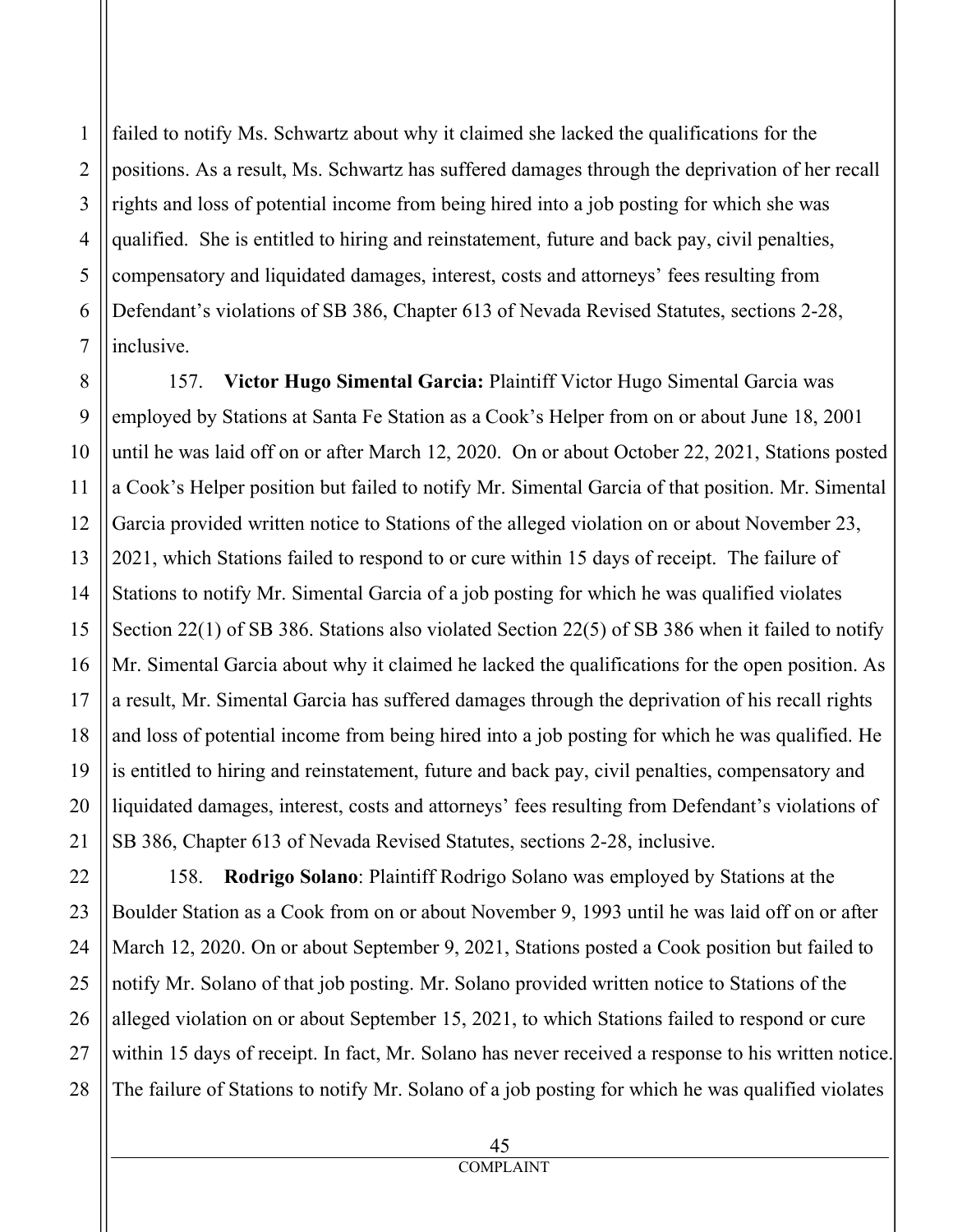Section 22(1) of SB 386. Stations also violated Section 22(5) of SB 386 when it failed to notify Mr. Solano about why it claimed he lacked the qualifications for the open position. As a result, Mr. Solano has suffered damages through the deprivation of his recall rights and loss of potential income from being hired into a job posting for which he was qualified. He is entitled to hiring and reinstatement, future and back pay, civil penalties, compensatory and liquidated damages, interest, costs and attorneys' fees resulting from Defendant's violations of SB 386, Chapter 613 of Nevada Revised Statutes, sections 2-28, inclusive.

159. **Michelle Strande:** Plaintiff Michelle Strande was employed by Stations at Green Valley Ranch as a Café Server from on or about October 22, 2018 until she was laid off on or after March 12, 2020. As a Café Server, Ms. Strande was responsible for serving guests in a quick efficient and courteous manner. The qualifications for a Café Server included the ability to possess a detailed knowledge of the menu, daily specials, beverages, preparation of food, and prices. On or around July 28, 2021, Green Valley Ranch advertised a temporary Pool Sprinter position on its Careers website. The Pool Sprinter was expected to coordinate food orders from servers at the kitchen line and effectively pick up and serve items ordered to each guest table. The qualifications for Pool Sprinter included the ability to develop a thorough knowledge of all food items including plate specifications, garnishing, and table numbering, and effective communication with servers to time orders and perform side service functions as required. Stations did not notify Ms. Strande of the Pool Sprinter position despite the fact that she was qualified by virtue of working a similar job at Green Valley Ranch in the same job classification. Ms. Strande provided written notice to Stations of the alleged violation on or about August 3, 2021, which Stations has yet to respond to. The failure of Stations to notify Ms. Strande of a job posting for which she was qualified violates Section 22(1) of SB 386. Stations also violated Section 22(5) of SB 386 when it failed to notify Ms. Strande about why it claimed she lacked the qualifications for the open position. As a result, Ms. Strande has suffered damages through the deprivation of her recall rights and loss of potential income from being hired into a job posting for which she was qualified. She is entitled to hiring and reinstatement, future and back pay, civil penalties, compensatory and liquidated damages, interest, costs and

1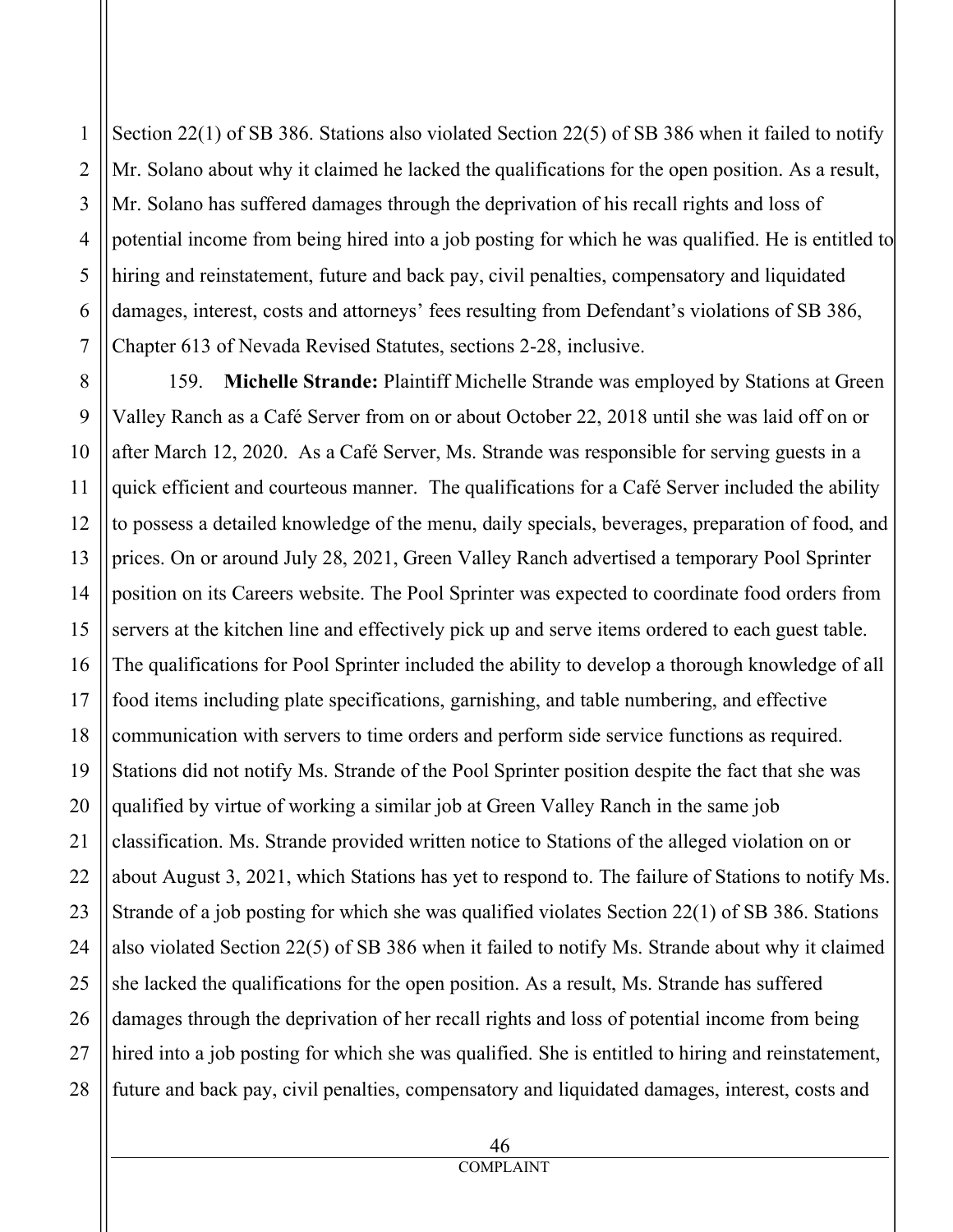attorneys' fees resulting from Defendant's violations of SB 386, Chapter 613 of Nevada Revised Statutes, sections 2-28, inclusive.

160. **Luz Tafolla:** Plaintiff Luz Tafolla was employed by Stations at Green Valley Ranch as a Cook from on or about September 26, 2016 until she was laid off on or after March 12, 2020. On or about October 22, 2021, Stations posted a cook position but failed to notify Ms. Tafolla of that position. Ms. Tafolla provided written notice to Stations of the alleged violation on or about November 30, 2021, which Stations failed to respond to or cure within 15 days of receipt. The failure of Stations to notify Ms. Tafolla of a job posting for which she was qualified violates Section 22(1) of SB 386. Stations also violated Section 22(5) of SB 386 when it failed to notify Ms. Tafolla about why it claimed she lacked the qualifications for the open position. As a result, Ms. Tafolla has suffered damages through the deprivation of her recall rights and loss of potential income from being hired into a job posting for which she was qualified. She is entitled to hiring and reinstatement, future and back pay, civil penalties, compensatory and liquidated damages, interest, costs and attorneys' fees resulting from Defendant's violations of SB 386, Chapter 613 of Nevada Revised Statutes, sections 2-28, inclusive.

161. **Sergio Tejido:** Plaintiff Sergio Tejido was employed by Stations at Sunset Station as a Kitchen Runner from on or about February 22, 2016 until he was laid off on or after March 12, 2020. On or about October 22, 2021, Stations posted a Kitchen Runner position but failed to notify Mr. Tejido of that position. Mr. Tejido provided written notice to Stations of the alleged violation on or about January 12, 2022, which Stations failed to respond to or cure within 15 days of receipt. The failure of Stations to notify Mr. Tejido of a job posting for which he was qualified violates Section 22(1) of SB 386. Stations also violated Section 22(5) of SB 386 when it failed to notify Mr. Tejido about why it claimed he lacked the qualifications for the open position. As a result, Mr. Tejido has suffered damages through the deprivation of his recall rights and loss of potential income from being hired into a job posting for which he was qualified. He is entitled to hiring and reinstatement, future and back pay, civil penalties, compensatory and liquidated damages, interest, costs and attorneys' fees resulting from

1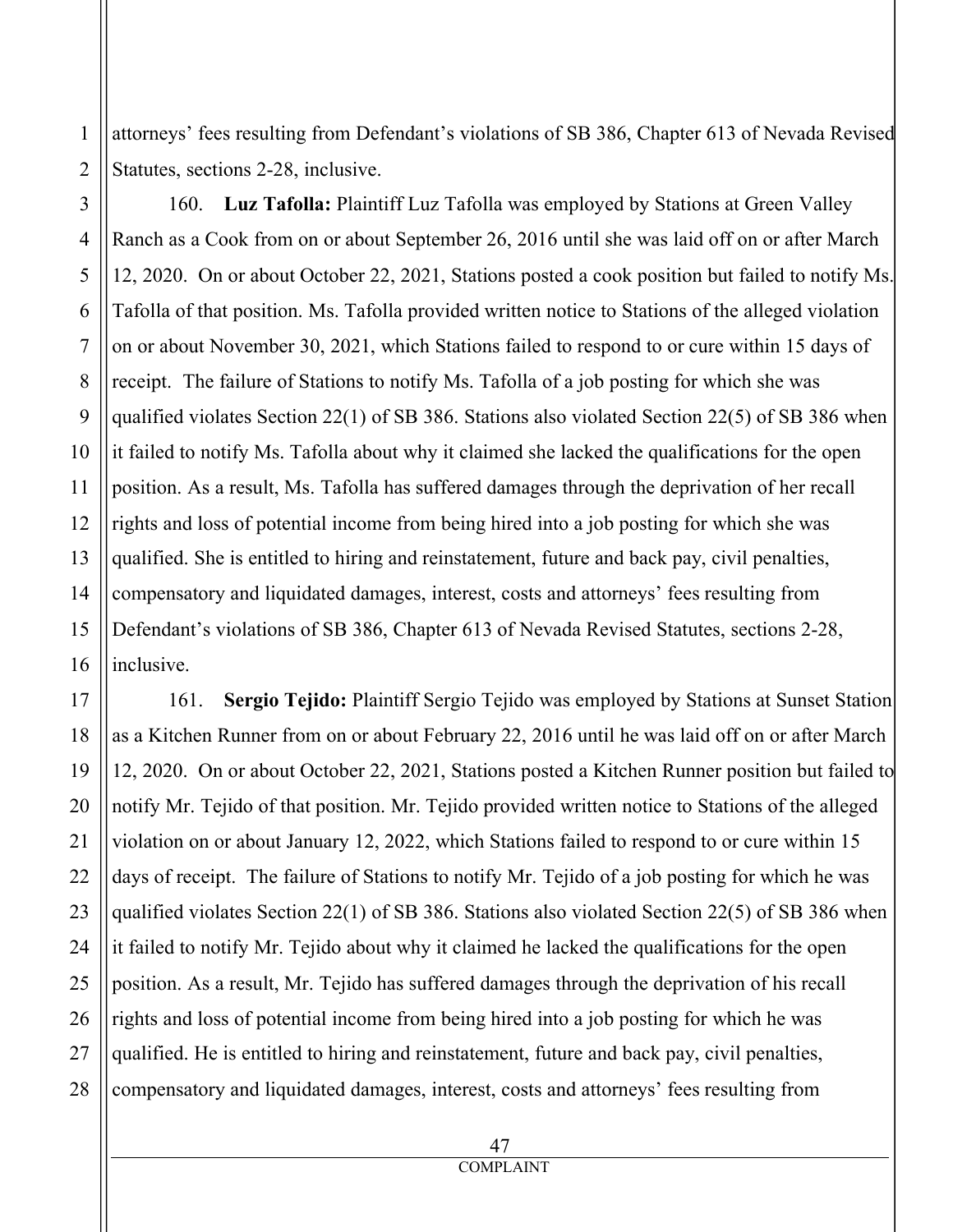Defendant's violations of SB 386, Chapter 613 of Nevada Revised Statutes, sections 2-28, inclusive.

162. **Edgar Tevalan-Barrios:** Plaintiff Edgar Tevalan-Barrios was employed by Stations at Sunset Station as a Kitchen Runner from on or about July 8, 1997 until he was laid off on or after March 12, 2020. On or about October 22, 2021, Stations posted a Kitchen Runner position but failed to notify Mr. Tevalan-Barrios of that position. Mr. Tevalan-Barrios provided written notice to Stations of the alleged violation on or about January 13, 2022, which Stations failed to respond to or cure within 15 days of receipt. The failure of Stations to notify Mr. Tevalan-Barrios of a job posting for which he was qualified violates Section 22(1) of SB 386. Stations also violated Section 22(5) of SB 386 when it failed to notify Mr. Tevalan-Barrios about why it claimed he lacked the qualifications for the open position. As a result, Mr. Tevalan-Barrios has suffered damages through the deprivation of his recall rights and loss of potential income from being hired into a job posting for which he was qualified. He is entitled to hiring and reinstatement, future and back pay, civil penalties, compensatory and liquidated damages, interest, costs and attorneys' fees resulting from Defendant's violations of SB 386, Chapter 613 of Nevada Revised Statutes, sections 2-28, inclusive.

163. **Barbara Tivas:** Plaintiff Barbara Tivas was employed by Stations at Green Valley Ranch as a Banquet Server from on or about April 11, 2007 until she was laid off on or after March 12, 2020. On or about November 29, 2011, Ms. Tivas discovered that Stations had an open position for Banquet Server but failed to notify Ms. Tivas of that position. Ms. Tivas provided written notice to Stations of the alleged violation on or about November 29, 2011, which Stations failed to respond to or cure within 15 days of receipt. The failure of Stations to notify Ms. Tivas of a job posting for which she was qualified violates Section 22(1) of SB 386. Stations also violated Section 22(5) of SB 386 when it failed to notify Ms. Tivas about why it claimed she lacked the qualifications for the open position. As a result, Ms. Tivas has suffered damages through the deprivation of her recall rights and loss of potential income from being hired into a job posting for which she was qualified. She is entitled to hiring and reinstatement, future and back pay, civil penalties, compensatory and liquidated damages, interest, costs and

1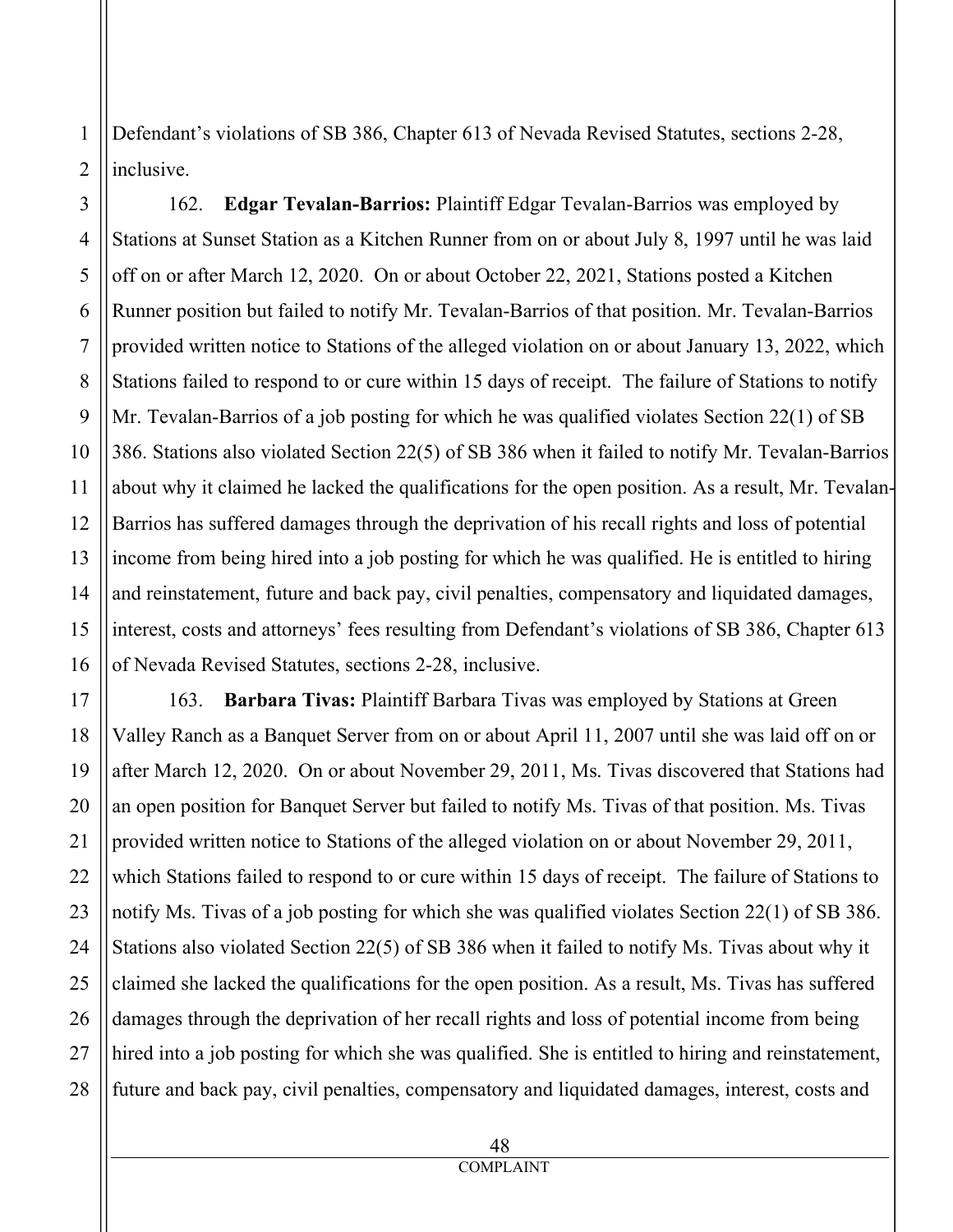attorneys' fees resulting from Defendant's violations of SB 386, Chapter 613 of Nevada Revised Statutes, sections 2-28, inclusive.

164. **Aurora Torres Gonzalez:** Plaintiff Aurora Torres Gonzalez was employed by Stations at Green Valley Ranch as a Food Server from on or about March 15, 2009 until she was laid off on or after March 12, 2020. On or about October 22, 2021, Stations posted a Food Server position but failed to notify Ms. Torres Gonzalez of that position. Ms. Torres Gonzalez provided written notice to Stations of the alleged violation on or about December 2, 2021, which Stations failed to respond to or cure within 15 days of receipt. The failure of Stations to notify Ms. Torres Gonzalez of a job posting for which she was qualified violates Section 22(1) of SB 386. Stations also violated Section 22(5) of SB 386 when it failed to notify Ms. Torres Gonzalez why it claimed she lacked the qualifications for the open position. As a result, Ms. Torres Gonzalez has suffered damages through the deprivation of her recall rights and loss of potential income from being hired into a job posting for which she was qualified. She is entitled to hiring and reinstatement, future and back pay, civil penalties, compensatory and liquidated damages, interest, costs and attorneys' fees resulting from Defendant's violations of SB 386, Chapter 613 of Nevada Revised Statutes, sections 2-28, inclusive.

165. **Jose Valle**: Plaintiff Jose Valle was employed by Stations at the Boulder Station as a Buffet Cook from on or about November 9, 1993 until he was laid off on or after March 12, 2020. On or about September 9, 2021, Stations posted a Cook position but failed to notify Mr. Valle of that job posting. Mr. Valle provided written notice to Stations of the alleged violation of his rights under SB 386 on or about September 24, 2021, to which Stations failed to respond or cure within 15 days of receipt. In fact, Mr. Valle has never received a response to his written notice. The failure of Stations to notify Mr. Valle of a job posting for which he was qualified violates Section 22(1) of SB 386. Stations also violated Section 22(5) of SB 386 when it failed to notify Mr. Valle why it claimed he lacked the qualifications for the open position. As a result, Mr. Valle has suffered damages through the deprivation of his recall rights and loss of potential income from being hired into a job posting for which he was qualified. He is entitled to hiring and reinstatement, future and back pay, civil penalties, compensatory and liquidated damages,

1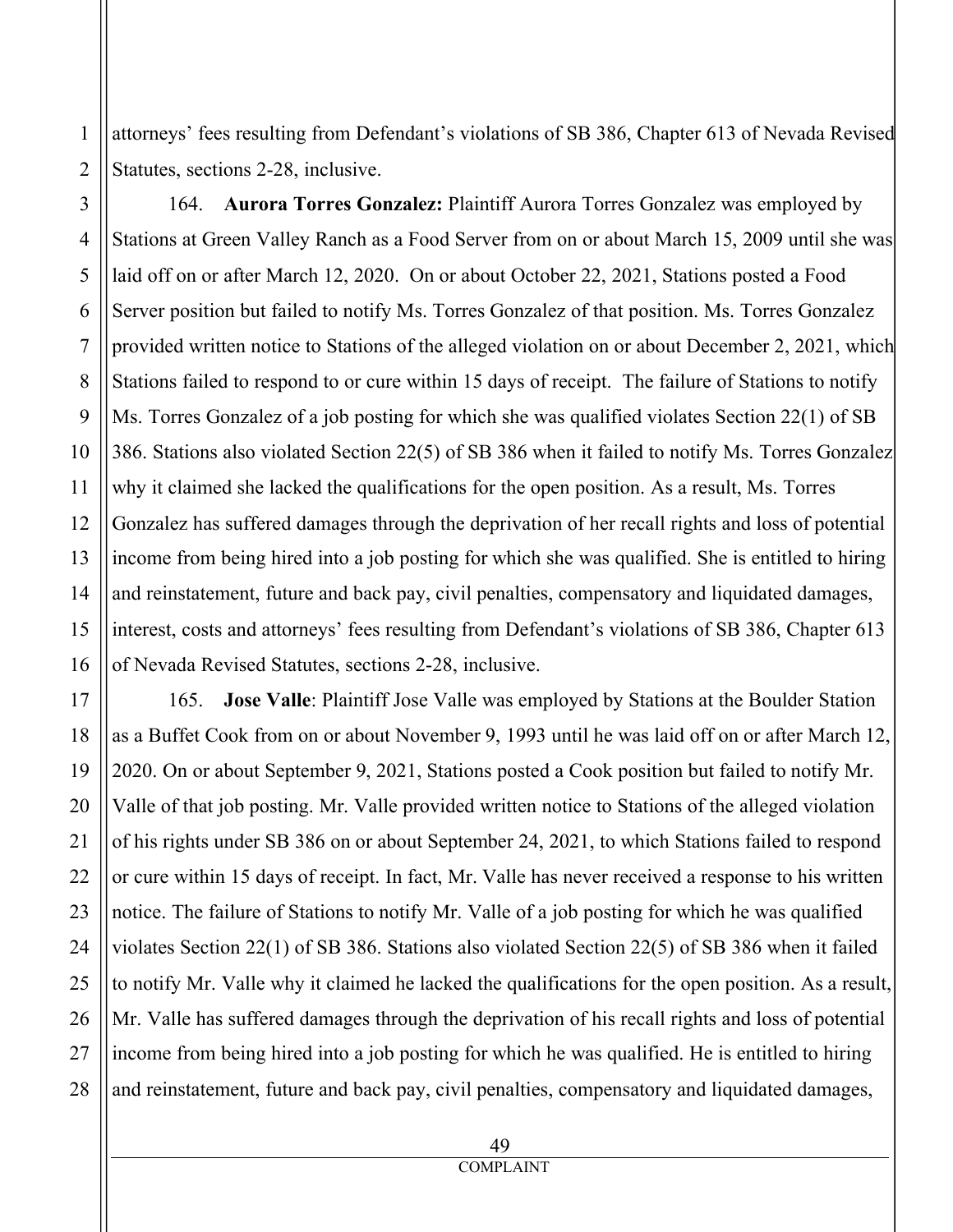interest, costs and attorneys' fees resulting from Defendant's violations of SB 386, Chapter 613 of Nevada Revised Statutes, sections 2-28, inclusive.

1

166. **Oscar Vallejo:** Plaintiff Oscar Vallejo was employed by Stations at Sunset Station as a Cook from on or about October 16, 2017 until he was laid off on or after March 12, 2020. On or about October 22, 2021, Stations posted a Cook position but failed to notify Mr. Vallejo of that position. Mr. Vallejo provided written notice to Stations of the alleged violation on or about January 30, 2022, which Stations failed to respond to or cure within 15 days of receipt. The failure of Stations to notify Mr. Vallejo of a job posting for which he was qualified violates Section 22(1) of SB 386. Stations also violated Section 22(5) of SB 386 when it failed to notify Mr. Vallejo why it claimed he lacked the qualifications for the open position. As a result, Mr. Vallejo has suffered damages through the deprivation of his recall rights and loss of potential income from being hired into a job posting for which he was qualified. He is entitled to hiring and reinstatement, future and back pay, civil penalties, compensatory and liquidated damages, interest, costs and attorneys' fees resulting from Defendant's violations of SB 386, Chapter 613 of Nevada Revised Statutes, sections 2-28, inclusive

167. **Mario Valles:** Plaintiff Mario Valles was employed by Stations at Green Valley Ranch as a Cook from on or about September 26, 2016 until he was laid off on or after March 12, 2020. On or about, October 22, 2021, Stations posted a Cook position but failed to notify Mr. Valles of that position. Mr. Valles provided written notice to Stations of the alleged violation on or about December 1, 2021, which Stations failed to respond to or cure within 15 days of receipt. The failure of Stations to notify Mr. Valles of a job posting for which he was qualified violates Section 22(1) of SB 386. Stations also violated Section 22(5) of SB 386 when it failed to notify Mr. Valles why it claimed he lacked the qualifications for the open position. As a result, Mr. Valles has suffered damages through the deprivation of his recall rights and loss of potential income from being hired into a job posting for which he was qualified. He is entitled to hiring and reinstatement, future and back pay, civil penalties, compensatory and liquidated damages, interest, costs and attorneys' fees resulting from Defendant's violations of SB 386, Chapter 613 of Nevada Revised Statutes, sections 2-28, inclusive.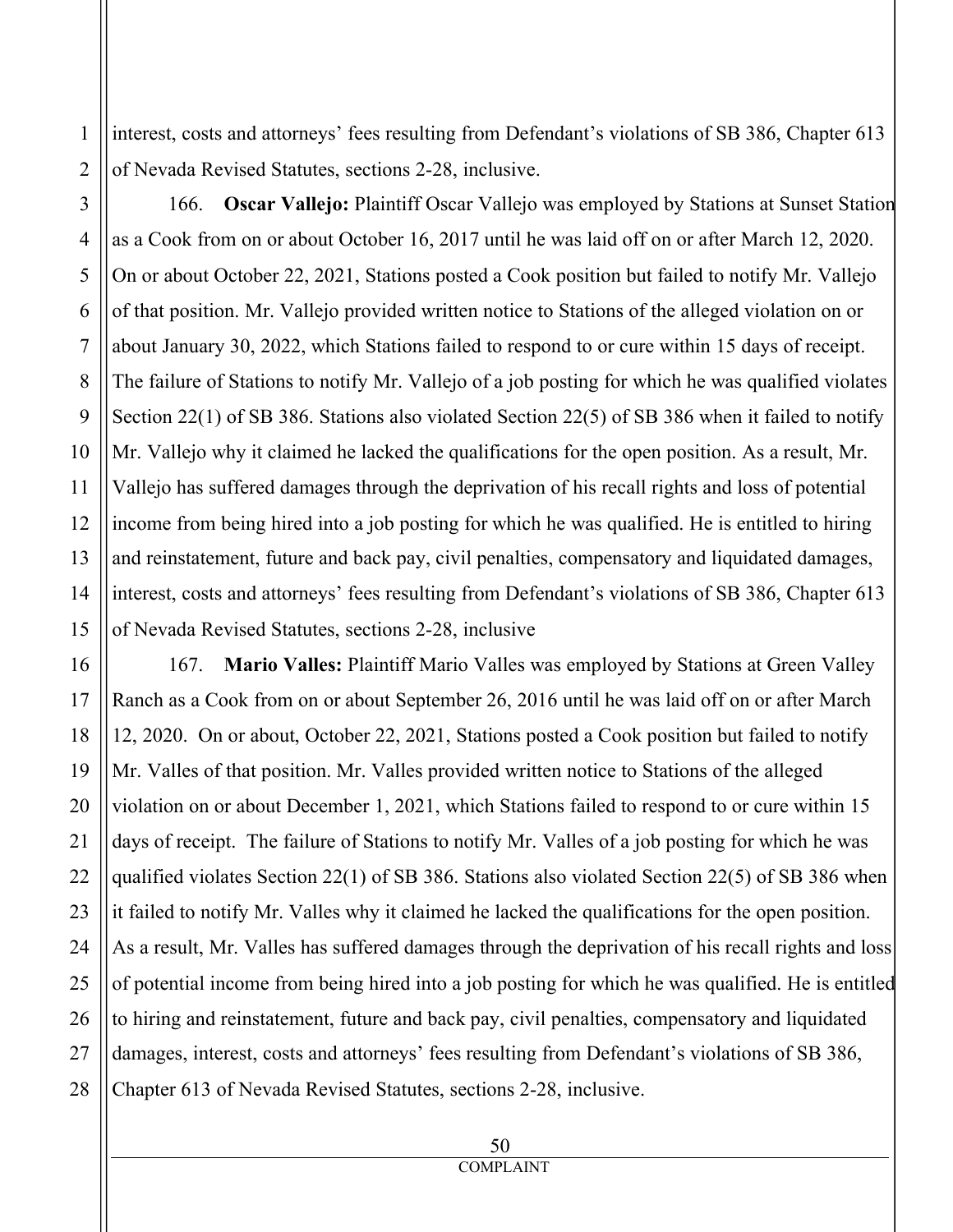1

2

168. **Juan Vivas:** Plaintiff Juan Vivas was employed by Stations at Sunset Station as a Cook's Helper from on or about May 26, 1997 until he was laid off on or after March 12, 2020. On or about October 22, 2021, Stations posted a Cook's Helper position but failed to notify Mr. Vivas of that position. Mr. Vivas provided written notice to Stations of the alleged violation on or about January 13, 2022, which Stations failed to respond to or cure within 15 days of receipt. The failure of Stations to notify Mr. Vivas of a job posting for which he was qualified violates Section 22(1) of SB 386. Stations also violated Section 22(5) of SB 386 when it failed to notify Mr. Vivas why it claimed he lacked the qualifications for the open position. As a result, Mr. Vivas has suffered damages through the deprivation of his recall rights and loss of potential income from being hired into a job posting for which he was qualified. He is entitled to hiring and reinstatement, future and back pay, civil penalties, compensatory and liquidated damages, interest, costs and attorneys' fees resulting from Defendant's violations of SB 386, Chapter 613 of Nevada Revised Statutes, sections 2-28, inclusive.

169. **Ramon Vivanco:** Plaintiff Ramon Vivanco was employed by Stations at Santa Fe Station as a Banquet Server from on or about December 5, 2006 until he was laid off on or after March 12, 2020. On or about November 8, 2021, Stations had an open Banquet Server position but failed to notify Mr. Vivanco of that position. Mr. Vivanco provided written notice to Stations of the alleged violation on or about November 8, 2021, which Stations failed to respond to or cure within 15 days of receipt. The failure of Stations to notify Mr. Vivanco of a job posting for which he was qualified violates Section 22(1) of SB 386. Stations also violated Section 22(5) of SB 386 when it failed to notify Mr. Vivanco why it claimed he lacked the qualifications for the open position. As a result, Mr. Vivanco has suffered damages through the deprivation of his recall rights and loss of potential income from being hired into a job posting for which he was qualified. He is entitled to hiring and reinstatement, future and back pay, civil penalties, compensatory and liquidated damages, interest, costs and attorneys' fees resulting from Defendant's violations of SB 386, Chapter 613 of Nevada Revised Statutes, sections 2-28, inclusive.

170. **Mark Walker:** Plaintiff Mark Walker was employed by Stations at Green Valley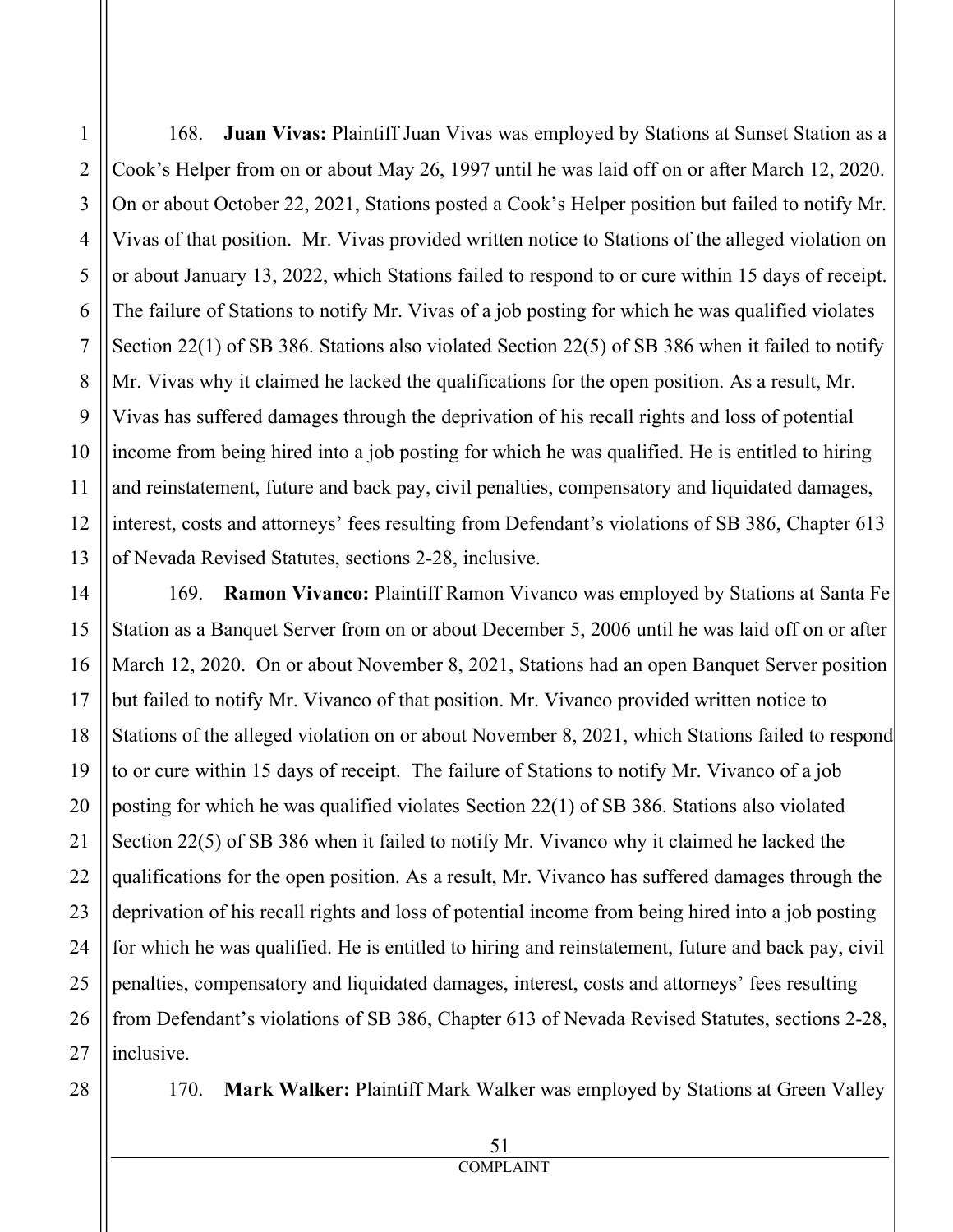Ranch as a Banquet Server from on or about March 28, 2011 until he was laid off on or after March 12, 2020. On or about March 28, 2011, Stations had an open position for Banquet Server but failed to notify Mr. Walker of that position. Mr. Walker provided written notice to Stations of the alleged violation on or about January 13, 2022, which Stations failed to respond to or cure within 15 days of receipt. On information and belief, Stations offered Banquet Server shifts to employees with less seniority than Mr. Walker. The failure of Stations to notify Mr. Walker of a job posting for which he was qualified violates Section 22(1) of SB 386. Stations also violated Section 22(5) of SB 386 when it failed to notify Mr. Walker why it claimed he lacked the qualifications for the open position. As a result, Mr. Walker has suffered damages through the deprivation of his recall rights and loss of potential income from being hired into a job posting for which he was qualified. He is entitled to hiring and reinstatement, future and back pay, civil penalties, compensatory and liquidated damages, interest, costs and attorneys' fees resulting from Defendant's violations of SB 386, Chapter 613 of Nevada Revised Statutes, sections 2-28, inclusive.

171. **Rosa Zavala:** Plaintiff Rosa Zavala was employed by Stations at Sunset Station as a Kitchen Runner from on or about December 12, 2016 until she was laid off on or after March 12, 2020. On or about October 22, 2021, Stations posted a Kitchen Runner position but failed to notify Ms. Zavala of that position. Ms. Zavala provided written notice to Stations of the alleged violation on or about January 12, 2021, which Stations failed to respond to or cure within 15 days of receipt. The failure of Stations to notify Ms. Zavala of a job posting for which she was qualified violates Section 22(1) of SB 386. Stations also violated Section 22(5) of SB 386 when it failed to notify Ms. Zavala why it claimed she lacked the qualifications for the open position. As a result, Ms. Zavala has suffered damages through the deprivation of her recall rights and loss of potential income from being hired into a job posting for which she was qualified. She is entitled to hiring and reinstatement, future and back pay, civil penalties, compensatory and liquidated damages, interest, costs and attorneys' fees resulting from Defendant's violations of SB 386, Chapter 613 of Nevada Revised Statutes, sections 2-28, inclusive.

28 **//**

1

2

3

4

5

6

7

8

9

10

11

12

13

14

15

16

17

18

19

20

21

22

23

24

25

26